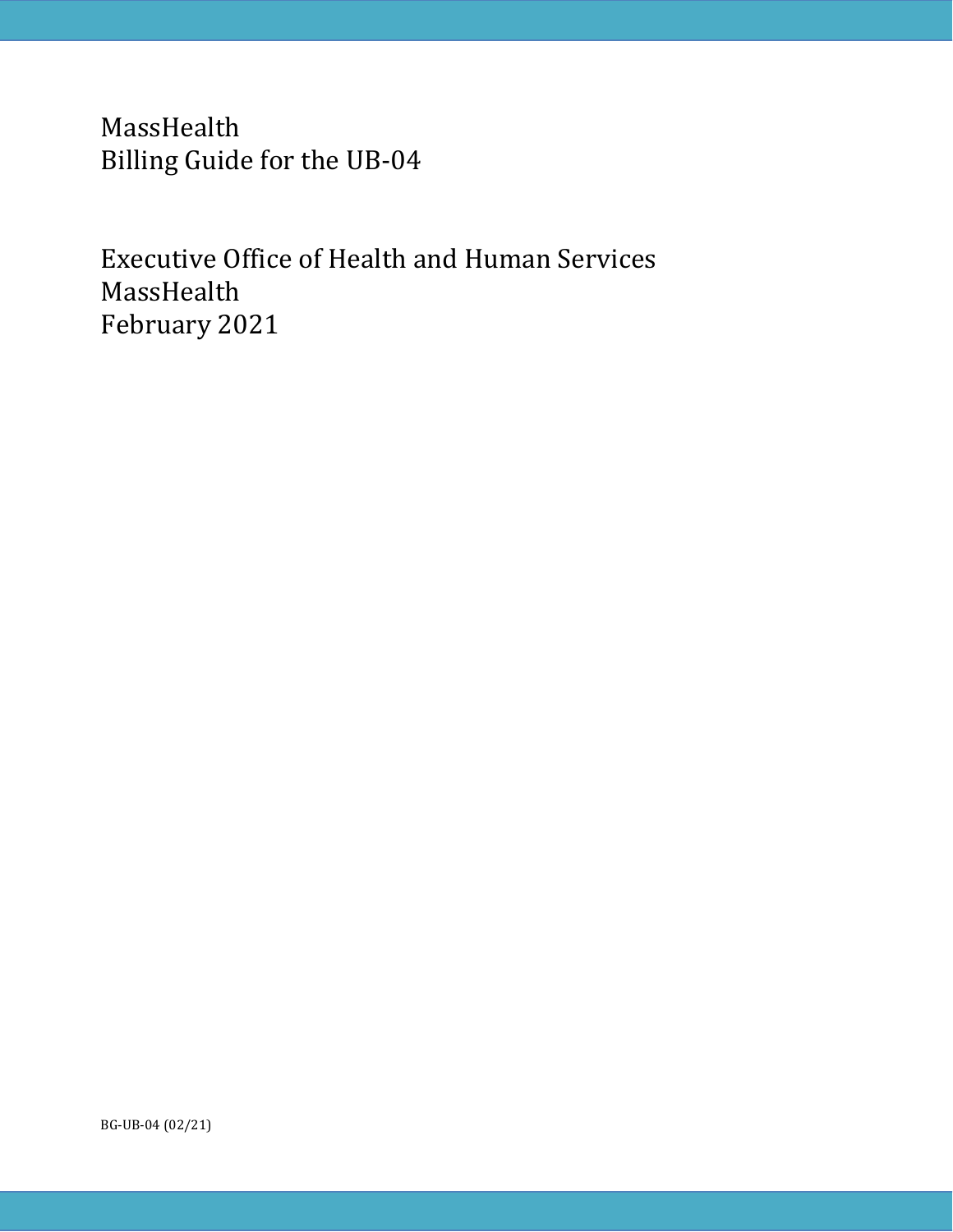### **Table of Contents**

| Appendix A: Third Party Liability (TPL) Supplemental Instructions for Submitting Claims on the |  |
|------------------------------------------------------------------------------------------------|--|
|                                                                                                |  |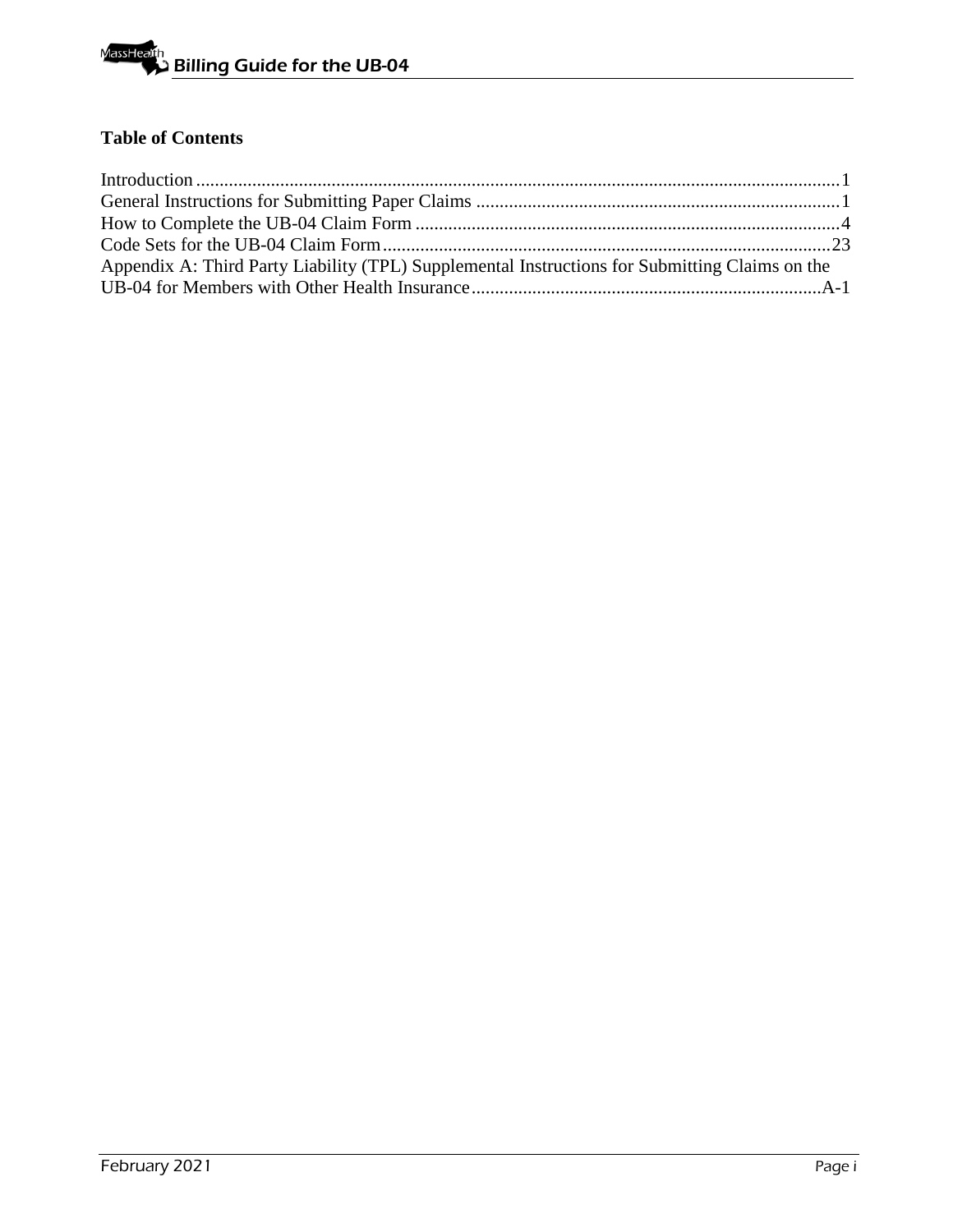# Billing Guide for the UB-04

### <span id="page-2-0"></span>*Introduction*

This document provides detailed instructions for completing the paper UB-04 claim form for MassHealth claims (including Direct Data Entry on the POSC.) Additional instructions on other billing matters, including member eligibility, prior authorization, claims status and payment, claim correction, and billing for members with other health insurance are located in Subchapter 5 of your MassHealth provider manual.

For information about the resulting remittance advice, see the MassHealth *[Guide to the Remittance](http://www.mass.gov/eohhs/docs/masshealth/provlibrary/newmmis-remittanceadvice.pdf)  [Advice for Paper Claims and Electronic Equivalents](http://www.mass.gov/eohhs/docs/masshealth/provlibrary/newmmis-remittanceadvice.pdf)* at [www.mass.gov/masshealth.](http://www.mass.gov/masshealth) Click on [MassHealth Regulations and Other Publications.](http://www.mass.gov/?pageID=eohhs2subtopic&L=4&L0=Home&L1=Government&L2=Laws%2c+Regulations+and+Policies&L3=MassHealth+Regulations+and+Other+Publications&sid=Eeohhs2) Click on Provider Library, then [MassHealth Billing](http://www.mass.gov/?pageID=eohhs2terminal&L=5&L0=Home&L1=Government&L2=Laws%2c+Regulations+and+Policies&L3=MassHealth+Regulations+and+Other+Publications&L4=Provider+Library&sid=Eeohhs2&b=terminalcontent&f=masshealth_government_mh_billing_guides_paperclaims&csid=Eeohhs2)  [Guides for Paper Claim Submitters.](http://www.mass.gov/?pageID=eohhs2terminal&L=5&L0=Home&L1=Government&L2=Laws%2c+Regulations+and+Policies&L3=MassHealth+Regulations+and+Other+Publications&L4=Provider+Library&sid=Eeohhs2&b=terminalcontent&f=masshealth_government_mh_billing_guides_paperclaims&csid=Eeohhs2)

Please Note: Effective January 1, 2012, MassHealth adopted an all-electronic claims submission policy to achieve greater efficiency. All claims must be submitted electronically, unless the provider has received an approved electronic claim submission waiver. Ninety-day waiver requests and final deadline appeals must be submitted electronically via the Provider Online Service Center (POSC) or on paper if you have received an approved electronic claim submission waiver.

Please see [All Provider Bulletin 217,](https://www.mass.gov/lists/all-provider-bulletins) (dated September 2011), and [All Provider Bulletin 223,](https://www.mass.gov/lists/all-provider-bulletins) (February 2012), for more information about MassHealth's paper claims waiver policy. For information on how to submit 90-day waiver requests and final deadline appeals electronically, please also see [All Provider Bulletins](https://www.mass.gov/lists/all-provider-bulletins) 220 and 221, (December 2011), an[d All Provider Bulletin 226,](https://www.mass.gov/lists/all-provider-bulletins) (June 2012). Helpful information is also contained i[n All Provider Bulletins 232 and 233](https://www.mass.gov/lists/all-provider-bulletins) (February 2013).

## <span id="page-2-1"></span>*General Instructions for Submitting Paper Claims*

### **UB-04 Claim Form**

The following providers must use the UB-04 claim form when submitting paper claims to MassHealth.

- acute inpatient hospitals
- acute outpatient hospitals, including hospital-licensed health centers and other hospital satellite clinics
- chronic disease and rehabilitation inpatient hospitals
- chronic disease and rehabilitation outpatient hospitals
- community health centers (home health services only)
- home health agencies
- hospice providers
- intensive residential treatment programs
- intermediate care facilities for the mentally retarded
- nursing facilities
- psychiatric inpatient hospitals
- psychiatric outpatient hospitals
- substance use disorder treatment inpatient hospitals
- substance use disorder treatment outpatient hospitals

### **Additional Details**

Up to 22 revenue codes and associated charges may be entered on each UB-04 claim form. For inpatient claims that exceed 22 lines, submit an electronic claim. For outpatient claims, bundle services to submit the claim on a single form.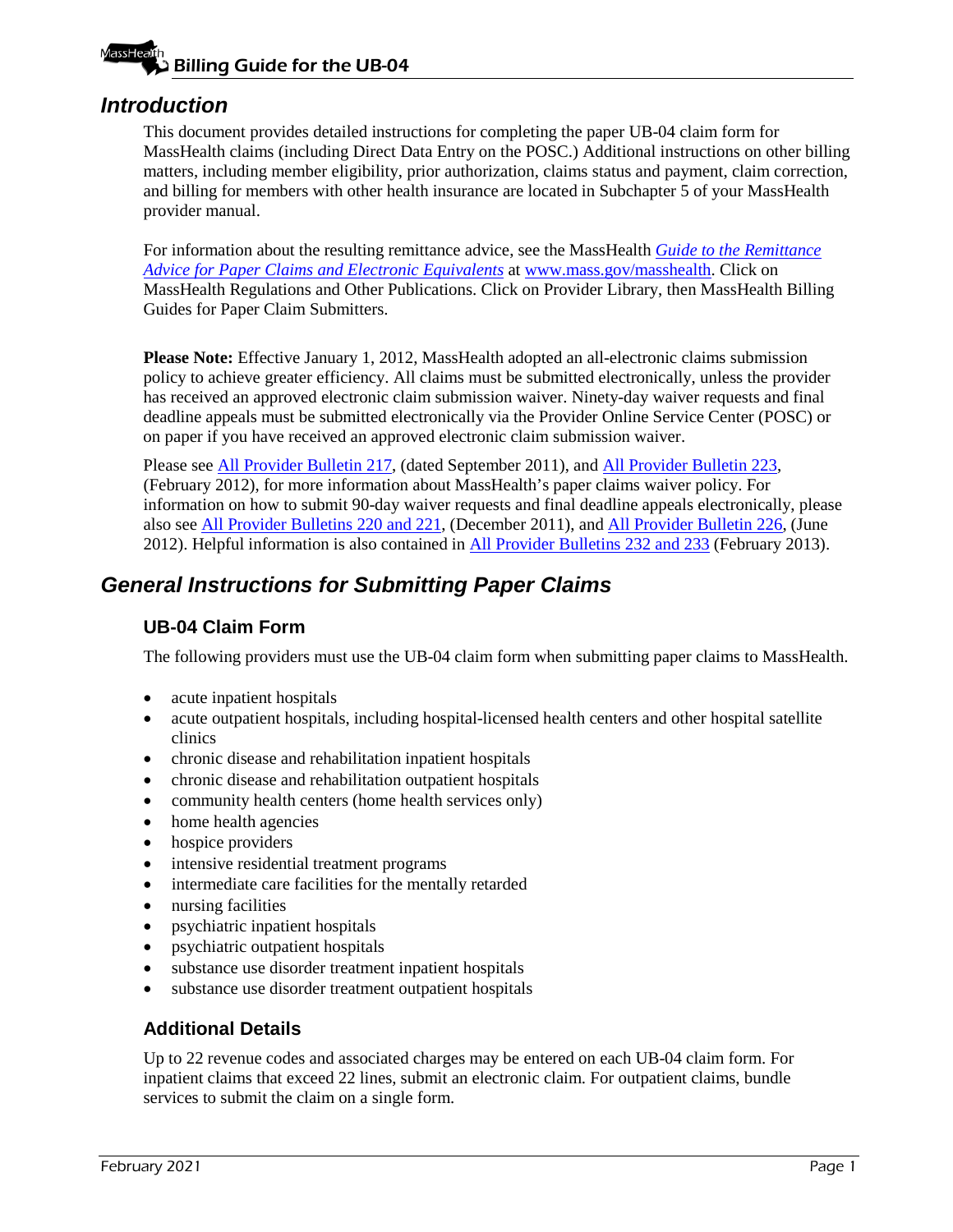## *General Instructions for Submitting Paper Claims (cont.)*

### **Entering Information on the UB-04 Claim Form**

- Complete a separate claim form for each member to whom services were provided.
- Type or print all applicable information (as stated in the instructions) on the claim form, using black ink only. Be sure all entries are complete, accurate, and legible.
- For each claim line, enter all required information as applicable, repeating if necessary. Do not use ditto marks or words such as "same as above."
- Attach any necessary reports or required forms to the claim form.
- When a required entry is a date, enter the date in MMDDYY or MMDDYYYY format.

### **Time Limitations on the Submission of Claims**

Claims must be received by MassHealth within 90 days from the date of service or the date of the explanation of benefits from another insurer. For additional information about the deadlines for submitting claims and exceptions, see MassHealth billing regulations beginning at 130 CMR 450.309.

### **Claims for Members with Other Health Insurance Coverage**

Special instructions for submitting claims for services furnished to members with Medicare or healthinsurance coverage are contained in Subchapter 5 of your MassHealth provider manual.

### **Provider Preventable Conditions**

See Appendix V of your provider manual for more information on how to bill for Provider Preventable Conditions (PPCs).

### **340B Drugs**

The enactment of the Veterans Health Care Act of 1992 resulted in the 340B Drug Pricing Program, which is Section 340B of the Public Health Service Act. Through this program, providers qualifying as 340B-covered entities are able to acquire drugs at significantly discounted rates. These drugs are not eligible for the Medicaid Drug Rebate Program because of the discounted acquisition cost. The State Medicaid programs must be able to distinguish between claims for 340B drugs and claims that are not for 340B drugs.

In order for providers to indicate when they are submitting claims for physician-administered 340B drugs in an office or clinical setting, the National Medicaid Electronic Data Interchange HIPAA workgroup has recommended the use of the UD modifier. This will allow Medicaid programs to identify claims for 340B drugs and exclude them from the rebate collection process.

MassHealth has implemented the recommended approach. Providers that participate in the 340B program must bill using the UD modifier on the UB-04, along with the applicable HCPCS code, when submitting claims for physician-administered 340B drugs in an office or clinical setting. Please note that NDC codes are also required on these claims. See instructions for Field 43 in the How to Complete the UB-04 Claim Form section in this guide.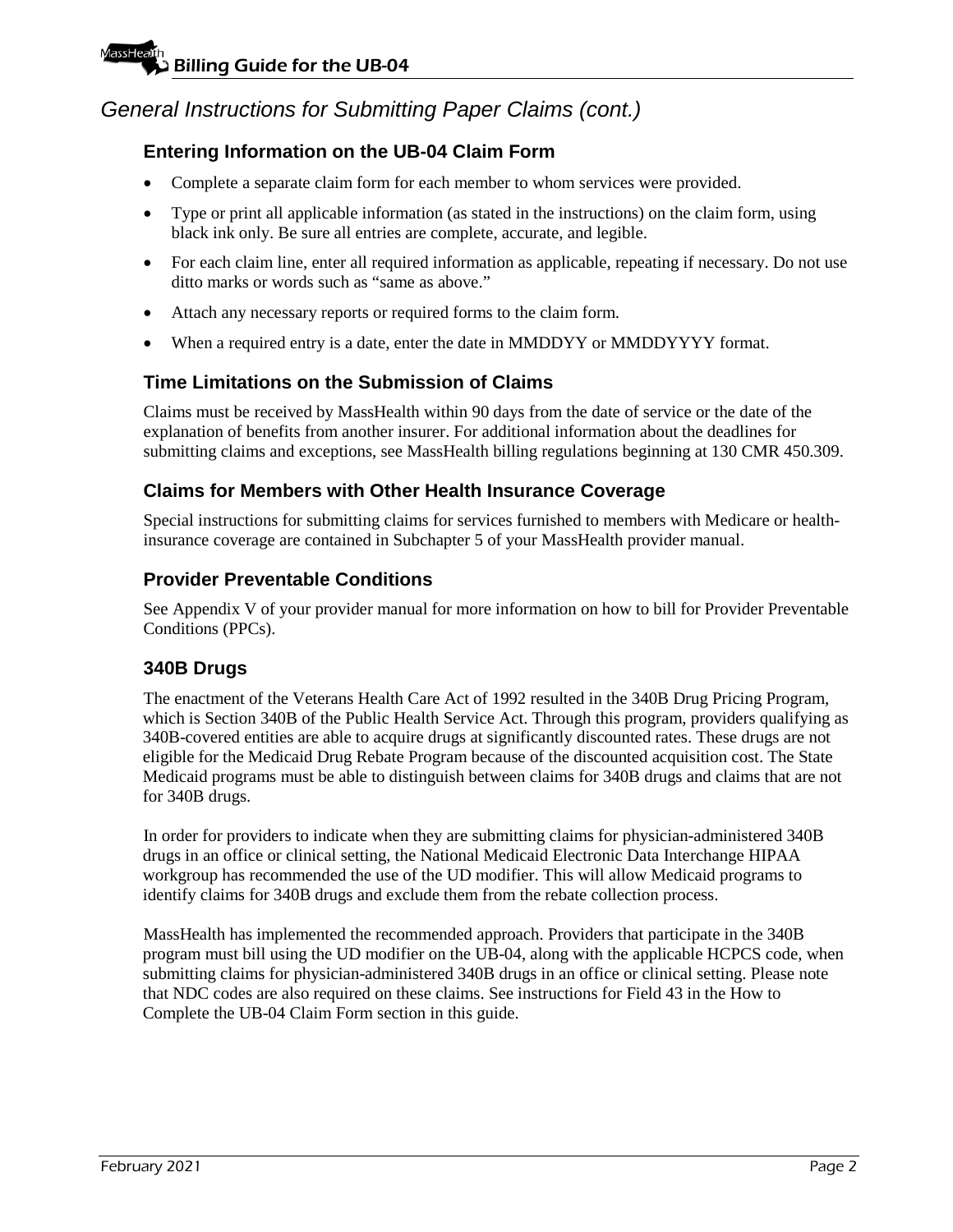## *General Instructions for Submitting Paper Claims (cont.)*

### **Electronic Claims**

To submit electronic claims, refer to Subchapter 5, Part 3, of your MassHealth provider manual or contact the MassHealth Customer Service Center. Refer t[o Appendix A](https://www.mass.gov/guides/masshealth-all-provider-manual-appendices) of your MassHealth provider manual for contact information.

**Please Note:** When submitting electronic files to MassHealth, be sure to review this UB-04 billing guide, the appropriate companion guides, and our Billing Tips flyers to determine the appropriate requirements for submitting electronic files to MassHealth. These documents can be found on the MassHealth website at [www.mass.gov/masshealth.](http://www.mass.gov/masshealth)

### **Where to Send Paper Claim Forms**

[Appendix A](https://www.mass.gov/guides/masshealth-all-provider-manual-appendices) of your MassHealth provider manual describes where to submit paper claims. Keep a copy of the submitted claim for your records. Please note that MassHealth does not accept mail with postage due.

### **Additional References**

For additional information about MassHealth, see the administrative and billing regulations at [130](https://www.mass.gov/regulations/130-CMR-450000-administrative-and-billing-regulations)  [CMR 450.000](https://www.mass.gov/regulations/130-CMR-450000-administrative-and-billing-regulations) (for all providers), any relevant program regulations, and the Request for Application (RFA) for the relevant rate year (for in-state acute and chronic hospitals only).

### **Further Assistance**

If, after reviewing the following item-by-item instructions, you need additional assistance to complete the UB-04 claim form, you can contact the MassHealth Customer Service Center. Refer to [Appendix A](https://www.mass.gov/guides/masshealth-all-provider-manual-appendices) of your MassHealth provider manual for all MassHealth Customer Service contact information.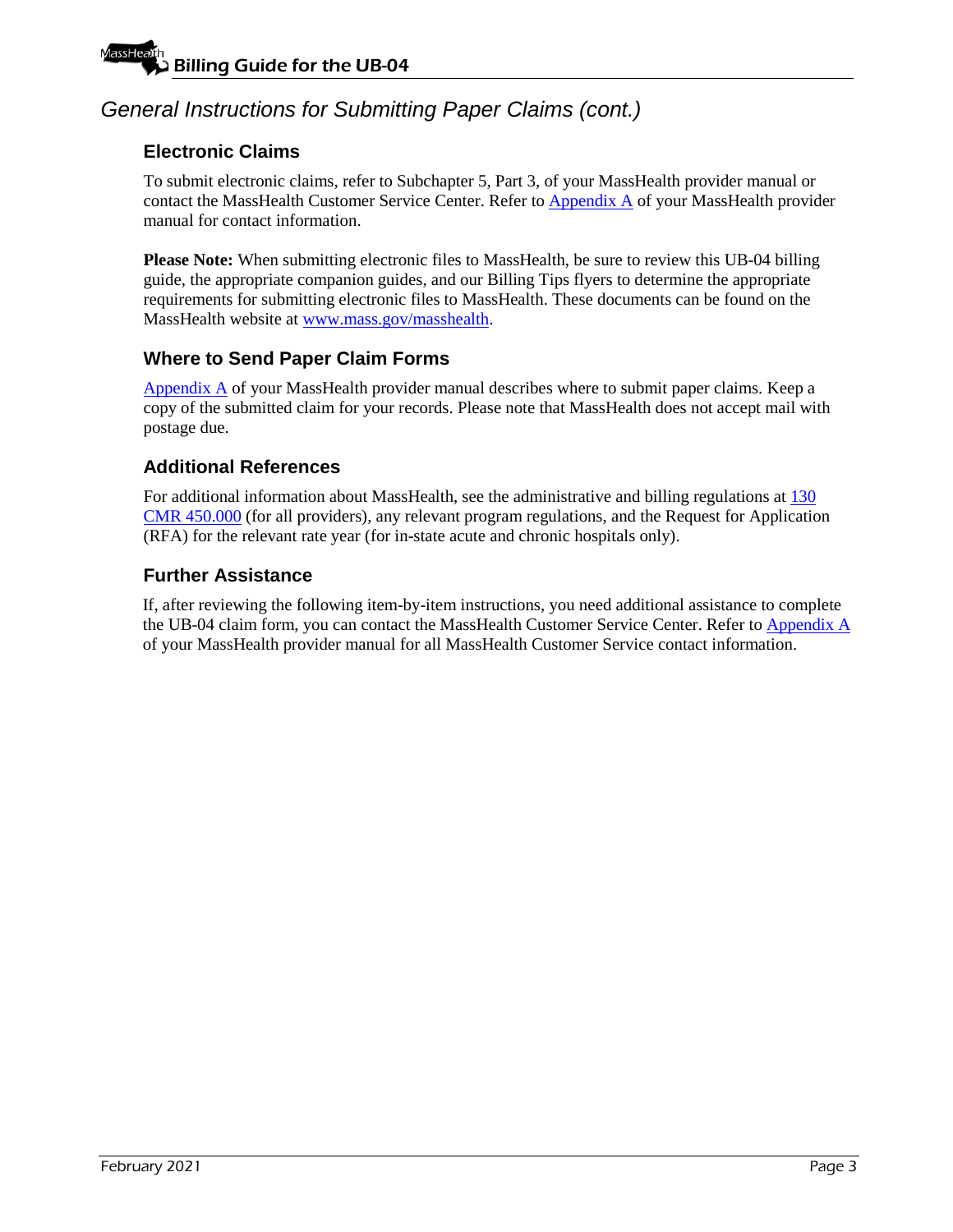### MassHealt<mark>h</mark> Billing Guide for the UB-04

## <span id="page-5-0"></span>*How to Complete the UB-04 Claim Form*

A sample of the front of the UB-04 claim form is shown below. A sample of the back of the form is shown on the next page. Following these samples are instructions for completing each field on the UB-04 claim form. Refer to the National Uniform Claim Committee (NUBC) Instruction Manual available at [www.nubc.org.](http://www.nubc.org/) Many types of providers use the UB-04 claim form to bill MassHealth for services. In some cases, special instructions have been provided for specific services or situations. Complete each field as instructed generally and follow specific instructions for your provider type or situation, as applicable.

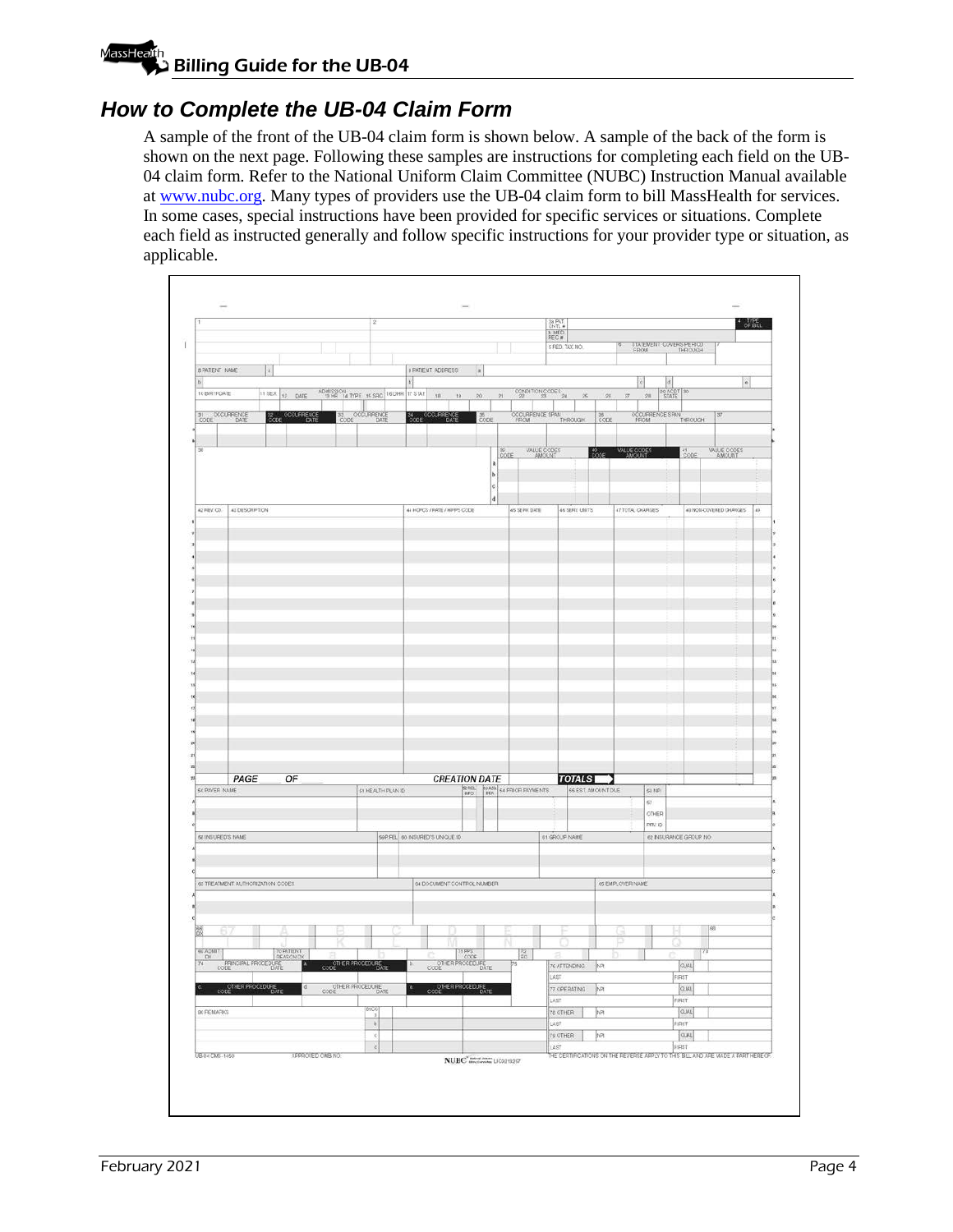THE SUBMITTER OF THIS FORM UNDERSTANDS THAT MISREPRESENTATION OR FALSIFICATION<br>OF ESSENTIAL INFORMATION AS REQUESTED BY THIS FORM, MAY SERVE AS THE BASIS FOR **UB-04 NOTICE:** CIVIL MONETARTY PENALTIES AND ASSESSMENTS AND MAY UPON CONVICTION INCLUDE FINES AND/OR IMPRISONMENT UNDER FEDERAL AND/OR STATE LAW(S) (b) The patient has represented that by a reported residential address outside a military medical treatment facility catchment area he or she does not live within the catchment area of a U.S. military Submission of this claim constitutes certification that the billing summission or unit calent constantes certification into the internation as shown on the face hereof is true, accurate and complete.<br>That the submitter did not knowingly or recidessly disregard or misrepresent or conceal ma are over a medical treatment facility, or if the patient resides within a catchment area of such a facility, a copy of Non-Availability Statement (DD Form 1251) is on file, or the physician has certified verifications apply where pertinent to this Bill: 1. If third party benefits are indicated, the appropriate assignments by to a medical emergency in any instance where a copy of a Non-<br>Availability Statement is not on file; the insured /beneficiary and signature of the patient or parent or a legal guardian covering authorization to release information are on file.<br>Determinations as to the release of medical and financial information (c) The patient or the patient's parent or guardian has responded Final parameter of the provider's request to identify all health insurance<br>coverage, and that all such coverage is identified on the face of<br>the claim except that coverage which is exclusively supplemental<br>payments to TRIC should be guided by the patient or the patient's legal representative. 2. If patient occupied a private room or required private nursing for medical necessity, any required certifications are on file. 3. Physician's certifications and re-certifications, if required by contract (d) The amount billed to TRICARE has been billed after all such or Federal regulations, are on file. coverage have been billed and paid excluding Medicaid, and the<br>amount billed to TRICARE is that remaining claimed against 4. For Religious Non-Medical facilities, verifications and if necessary re-**TRICARE benefits:** certifications of the patient's need for services are on file. (e) The beneficiary's cost share has not been waived by consent or failure to exercise generally accepted billing and collection efforts; 5. Signature of patient or his representative on certifications, authorization to release information, and payment request, as<br>required by Federal Law and Regulations (42 USC 1935), 42 CFR and. 424.36, 10 USC 1071 through 1086, 32 CFR 199) and any other applicable contract regulations, is on file. (f) Any hospital-based physician under contract, the cost of whose services are allocated in the charges included in this bill, is not an employee or member of the Uniformed Services. For purposes of this certification, an employee of the Uniformed Services is an 6. The provider of care submitter acknowledges that the bill is in conformance with the Civil Rights Act of 1964 as amended. Records adequately describing services will be maintained and necessary employee, appointed in civil service (refer to 5 USC 2105),<br>including part-time or intermittent employees, but excluding information will be furnished to such governmental agencies as contract surgeons or other personal service contracts. Similarly, member of the Uniformed Services does not apply to reserve required by applicable law. 7. For Medicare Purposes: If the patient has indicated that other health members of the Uniformed Services not on active duty. insurance or a state medical assistance agency will pay part of<br>his/her medical expenses and he/she wants information about (g) Based on 42 United States Code 1395cc(a)(1)(j) all providers his/her claim released to them upon request, necessary authorization<br>is on file. The patient's signature on the provider's request to bill<br>Medicare medical and non-medical information, including participating in Medicare must also participate in TRICARE for<br>inpatient hospital services provided pursuant to admissions to<br>hospitals occurring on or after January 1, 1987; and employment status, and whether the person has employer group (h) If TRICARE benefits are to be paid in a participating status, the health insurance which is responsible to pay for the services for<br>which this Medicare claim is made. abomitter of this claim agrees to submit this claim to the<br>appropriate TRICARE claims processor. The provider of care<br>submitter also agrees to accept the TRICARE determined 8. For Medicaid purposes: The submitter understands that because<br>payment and satisfaction of this claim will be from Federal and State summain consumer to suppose the balacharge for the medical services or<br>supplies listed on the claim form. The provider of cans will accept<br>the TRICARE-determined reasonable charge even if it is less<br>than the billed amount, funds, any false statements, documents, or concealment of a material fact are subject to prosecution under applicable Federal or State Laws paid by TRICARE combined with the cost-share amount and 9. For TRICARE Purposes: deductible amount, if any, paid by or on behalf of the patient as full payment for the listed medical services or supplies. The<br>provider of care submitter will not attempt to collect from the (a) The information on the face of this claim is true, accurate and complete to the best of the submitter's knowledge and belief, and patient (or his or her parent or guardian) amounts over the<br>TRICARE determined reasonable charge. TRICARE will make services were medically necessary and appropriate for the health of the patient; any benefits payable directly to the provider of care, if the provider of care is a participating provider. SEE http://www.nubo.org/ FOR MORE INFORMATION ON UB-04 DATA ELEMENT AND PRINTING SPECIFICATIONS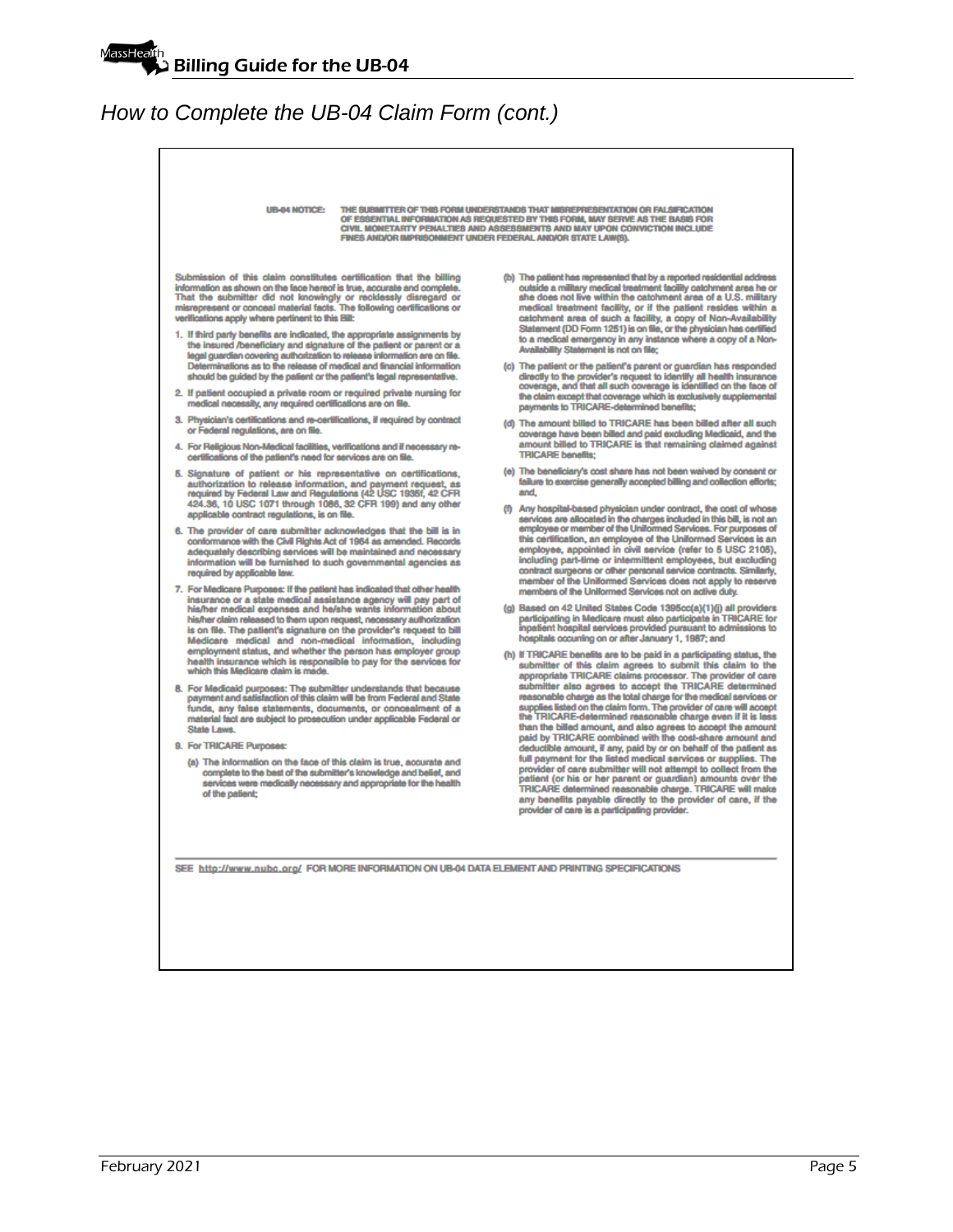| Field No.      | <b>Field Name</b>                                 | <b>Description</b>                                                                                                                                                                                                                                                |
|----------------|---------------------------------------------------|-------------------------------------------------------------------------------------------------------------------------------------------------------------------------------------------------------------------------------------------------------------------|
| $\mathbf{1}$   | (Unnamed)                                         | Enter the billing provider's name, doing business as (DBA) address, city,<br>state, zip code, and telephone number.                                                                                                                                               |
|                |                                                   | <b>Please Note:</b> The billing provider address must be a street address. Do not<br><b>use</b> P.O. boxes or lock boxes.                                                                                                                                         |
| $\overline{2}$ | <b>Service Facility</b><br>Name/NPI               | Enter the Service Facility Provider's Name, address, city, state, zip and<br>NPI If it is different from the billing provider name\NPI and address.                                                                                                               |
| 3a             | Pat Cntl #                                        | Enter the patient control number, if one is assigned. If one is not assigned,<br>enter the member's last name.                                                                                                                                                    |
| 3 <sub>b</sub> | Med. Rec. #                                       | Enter the medical record number.                                                                                                                                                                                                                                  |
| 4              | Type of Bill                                      | Enter the four-digit code to indicate the type of bill. The fourth digit<br>defines the frequency of the bill for the institutional claim.                                                                                                                        |
|                |                                                   | The type of bill codes and UB-04 claim frequency type code values for<br>specific provider types are listed in the Code Sets for the UB-04 Claim<br>Form section of this guide.                                                                                   |
| 5              | Fed. Tax No.                                      | Enter billing provider's federal tax ID number.                                                                                                                                                                                                                   |
| 6              | Statement<br><b>Covers Period</b><br>From/Through | Acute Hospitals, Chronic Disease and Rehabilitation Inpatient and<br>Outpatient Hospitals, Substance Use Disorder Treatment Hospitals,<br>Psychiatric Inpatient Hospitals, Home Health Agencies, and Community<br>Health Centers (for Home Health Services Only): |
|                |                                                   | Enter the beginning and ending service dates of the period included on<br>this bill in MMDDYY format.                                                                                                                                                             |
|                |                                                   | Acute Hospitals, Chronic Disease and Rehabilitation Inpatient and<br>Outpatient Hospitals, and Psychiatric Outpatient Hospitals:                                                                                                                                  |
|                |                                                   | In both the "from" and "through" fields, enter the date on which<br>services were provided. Use a separate claim form for each date of<br>service.                                                                                                                |
|                |                                                   | <b>Nursing Facilities and Hospice Providers:</b>                                                                                                                                                                                                                  |
|                |                                                   | Enter the beginning and ending service dates of the period included on<br>this bill in MMDDYY format. Do not bill for more than one calendar<br>month on a claim.                                                                                                 |
| $\tau$         | (Unnamed)                                         | Not used                                                                                                                                                                                                                                                          |
| 8a             | <b>Patient Name</b>                               | Not required                                                                                                                                                                                                                                                      |
| 8b             | <b>Patient Name</b>                               | Enter the name of the MassHealth member receiving services in the<br>following order: last name, first name, middle initial.                                                                                                                                      |
| 9a             | <b>Patient Address</b>                            | Enter the street address of the MassHealth member receiving services.                                                                                                                                                                                             |
| 9 <sub>b</sub> | <b>Patient Address</b>                            | Enter the city of the MassHealth member receiving services.                                                                                                                                                                                                       |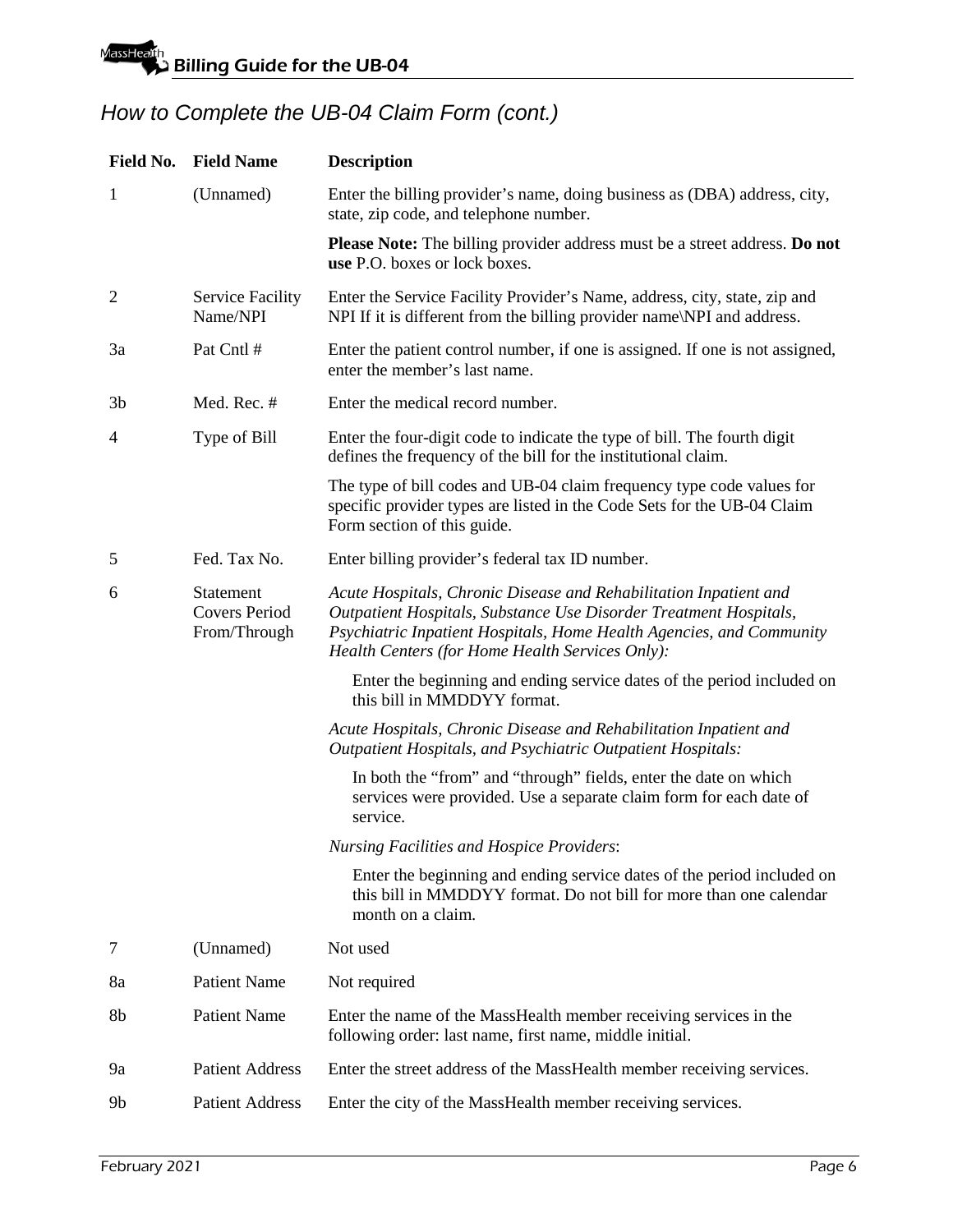| Field No. | <b>Field Name</b>      | <b>Description</b>                                                                                                                                                          |
|-----------|------------------------|-----------------------------------------------------------------------------------------------------------------------------------------------------------------------------|
| 9c        | <b>Patient Address</b> | Enter the state of the MassHealth member receiving services.                                                                                                                |
| 9d        | <b>Patient Address</b> | Enter the zip code of the MassHealth member receiving services.                                                                                                             |
| 9e        | <b>Patient Address</b> | Not required                                                                                                                                                                |
| 10        | <b>Birthdate</b>       | Enter the member's date of birth in MMDDYYYY format.                                                                                                                        |
| 11        | <b>Sex</b>             | Enter an "M" or "F" to indicate the member's gender.                                                                                                                        |
| 12        | <b>Admission Date</b>  | Acute Hospitals, Chronic Disease and Rehabilitation Hospitals, Substance<br>Use Disorder Treatment Hospitals, and Psychiatric Inpatient Hospitals:                          |
|           |                        | Enter the date of admission.                                                                                                                                                |
|           |                        | Home Health Agencies and Community Health Centers (for Home Health<br>Services Only):                                                                                       |
|           |                        | Enter the date on which the episode of care began.                                                                                                                          |
|           |                        | <b>Nursing Facilities:</b>                                                                                                                                                  |
|           |                        | Enter the date of the member's initial admission or the date of the most<br>recent readmission to the facility following a three-day hospital stay.                         |
|           |                        | Acute Hospitals, Chronic Disease and Rehabilitation Hospitals, and<br>Psychiatric Outpatient Hospitals:                                                                     |
|           |                        | Not required                                                                                                                                                                |
| 13        | <b>Admission Hr</b>    | Acute Hospitals, Chronic Disease and Rehabilitation Hospitals, Substance<br>Use Disorder Treatment Hospitals, and Psychiatric Inpatient and<br><b>Outpatient Hospitals:</b> |
|           |                        | Enter the code referring to the hour during which the patient was<br>admitted for care. Refer to the NUBC Instruction Manual for code<br>values.                            |
|           |                        | All Other Provider Types:                                                                                                                                                   |
|           |                        | Not required                                                                                                                                                                |
| 14        | <b>Admission Type</b>  | Enter the code indicating the priority of this admission or visit. Refer to<br>the NUBC Instruction Manual for code values.                                                 |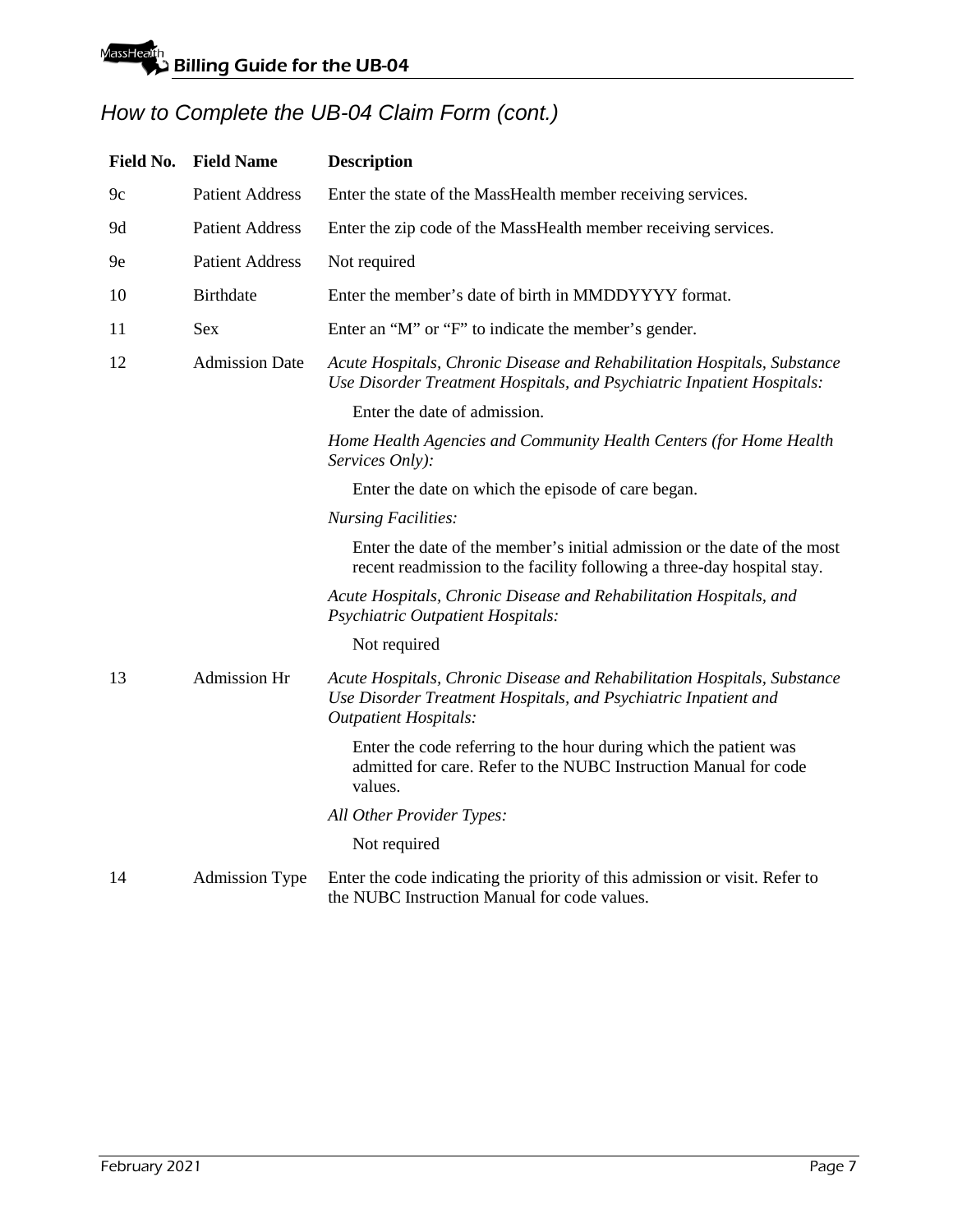| Field No. | <b>Field Name</b>      | <b>Description</b>                                                                                                                                                                                                                                                              |
|-----------|------------------------|---------------------------------------------------------------------------------------------------------------------------------------------------------------------------------------------------------------------------------------------------------------------------------|
| 15        | <b>Admission Src</b>   | Acute Hospitals, Chronic Disease and Rehabilitation Hospitals, Substance<br>Use Disorder Treatment Hospitals, Psychiatric Inpatient and Outpatient<br>Hospitals, Home Health Agencies, Community Health Centers (for Home<br>Health Services Only), and Nursing Facilities:     |
|           |                        | Enter a code indicating the point of patient origin (source) for this<br>admission or visit. Refer to the NUBC Instruction Manual for code<br>values.                                                                                                                           |
|           |                        | All Other Provider Types:                                                                                                                                                                                                                                                       |
|           |                        | Not required                                                                                                                                                                                                                                                                    |
| 16        | <b>DHR</b>             | Acute Hospitals, Chronic Disease and Rehabilitation Hospitals, Substance<br>Use Disorder Treatment Hospitals, and Psychiatric Inpatient Hospitals:                                                                                                                              |
|           |                        | Enter the code indicating the discharge hour of the patient from<br>inpatient care. Refer to the NUBC Instruction Manual for code values.                                                                                                                                       |
|           |                        | All Other Provider Types:                                                                                                                                                                                                                                                       |
|           |                        | Not required                                                                                                                                                                                                                                                                    |
| 17        | <b>Stat</b>            | Acute Hospitals, Chronic Disease and Rehabilitation Hospitals, Substance<br>Use Disorder Treatment Hospitals, Psychiatric Inpatient Hospitals,<br>Nursing Facilities, Home Health Agencies, Community Health Centers<br>(for Home Health Services Only), and Hospice Providers: |
|           |                        | Enter the code indicating the disposition or discharge status of the<br>patient at the end service for the period covered on this bill, as reported<br>in Field 6 (Statement Covers Period). Refer to the NUBC Instruction<br>Manual for code values.                           |
|           |                        | All Other Provider Types:                                                                                                                                                                                                                                                       |
|           |                        | Not required                                                                                                                                                                                                                                                                    |
| 18-28     | <b>Condition Codes</b> | Enter the code(s) used to identify conditions or events relating to this bill<br>that may affect processing. Refer to the NUBC Instruction Manual for<br>code values.                                                                                                           |
|           |                        | If a member has other insurance, refer to Subchapter 5 of your MassHealth<br>provider manual for additional instructions about billing for services to<br>members with other health insurance.                                                                                  |
| 29        | <b>ACDT</b> State      | If applicable, enter the two-digit state abbreviation used by the United<br>States Postal Service for the state where the accident occurred.                                                                                                                                    |
| 30        | (Unnamed)              | Not required                                                                                                                                                                                                                                                                    |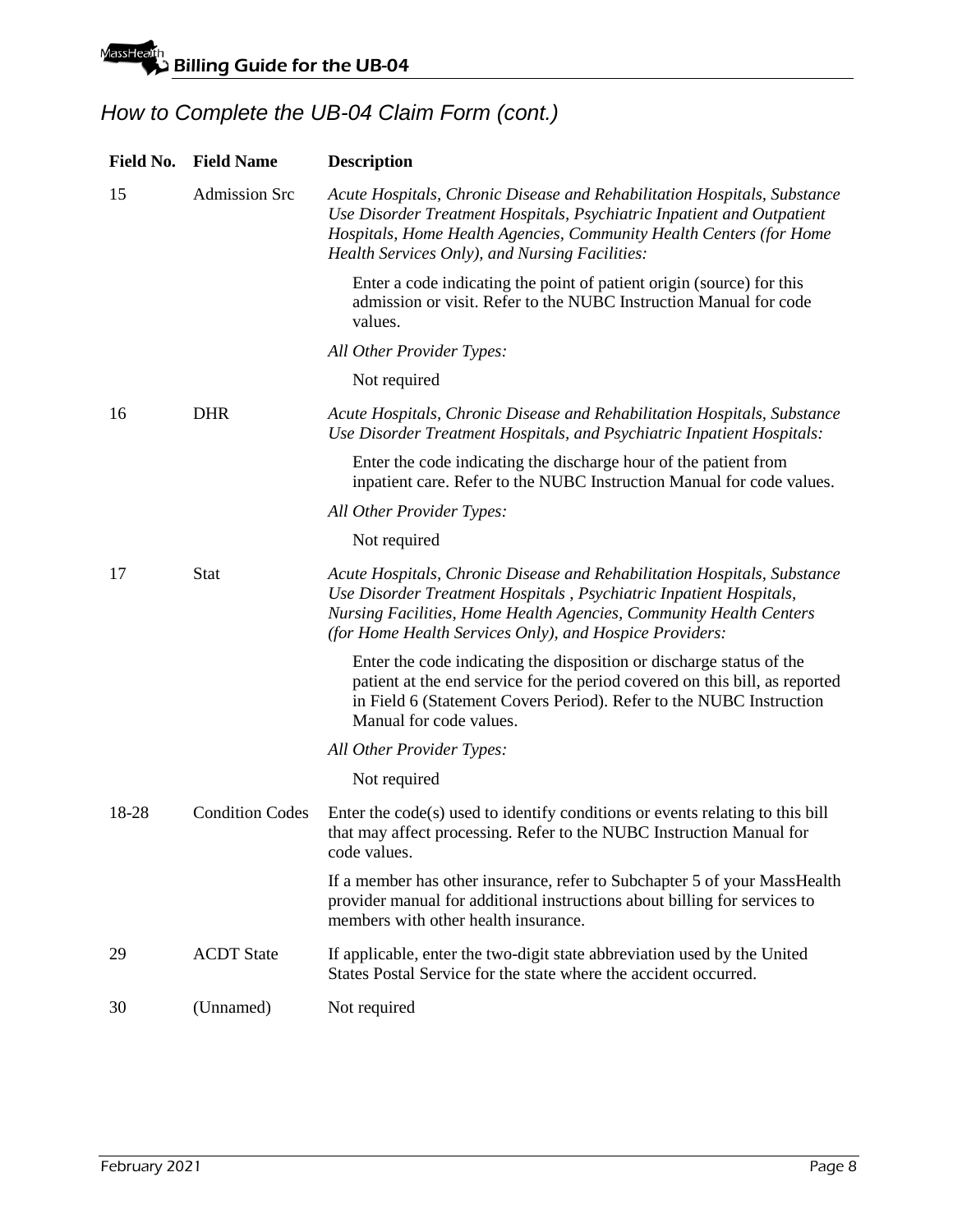| Field No. | <b>Field Name</b>       | <b>Description</b>                                                                                                                                                                                                                                                                  |
|-----------|-------------------------|-------------------------------------------------------------------------------------------------------------------------------------------------------------------------------------------------------------------------------------------------------------------------------------|
| 31-34     | Occurrence<br>Code/Date | Acute Hospitals, Chronic Disease and Rehabilitation Hospitals, Substance<br>Use Disorder Treatment Hospitals, and Psychiatric Inpatient and<br><b>Outpatient Hospitals:</b>                                                                                                         |
|           |                         | Enter the code from the list of occurrence codes listed in the Code Sets<br>for the UB-04 Claim Form section of this guide, and the associated<br>date in MMDDYYYY format, defining a significant event related to<br>this bill that may affect payer processing.                   |
|           |                         | Home Health Agencies, Community Health Centers (for Home Health<br>Services Only), and Hospice Providers:                                                                                                                                                                           |
|           |                         | Enter the occurrence code from the list of occurrence codes listed in<br>the Code Sets for the UB-04 Claim Form section of this guide, and the<br>associated date in MMDDYYYY format, if the member has been<br>discharged from an inpatient hospital stay within the last 30 days. |
|           |                         | <b>Nursing Facilities:</b>                                                                                                                                                                                                                                                          |
|           |                         | Not required                                                                                                                                                                                                                                                                        |
| $35 - 36$ | Occurrence Span<br>Code | Nursing Facilities and Hospice Room and Board:                                                                                                                                                                                                                                      |
|           | From/Through            | If applicable, enter the occurrence span code listed in the Code Sets for<br>the UB-04 Claim Form section of this guide, for any medical-leave-of-<br>absence days or nonmedical-leave-of-absence days along with the<br>associated dates of leave.                                 |
|           |                         | All Other Provider Types:                                                                                                                                                                                                                                                           |
|           |                         | Not required                                                                                                                                                                                                                                                                        |
| 37        | (Unnamed)               | Not used                                                                                                                                                                                                                                                                            |
| 38        | (Unnamed)               | Not required                                                                                                                                                                                                                                                                        |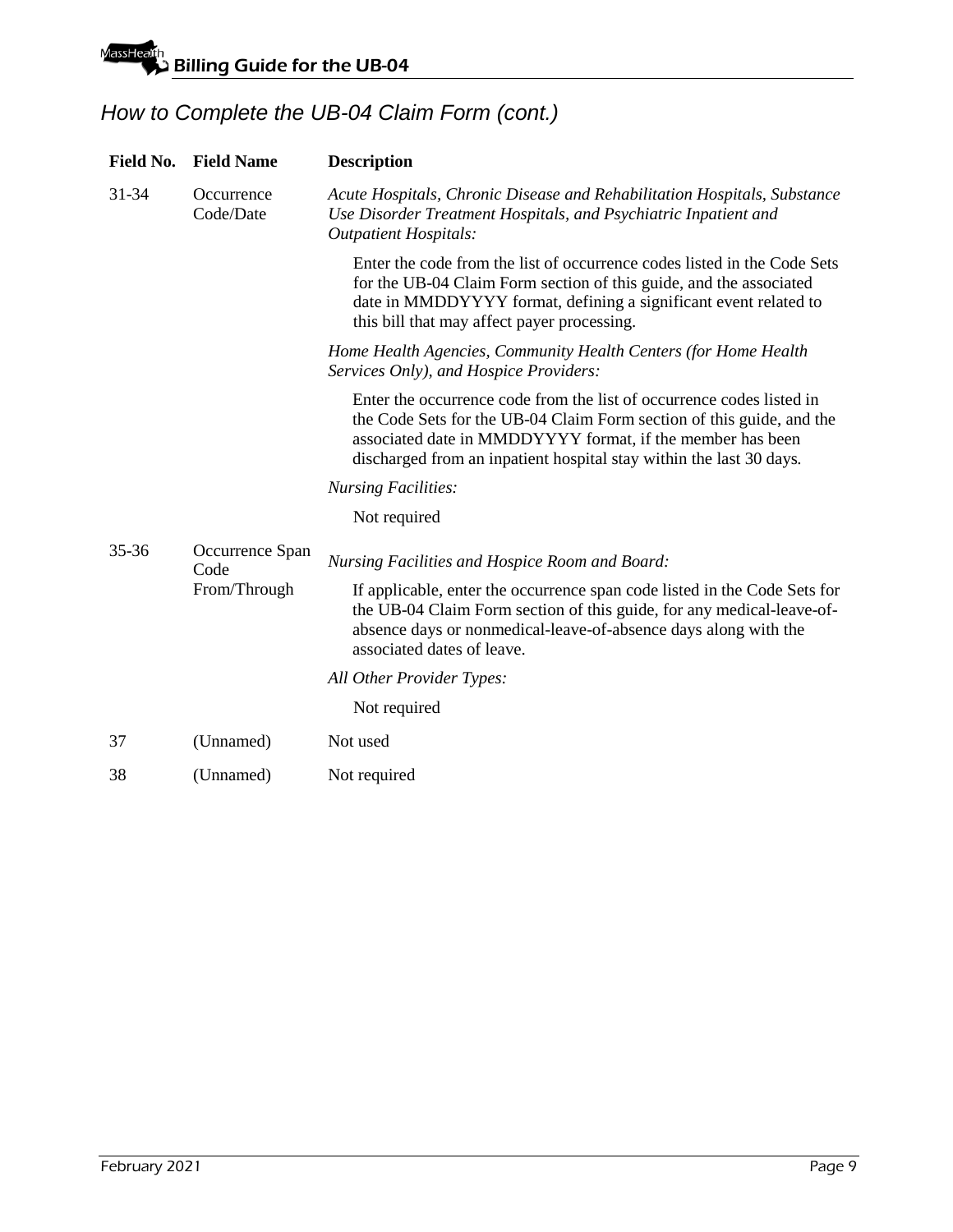| Field No.           | <b>Field Name</b> | <b>Description</b>                                                                                                                                                                                                                                      |
|---------------------|-------------------|---------------------------------------------------------------------------------------------------------------------------------------------------------------------------------------------------------------------------------------------------------|
| 39-41               | Value Codes       | All Provider Types:                                                                                                                                                                                                                                     |
|                     | Code/Amount       | Enter Value Code 24 (Medicaid rate code) along with the total charges<br>amount of the claim.                                                                                                                                                           |
|                     |                   | Acute Hospitals, Chronic Disease and Rehabilitation Hospitals,<br>Psychiatric Inpatient Hospitals, Hospice Room and Board, and Nursing<br>Facilities:                                                                                                   |
|                     |                   | Enter Value Code 80 for covered days and the number of covered days.                                                                                                                                                                                    |
|                     |                   | Do not count the "through" date as a covered day on claims that<br>contain a discharged or deceased patient status code.                                                                                                                                |
|                     |                   | Hospice providers can bill hospice room and board on the member's<br>day of discharge from hospice if the member remains in the nursing<br>facility after discharge from hospice. Hospice providers must use<br>patient Status Code 30 (Still Patient). |
|                     |                   | Chronic Disease and Rehabilitation Hospitals, Psychiatric Inpatient and<br>Outpatient Hospitals, Hospice Room and Board, and Nursing Facilities:                                                                                                        |
|                     |                   | If a member has a patient-paid amount, on a separate line, enter Value<br>Code FC and the patient-paid amount.                                                                                                                                          |
| 42 (Lines<br>$1-22$ | Rev. Cd.          | All Provider Types:                                                                                                                                                                                                                                     |
|                     |                   | Enter the revenue codes that identify a specific accommodation,<br>ancillary service, or unique billing calculations or arrangements. These<br>codes are listed in the Code Sets for the UB-04 Claim Form section of<br>this guide.                     |
|                     |                   | Acute Inpatient and Psychiatric Inpatient Hospitals:                                                                                                                                                                                                    |
|                     |                   | If the member occupied more than one type of bed accommodation on<br>the same day, enter for that day only the revenue code for the last bed<br>accommodation to which the member was transferred.                                                      |
|                     |                   | Acute, Chronic Disease and Rehabilitation, and Psychiatric Inpatient<br>Hospitals:                                                                                                                                                                      |
|                     |                   | Do not include revenue codes for room-and-board charges incurred on<br>the day of discharge, unless the member was admitted and discharged<br>on the same day.                                                                                          |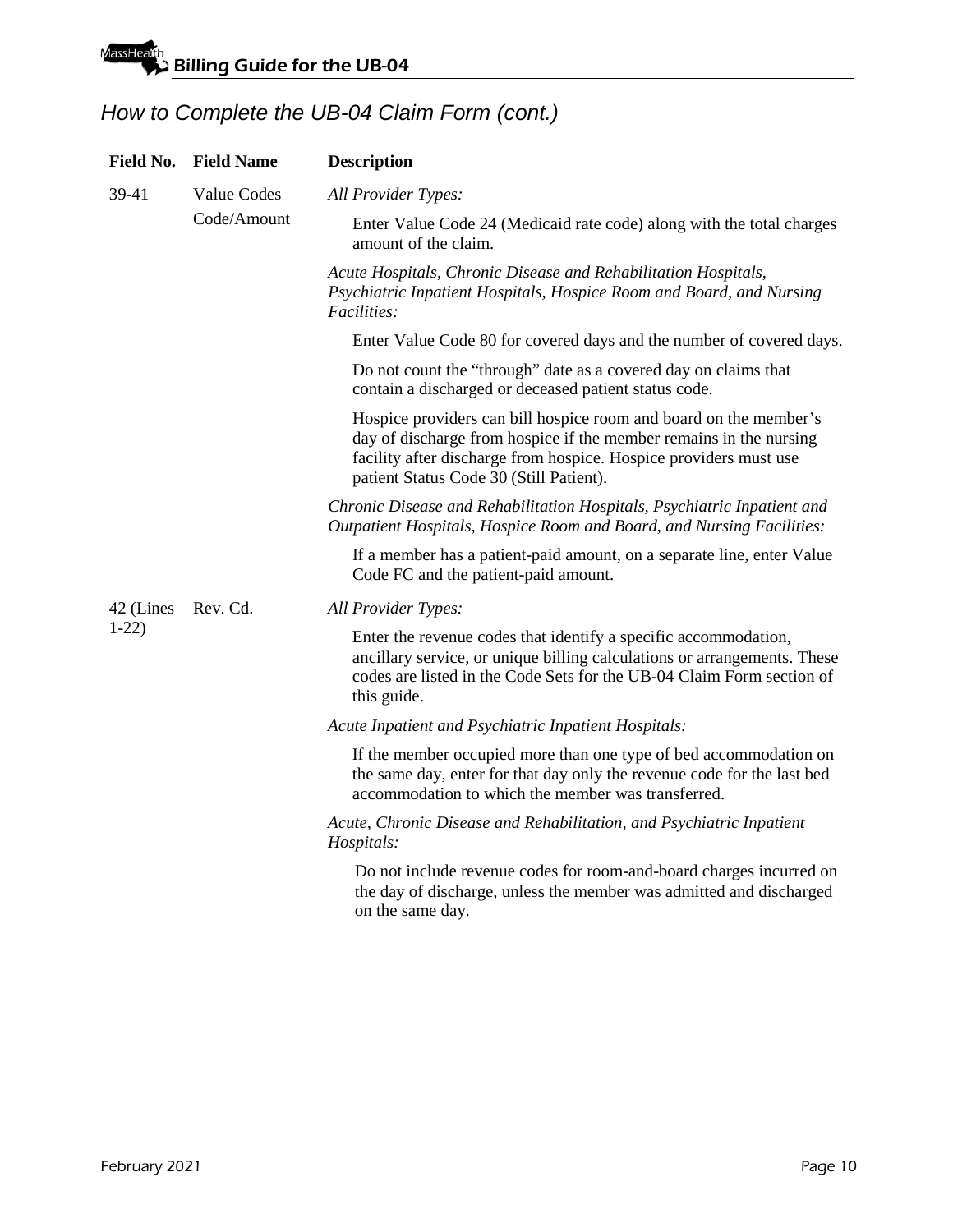|                                                                                              | Field No. Field Name                                                                                                                                                                                                                                                                                                                                                                                                                                                                                                                            | <b>Description</b>                                                                                                                                                                                                                                                                                                                                                                                                                                                                                                                              |
|----------------------------------------------------------------------------------------------|-------------------------------------------------------------------------------------------------------------------------------------------------------------------------------------------------------------------------------------------------------------------------------------------------------------------------------------------------------------------------------------------------------------------------------------------------------------------------------------------------------------------------------------------------|-------------------------------------------------------------------------------------------------------------------------------------------------------------------------------------------------------------------------------------------------------------------------------------------------------------------------------------------------------------------------------------------------------------------------------------------------------------------------------------------------------------------------------------------------|
|                                                                                              |                                                                                                                                                                                                                                                                                                                                                                                                                                                                                                                                                 | <b>Nursing Facilities:</b>                                                                                                                                                                                                                                                                                                                                                                                                                                                                                                                      |
| equal the number of covered days.<br>Hospice Providers:<br>equal the number of covered days. |                                                                                                                                                                                                                                                                                                                                                                                                                                                                                                                                                 | If a member has medical-leave-of-absence (MLOA) days or<br>nonmedical-leave-of-absence (NMLOA) days in the statement billed<br>period, bill the revenue code and the number of room-and-board days<br>(excluding MLOA and NMLOA days) on the first line with the number<br>of room-and-board days in Field 46. Then enter the revenue code for<br>the MLOA days or NMLOA days on a different line with the<br>appropriate revenue code and number of days in Field 46. The total<br>number of room-and-board days and MLOA or NMLOA days should |
|                                                                                              |                                                                                                                                                                                                                                                                                                                                                                                                                                                                                                                                                 |                                                                                                                                                                                                                                                                                                                                                                                                                                                                                                                                                 |
|                                                                                              |                                                                                                                                                                                                                                                                                                                                                                                                                                                                                                                                                 | Hospice providers cannot bill a hospice room and board or MLOA<br>days for any day that it bills at the hospice inpatient respite care rate or<br>general inpatient care rate for hospice services it provided to a member.                                                                                                                                                                                                                                                                                                                     |
|                                                                                              | If a member has medical-leave-of-absence (MLOA) days or<br>nonmedical-leave-of-absence (NMLOA) days in the statement billed<br>period, bill the revenue code and the number of room-and-board days<br>(excluding MLOA and NMLOA days) on the first line with the number<br>of room-and-board days in Field 46. Then enter the revenue code for<br>the MLOA days or NMLOA days on a different line with the<br>appropriate revenue code and number of days in Field 46. The total<br>number of room-and-board days and MLOA or NMLOA days should |                                                                                                                                                                                                                                                                                                                                                                                                                                                                                                                                                 |
| 42 (Line<br>23)                                                                              | Rev Cd                                                                                                                                                                                                                                                                                                                                                                                                                                                                                                                                          | Enter Revenue Code 0001.                                                                                                                                                                                                                                                                                                                                                                                                                                                                                                                        |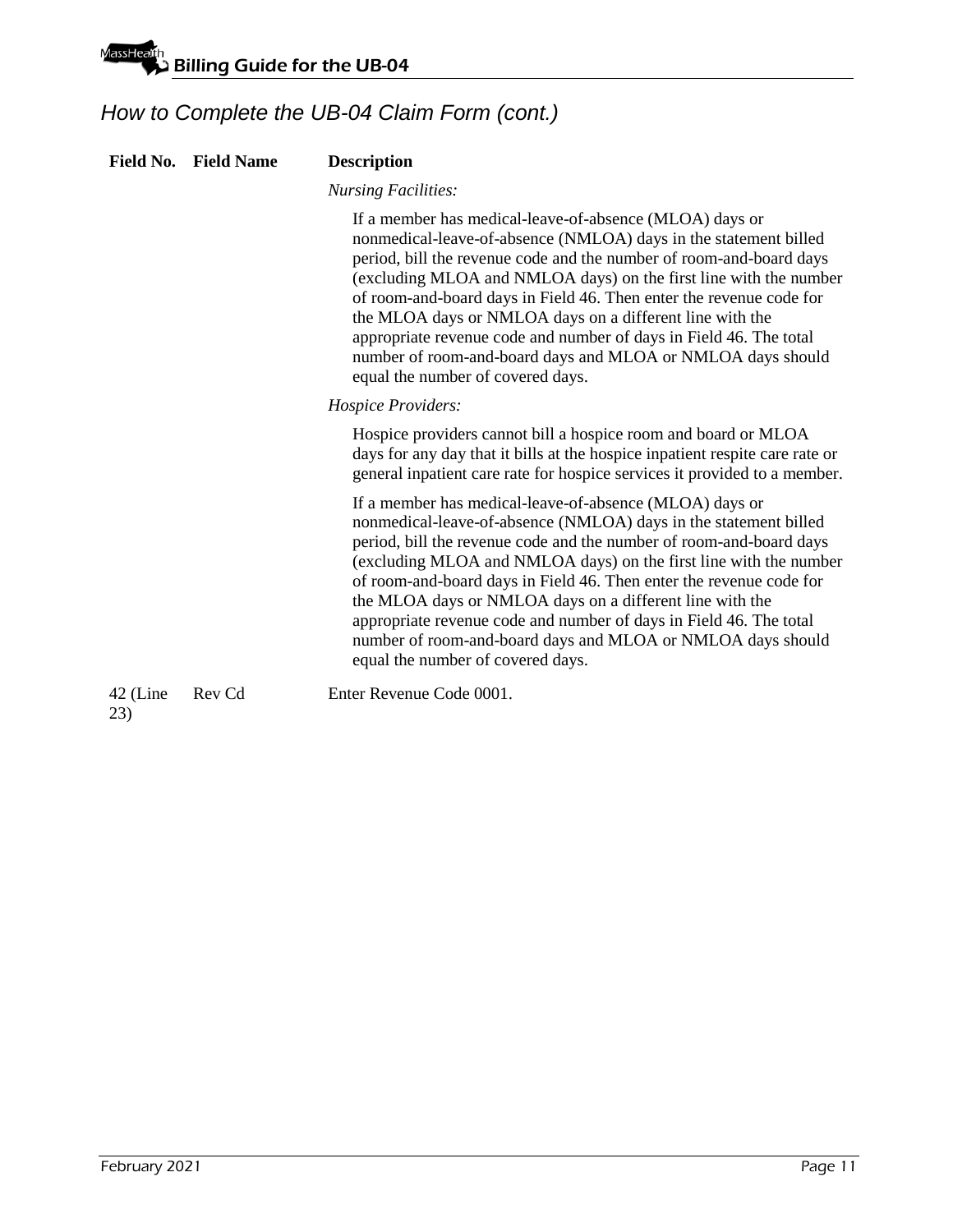| <b>Field No.</b>     | <b>Field Name</b> | <b>Description</b>                                                                                                                                                                                                                            |                                                                                                                                                                                                                                                                                                                                                                                                                                                                            |
|----------------------|-------------------|-----------------------------------------------------------------------------------------------------------------------------------------------------------------------------------------------------------------------------------------------|----------------------------------------------------------------------------------------------------------------------------------------------------------------------------------------------------------------------------------------------------------------------------------------------------------------------------------------------------------------------------------------------------------------------------------------------------------------------------|
| 43 (Lines<br>$1-22)$ | Description       | Physician-administered drugs by Acute Outpatient Hospitals and Chronic<br>Disease and Rehabilitation Hospitals:                                                                                                                               |                                                                                                                                                                                                                                                                                                                                                                                                                                                                            |
|                      |                   | Report national drug code (NDC) information for physician-<br>administered drugs (including 340B) that are billed separately and are<br>identified on the claim with a Level II HCPCS code.                                                   |                                                                                                                                                                                                                                                                                                                                                                                                                                                                            |
|                      |                   | This requirement does not apply to vaccines. It also does not apply to<br>hospital claims that are paid as part of a bundled rate, such as the<br>claims paid through the bundled hospital Payment Amount Per Episode<br>(PAPE) at this time. |                                                                                                                                                                                                                                                                                                                                                                                                                                                                            |
|                      |                   | Enter the following information in the description field if billing for<br>drugs (this should be left justified):                                                                                                                             |                                                                                                                                                                                                                                                                                                                                                                                                                                                                            |
|                      |                   | Qualifier N4;<br>٠                                                                                                                                                                                                                            |                                                                                                                                                                                                                                                                                                                                                                                                                                                                            |
|                      |                   | the 11-digit national drug code (NDC);<br>$\bullet$                                                                                                                                                                                           |                                                                                                                                                                                                                                                                                                                                                                                                                                                                            |
|                      |                   | the NDC unit of measure. The unit of measurement qualifier codes<br>٠<br>are                                                                                                                                                                  |                                                                                                                                                                                                                                                                                                                                                                                                                                                                            |
|                      |                   | ٠                                                                                                                                                                                                                                             | F2: international unit (for example, anti-hemophilia factor);<br>$\circ$<br>GR: gram (for creams, ointments, and bulk powders);<br>$\circ$<br>ME: milligrams (for creams, ointments, and bulk powders);<br>$\circ$<br>ML: milliliter (for liquids, suspensions, solutions, and<br>$\circ$<br>lotions);<br>UN: unit (for tablets, capsules, suppositories, and powder-<br>$\circ$<br>filled vials); and<br>The quantity of the drug administered, which includes fractions. |
|                      |                   | The submitter is not required to enter leading zeros.                                                                                                                                                                                         |                                                                                                                                                                                                                                                                                                                                                                                                                                                                            |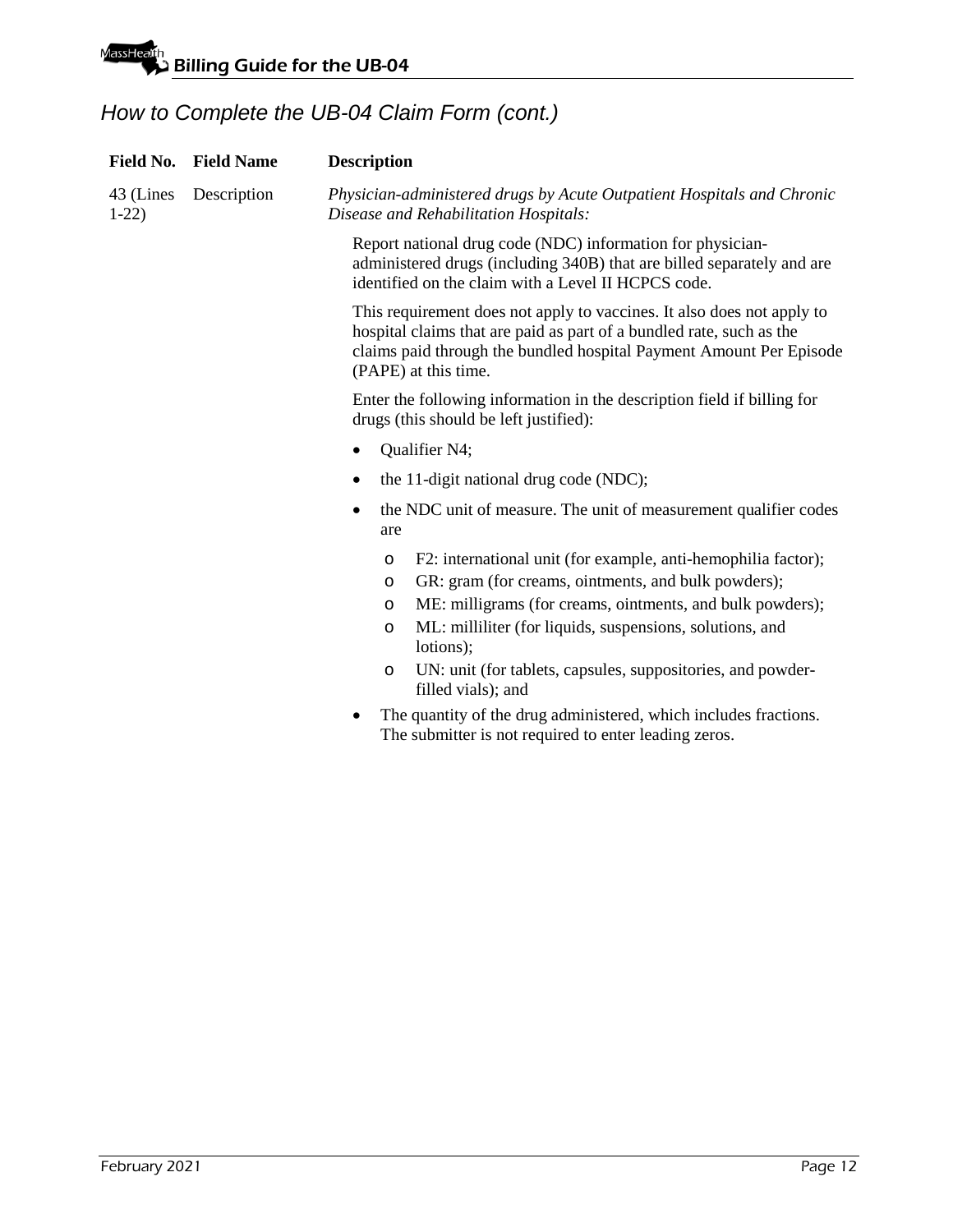| <b>Field No.</b>     | <b>Field Name</b>     | <b>Description</b>                                                                                                                                                                                                                                                                                                                                           |             |                                                                                                                                                                                                                                                                                                                                             |                              |  |  |
|----------------------|-----------------------|--------------------------------------------------------------------------------------------------------------------------------------------------------------------------------------------------------------------------------------------------------------------------------------------------------------------------------------------------------------|-------------|---------------------------------------------------------------------------------------------------------------------------------------------------------------------------------------------------------------------------------------------------------------------------------------------------------------------------------------------|------------------------------|--|--|
| 43 (Lines<br>$1-22)$ | Description,<br>cont. | When billing for a compound drug, use:                                                                                                                                                                                                                                                                                                                       |             |                                                                                                                                                                                                                                                                                                                                             |                              |  |  |
|                      |                       | $\bullet$                                                                                                                                                                                                                                                                                                                                                    |             | Reference Identification Qualifier: Value is VY labeled as Link<br>Sequence Number                                                                                                                                                                                                                                                          |                              |  |  |
|                      |                       | The compound drug association number (a three-digit compound drug<br>٠<br>association number indicates that the ingredients are part of the same<br>compound drug). This number can be only three digits in length, and<br>the submitter must make sure that all ingredients of the compound<br>prescription have the same compound drug association number. |             |                                                                                                                                                                                                                                                                                                                                             |                              |  |  |
|                      |                       |                                                                                                                                                                                                                                                                                                                                                              |             | <b>Please Note:</b> Make sure that all the individual ingredients that make up the<br>compound have the same compound drug association number. List each<br>drug ingredient that is part of the compound on a separate line with the VY<br>qualifier and a compound drug association number segment.<br><b>Example:</b> Billing an NDC drug |                              |  |  |
|                      |                       |                                                                                                                                                                                                                                                                                                                                                              | 42 REV. CD. | <b>43 DESCRIPTION</b>                                                                                                                                                                                                                                                                                                                       | 44 HCPCS / RATE / HIPPS CODE |  |  |
|                      |                       |                                                                                                                                                                                                                                                                                                                                                              | 636         | N4XXXXXXXXXXXUN00000001.500                                                                                                                                                                                                                                                                                                                 | J1234                        |  |  |
|                      |                       |                                                                                                                                                                                                                                                                                                                                                              |             | <b>Example:</b> Billing a compound drug                                                                                                                                                                                                                                                                                                     |                              |  |  |
|                      |                       |                                                                                                                                                                                                                                                                                                                                                              | 42 REV. CD. | <b>43 DESCRIPTION</b>                                                                                                                                                                                                                                                                                                                       | 44 HCPCS / RATE / HIPPS CODE |  |  |
|                      |                       |                                                                                                                                                                                                                                                                                                                                                              | 636         | N4XXXXXXXXXXXUN00000001.500VY001                                                                                                                                                                                                                                                                                                            | J1234                        |  |  |
|                      |                       |                                                                                                                                                                                                                                                                                                                                                              | 636         | N4XXXXXXXXXXXUN00000001.500VY001                                                                                                                                                                                                                                                                                                            | J2345                        |  |  |
|                      |                       |                                                                                                                                                                                                                                                                                                                                                              |             |                                                                                                                                                                                                                                                                                                                                             |                              |  |  |

43 (Line 23)

Page\_ of \_ MassHealth accepts only single-page UB-04 claims. This should always be Page 1 of 1.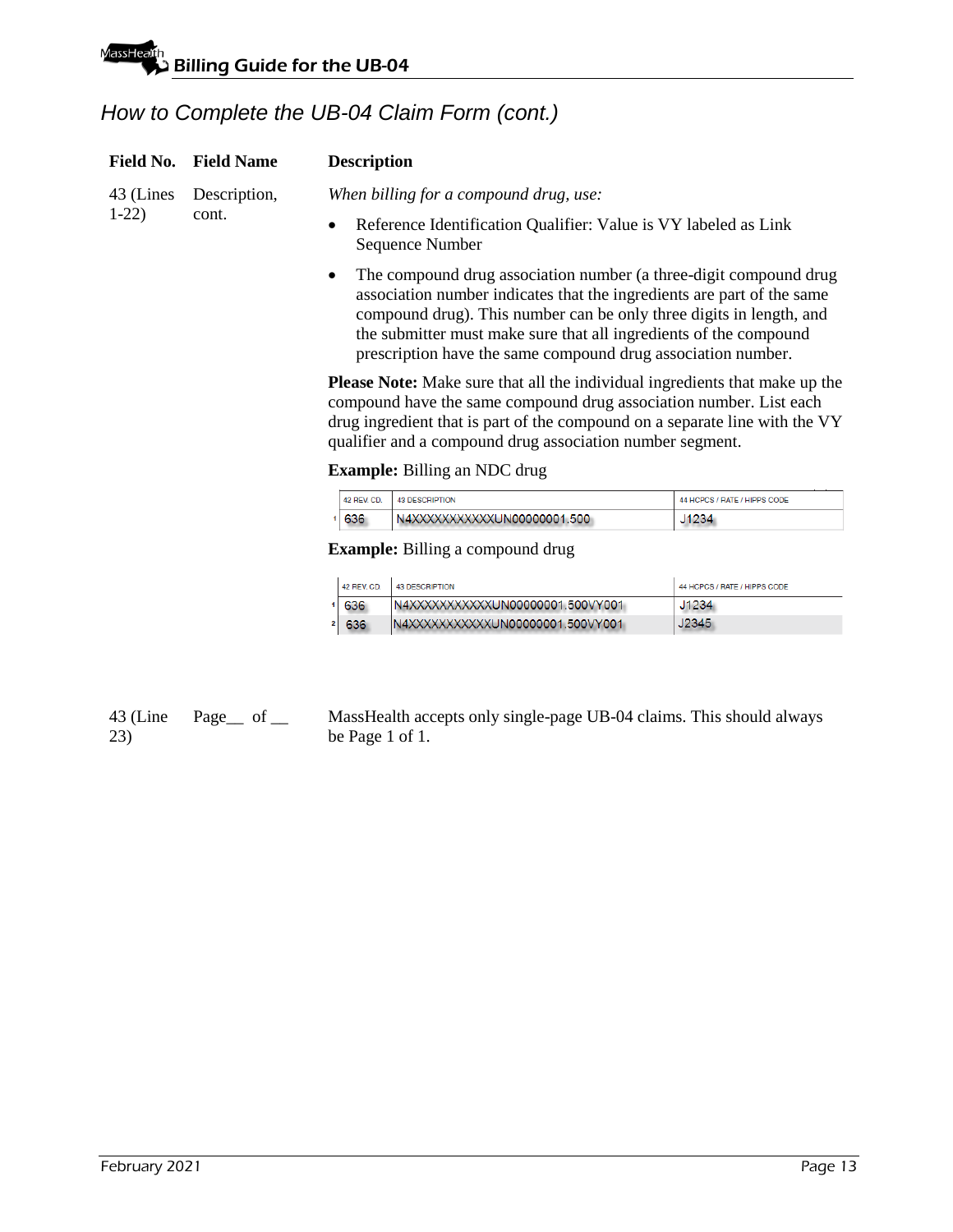| <b>Field No.</b>     | <b>Field Name</b>     | <b>Description</b>                                                                                                                                                                                                                                                                                                                |                                                                                                                                                                                                                  |                              |                      |                     |  |  |  |
|----------------------|-----------------------|-----------------------------------------------------------------------------------------------------------------------------------------------------------------------------------------------------------------------------------------------------------------------------------------------------------------------------------|------------------------------------------------------------------------------------------------------------------------------------------------------------------------------------------------------------------|------------------------------|----------------------|---------------------|--|--|--|
| 44 (Lines<br>$1-22)$ | HCPCS/<br>Rates/HIPPS | If required, enter the HCPCS code and modifier applicable to ancillary<br>service and outpatient bills.                                                                                                                                                                                                                           |                                                                                                                                                                                                                  |                              |                      |                     |  |  |  |
|                      | Code                  |                                                                                                                                                                                                                                                                                                                                   | <b>Acute Outpatient Hospitals:</b>                                                                                                                                                                               |                              |                      |                     |  |  |  |
|                      |                       | If the revenue code entered in Field 42 requires a HCPCS code, refer to<br>the Ingenix Uniform Editor for accurate mapping of revenue codes and<br>HCPCS codes.                                                                                                                                                                   |                                                                                                                                                                                                                  |                              |                      |                     |  |  |  |
|                      |                       |                                                                                                                                                                                                                                                                                                                                   | Substance Use Disorder Treatment Outpatient Hospitals:                                                                                                                                                           |                              |                      |                     |  |  |  |
|                      |                       |                                                                                                                                                                                                                                                                                                                                   | Enter an applicable HCPCS code for each revenue code entered in<br>Lines 1-22 in Field 42.                                                                                                                       |                              |                      |                     |  |  |  |
|                      |                       |                                                                                                                                                                                                                                                                                                                                   | Chronic Disease and Rehabilitation Outpatient Hospitals:                                                                                                                                                         |                              |                      |                     |  |  |  |
|                      |                       | Enter an applicable HCPCS code for each revenue code entered in<br>Lines 1-22 in Field 42. Refer to the Ingenix Uniform Editor for<br>guidance in mapping revenue codes and HCPCS codes. Also enter an<br>appropriate modifier as required. Refer to Subchapter 6 of your<br>MassHealth provider manual for the use of modifiers. |                                                                                                                                                                                                                  |                              |                      |                     |  |  |  |
|                      |                       |                                                                                                                                                                                                                                                                                                                                   | Nursing Facilities, Acute Hospitals, Chronic Disease and Rehabilitation<br>Hospitals, Substance Use Disorder Treatment Hospitals, and Psychiatric<br><b>Inpatient Hospitals:</b>                                 |                              |                      |                     |  |  |  |
|                      |                       |                                                                                                                                                                                                                                                                                                                                   | Not required                                                                                                                                                                                                     |                              |                      |                     |  |  |  |
|                      |                       | Home Health Agencies, Community Health Centers (for Home Health<br>Services only), and Hospice Providers:                                                                                                                                                                                                                         |                                                                                                                                                                                                                  |                              |                      |                     |  |  |  |
|                      |                       | Refer to Subchapter 6 of your MassHealth provider manual for the<br>applicable HCPCS code.                                                                                                                                                                                                                                        |                                                                                                                                                                                                                  |                              |                      |                     |  |  |  |
|                      |                       |                                                                                                                                                                                                                                                                                                                                   | 340B Providers:                                                                                                                                                                                                  |                              |                      |                     |  |  |  |
|                      |                       |                                                                                                                                                                                                                                                                                                                                   | The UD modifier should be billed on the UB-04 claim form and<br>associated with the applicable HCPCS code and NDC to properly<br>identify 340B drugs.                                                            |                              |                      |                     |  |  |  |
|                      |                       |                                                                                                                                                                                                                                                                                                                                   | 42 REV. CD. 43 DESCRIPTION                                                                                                                                                                                       | 44 HCPCS / RATE / HIPPS CODE | 45 SERV. DATE        | 46 SERV. UNITS      |  |  |  |
|                      |                       | 636<br>636                                                                                                                                                                                                                                                                                                                        | N4XXXXXXXX00000001.500<br>N4XXXXXXXX00000001.500                                                                                                                                                                 | J7030<br><b>J1170 UD</b>     | 01/31/11<br>01/31/11 | 1<br>$\overline{2}$ |  |  |  |
| 45 (Lines<br>$1-22)$ | Serv. Date            |                                                                                                                                                                                                                                                                                                                                   | Community Health Centers (Home Health Services Only), Home Health<br>Agencies, and Hospice Providers:                                                                                                            |                              |                      |                     |  |  |  |
|                      |                       |                                                                                                                                                                                                                                                                                                                                   | Enter the date the service was provided in MMDDYYYY format.                                                                                                                                                      |                              |                      |                     |  |  |  |
|                      |                       |                                                                                                                                                                                                                                                                                                                                   | Acute Hospitals, Chronic Disease and Rehabilitation Hospitals, Substance<br>Use Disorder Treatment Hospitals, Psychiatric Inpatient and Outpatient<br>Hospitals, Hospice Room and Board, and Nursing Facilities: |                              |                      |                     |  |  |  |
|                      |                       | Not required                                                                                                                                                                                                                                                                                                                      |                                                                                                                                                                                                                  |                              |                      |                     |  |  |  |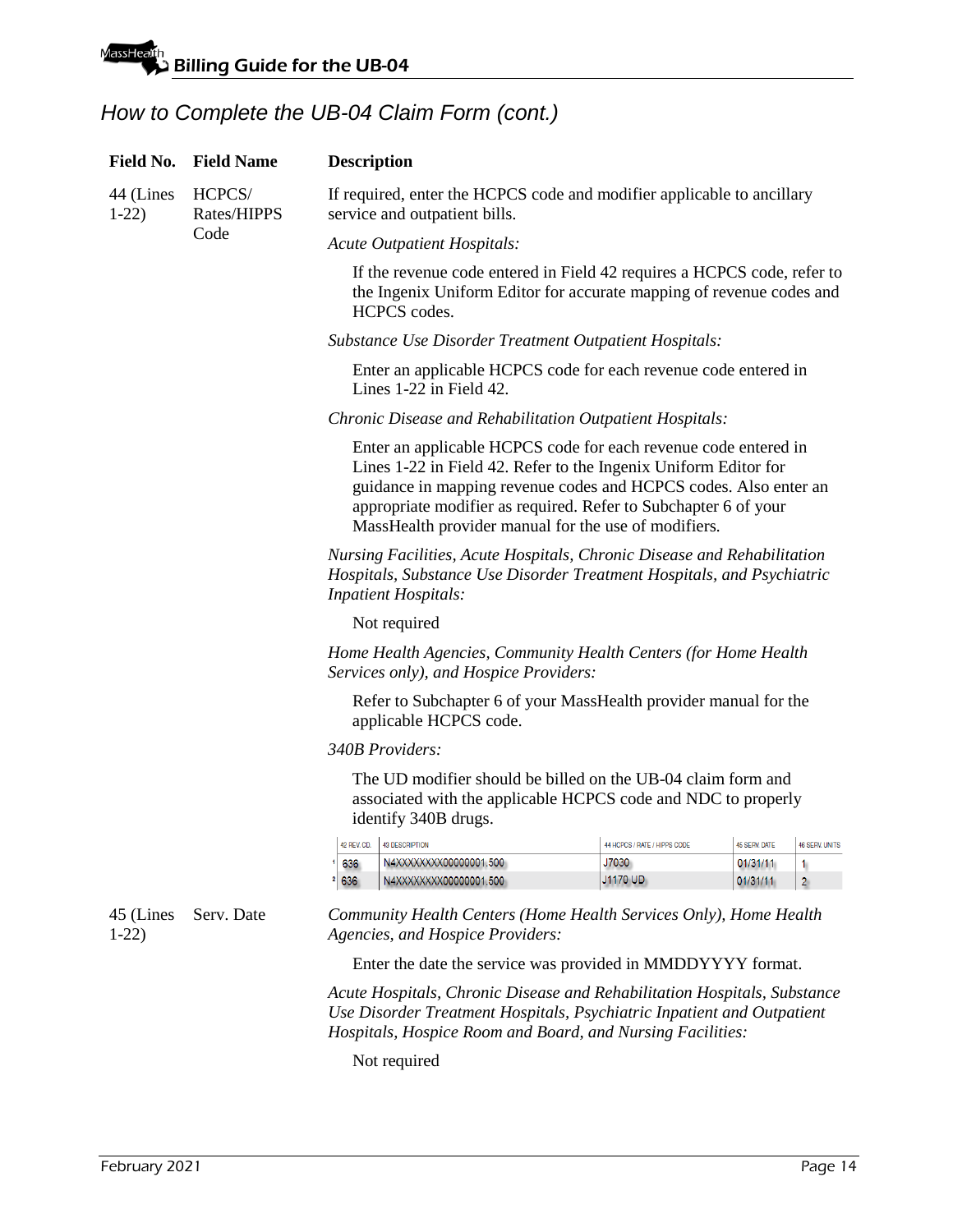| Field No.            | <b>Field Name</b>               | <b>Description</b>                                                                                                                                                            |  |
|----------------------|---------------------------------|-------------------------------------------------------------------------------------------------------------------------------------------------------------------------------|--|
| 45 (Line<br>23)      | <b>Creation Date</b>            | Enter the date the claim form was submitted for reimbursement. This date<br>cannot be earlier than the service dates billed on the claim form.                                |  |
| 46 (Lines            | Serv. Units                     | All Provider Types:                                                                                                                                                           |  |
| $1-22)$              |                                 | Enter the total number of covered accommodation days, ancillary units<br>of service, or visits, where appropriate and defined by revenue code<br>requirements.                |  |
|                      |                                 | Acute Hospitals, Chronic Disease and Rehabilitation Hospitals, Substance<br>Use Disorder Treatment Hospitals, Hospice Room and Board, and<br>Psychiatric Inpatient Hospitals: |  |
|                      |                                 | The total number of units of service for all room-and-board charges<br>must equal the number of covered days.                                                                 |  |
|                      |                                 | Do not count the "through" date as a covered day on claims that<br>contain a discharge or deceased patient status code.                                                       |  |
|                      |                                 | Home Health Agencies:                                                                                                                                                         |  |
|                      |                                 | Refer to the service code descriptions in Subchapter 6 of the <i>Home</i><br>Health Agency Manual to determine how units are calculated for each<br>service code.             |  |
| 47 (Lines<br>$1-22)$ | <b>Total Charges</b>            | For each claim line, enter the total charges that apply to the revenue codes<br>entered in Lines 1-22 in Field 42.                                                            |  |
|                      |                                 | Do not deduct the member's copayment amount from the total charge of<br>the claim.                                                                                            |  |
| 47 (Line             | Totals                          | Enter the total of all entries in this column on the bottom line.                                                                                                             |  |
| 23)                  |                                 | This is a required field.                                                                                                                                                     |  |
| 48 (Lines<br>$1-22$  | Non-Covered<br>Charges          | Not required                                                                                                                                                                  |  |
| 48 (Line<br>23)      | Non-Covered<br>Charges (Totals) | Not required                                                                                                                                                                  |  |
| 49 (Lines<br>$1-23$  | (Unnamed)                       | Not used                                                                                                                                                                      |  |
| $50A-C$              | Payer Name                      | If MassHealth is the primary payer, enter "MassHealth" in Field 50A.                                                                                                          |  |
|                      |                                 | If MassHealth is the secondary payer, enter "MassHealth" in Field 50B.                                                                                                        |  |
|                      |                                 | If MassHealth is the tertiary payer, enter "MassHealth" in Field 50C.                                                                                                         |  |
| $51A-C$              | Health Plan ID                  | If applicable, enter the seven-digit MassHealth carrier code. Refer to<br>Appendix C of your MassHealth provider manual for carrier code values.                              |  |
| $52A-C$              | Rel Info                        | If applicable, enter the appropriate code for release of information. Refer<br>to the NUBC Instruction Manual for code values.                                                |  |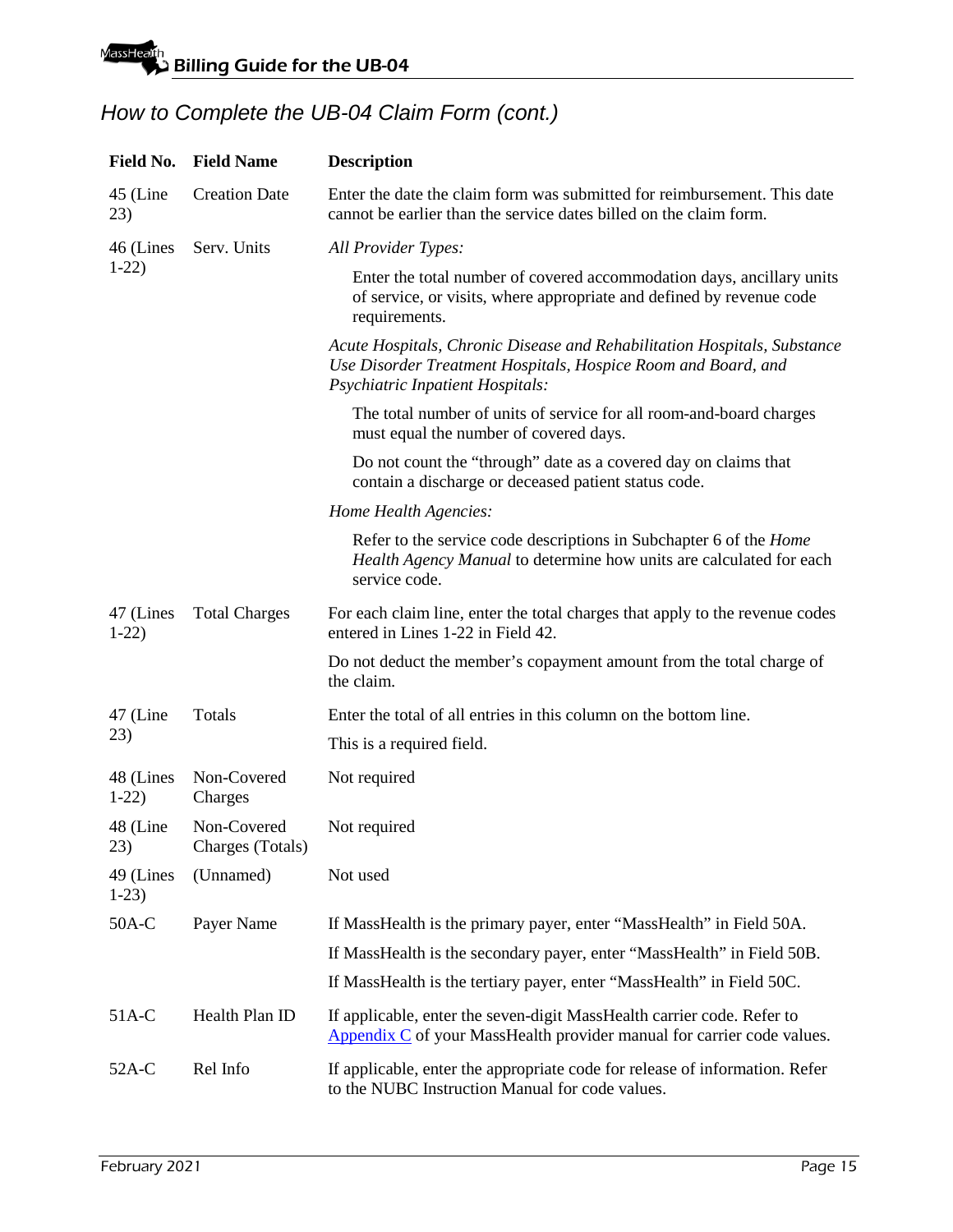| <b>Field No.</b> | <b>Field Name</b>     | <b>Description</b>                                                                                                                                                                                                                                                                                                                                    |
|------------------|-----------------------|-------------------------------------------------------------------------------------------------------------------------------------------------------------------------------------------------------------------------------------------------------------------------------------------------------------------------------------------------------|
| $53A-C$          | Asg. Ben.             | If applicable, enter the appropriate code that indicates whether the provider<br>has a signed form authorizing the third-party payer to remit payment<br>directly to the provider. Refer to the NUBC Instruction Manual for code<br>values.                                                                                                           |
| 54A-C            | <b>Prior Payments</b> | Not required unless the member has other health-insurance coverage. Do<br>not enter previous MassHealth payments. Enter the total amount received<br>toward the payment of services on this claim form from third-party payers<br>other than MassHealth, and attach a copy of the explanation of benefits<br>from the other payers to the claim form. |
|                  |                       | The following provider types must refer to the appropriate appendix<br>(supplemental instructions for claims with other insurance) of their<br>MassHealth provider manual for more information.                                                                                                                                                       |
|                  |                       | acute inpatient hospitals<br>chronic disease and rehabilitation inpatient hospitals<br>home health agencies<br>psychiatric inpatient hospitals<br>nursing facilities                                                                                                                                                                                  |
| 55A-C            | Est. Amount<br>Due    | Enter the amount estimated by the provider to be due from the indicated<br>payer (estimated responsibility minus prior payments).                                                                                                                                                                                                                     |
| 56               | <b>NPI</b>            | Enter the provider's 10-digit national provider identifier (NPI).                                                                                                                                                                                                                                                                                     |
| 57A-C            | Other Prv ID          | Use this field to report other provider identifiers assigned by the health<br>plan (as indicated in Field 50, Lines A-C). For the line corresponding to<br>Medicaid, if you are an atypical provider and do not have an NPI, enter<br>your 10-character MassHealth provider ID.                                                                       |
| 58A-C            | Insured's Name        | Enter the name of the individual under whose name the insurance benefit<br>is carried.                                                                                                                                                                                                                                                                |
| 59A-C            | P. Rel                | Enter the code indicating the relationship of the patient to the identified<br>insured. Refer to the NUBC Instruction Manual for code values.                                                                                                                                                                                                         |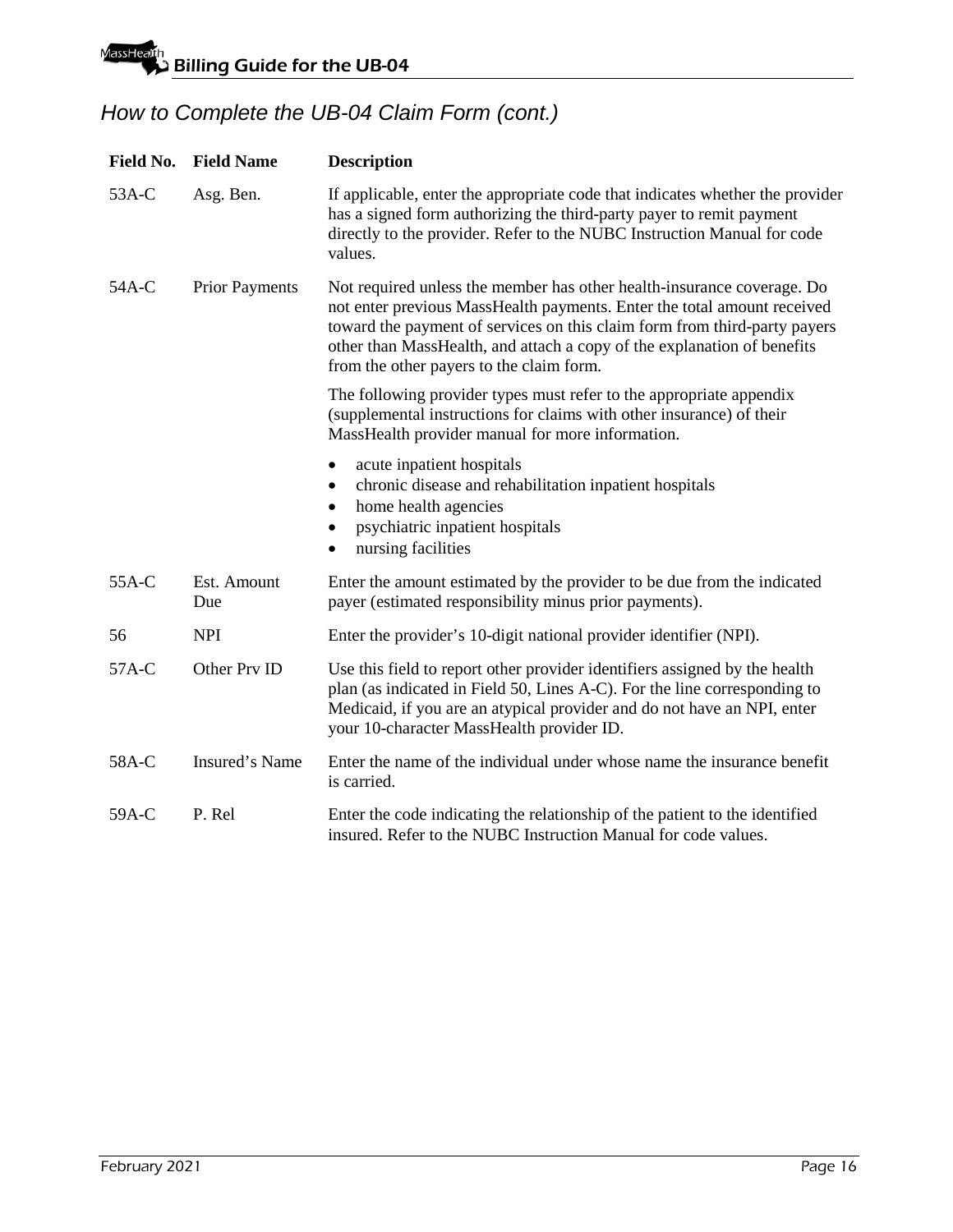| Field No. | <b>Field Name</b>                   | <b>Description</b>                                                                                                                                                                                                                                                                       |
|-----------|-------------------------------------|------------------------------------------------------------------------------------------------------------------------------------------------------------------------------------------------------------------------------------------------------------------------------------------|
| $60A-C$   | Insured's<br>Unique ID              | All Provider Types:                                                                                                                                                                                                                                                                      |
|           |                                     | Enter the unique number assigned by the health plan to the insured. For<br>the line corresponding to Medicaid, enter the 12-character MassHealth<br>member ID.                                                                                                                           |
|           |                                     | <b>Acute Inpatient Hospitals:</b>                                                                                                                                                                                                                                                        |
|           |                                     | Use separate claim forms for a mother and her newborn. Do not submit<br>claims for services to the newborn on the mother's claim form. Do not<br>use the mother's member ID number for the newborn; you must use<br>the newborn's individual member ID number.                           |
|           |                                     | Acute Inpatient and Acute Outpatient Hospitals:                                                                                                                                                                                                                                          |
|           |                                     | For organ-donor claims in which the donor is not a MassHealth<br>member, enter the MassHealth member ID number of the member<br>receiving the organ, and enter a patient control number in Field 3a and<br>the appropriate patient relationship code for the organ donor in Field<br>59. |
| $61A-C$   | Group Name                          | Enter the group or plan name through which the insurance is provided to<br>the insured.                                                                                                                                                                                                  |
| $62A-C$   | <b>Insurance Group</b><br>No.       | Enter the identification number, control number, or code assigned by the<br>carrier or administrator to identify the group under which the individual is<br>covered.                                                                                                                     |
| $63A-B$   | Treatment<br>Authorization<br>Codes | Enter all of the following treatment authorization codes issued by<br>MassHealth for the claim, as applicable: prior-authorization (PA) number,<br>preadmission screening (PAS) number, and referral number.                                                                             |
| 63C       | Treatment<br>Authorization<br>Codes | If applicable, enter the PA number from the other payer.                                                                                                                                                                                                                                 |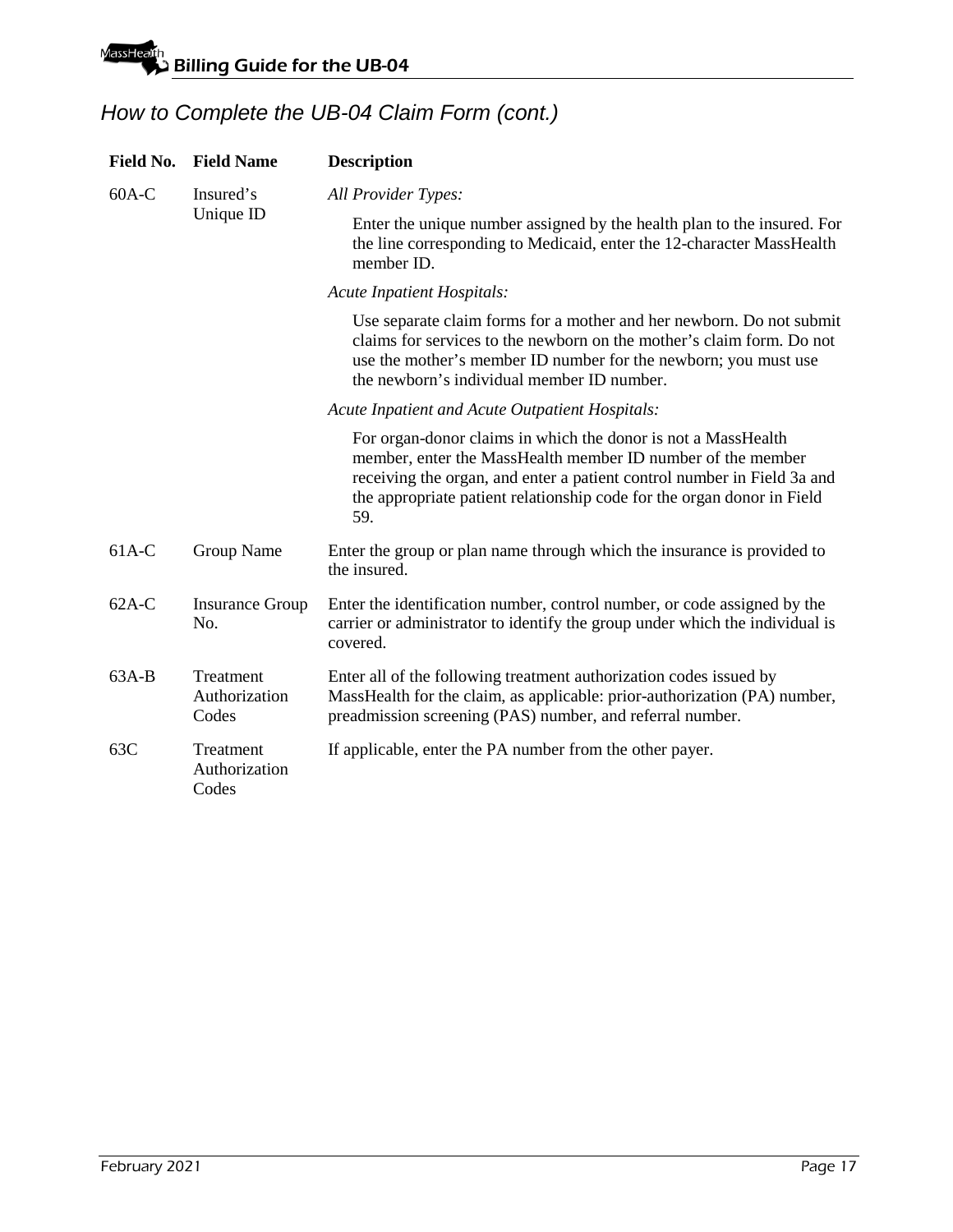| Field No. | <b>Field Name</b>                                  | <b>Description</b>                                                                                                                                                                                                                                                                                                                                                                                                                                              |
|-----------|----------------------------------------------------|-----------------------------------------------------------------------------------------------------------------------------------------------------------------------------------------------------------------------------------------------------------------------------------------------------------------------------------------------------------------------------------------------------------------------------------------------------------------|
| 64A       | Document<br><b>Control Number</b><br>(Line A only) | For Adjustments:                                                                                                                                                                                                                                                                                                                                                                                                                                                |
|           |                                                    | When requesting an adjustment to paid claims, if the frequency code<br>on the Type of Bill is "7" (Replacement of Prior Claim), enter an "A"<br>followed by the 13-character internal control number (ICN) assigned to<br>the paid claim. The ICN appears on the remittance advice on which the<br>original claim was paid. When submitting an adjustment, include all<br>lines that were on the original claim. Correct the line that needs to be<br>adjusted. |
|           |                                                    | Refer to Subchapter 5, Part 6, of your MassHealth provider manual for<br>detailed billing instructions on claim status and correction.                                                                                                                                                                                                                                                                                                                          |
|           |                                                    | For Resubmittals:                                                                                                                                                                                                                                                                                                                                                                                                                                               |
|           |                                                    | When resubmitting a denied claim, enter an "R" followed by the 13-<br>character ICN assigned to the denied claim. The ICN appears on the<br>remittance advice on which the original claim was denied.                                                                                                                                                                                                                                                           |
|           |                                                    | Refer to Subchapter 5, Part 6, of your MassHealth provider manual for<br>detailed billing instructions on claim status and correction.                                                                                                                                                                                                                                                                                                                          |
| 64B-C     | Document<br><b>Control Number</b>                  | Not required                                                                                                                                                                                                                                                                                                                                                                                                                                                    |
| 65        | <b>Employer Name</b>                               | If applicable, enter the name of the employer that provides health-care<br>coverage for the insured individual identified in Field 58.                                                                                                                                                                                                                                                                                                                          |
| 66        | <b>DX</b>                                          | Enter the qualifier that denotes the version of International Classification<br>of Diseases (ICD) reported.                                                                                                                                                                                                                                                                                                                                                     |
| 67        | (Unnamed)                                          | Enter the ICD-CM codes describing the principal diagnosis.                                                                                                                                                                                                                                                                                                                                                                                                      |
|           |                                                    | All Inpatient Hospitals:                                                                                                                                                                                                                                                                                                                                                                                                                                        |
|           |                                                    | Enter the ICD-CM codes describing the principal diagnosis and the<br>present-on-admission (POA) indicator, if applicable. Refer to the<br>NUBC Instruction Manual for code values.                                                                                                                                                                                                                                                                              |
|           |                                                    | Refer to the CMS website for a list of the POA Exempt Diagnosis<br>Codes: www.cms.gov/hospitalacqcond/.                                                                                                                                                                                                                                                                                                                                                         |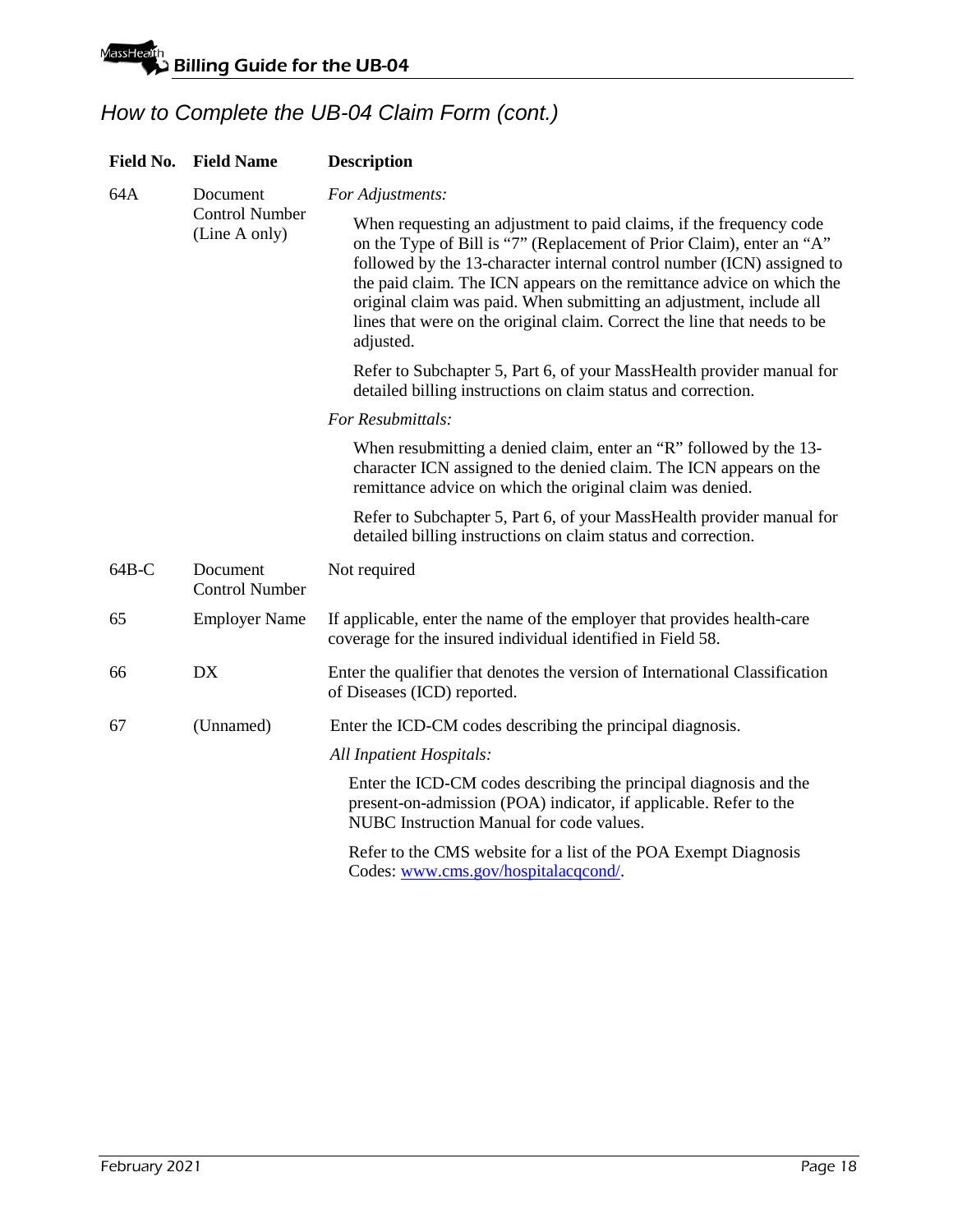| Field No. | <b>Field Name</b>           | <b>Description</b>                                                                                                                                                                                                                                                                                                           |
|-----------|-----------------------------|------------------------------------------------------------------------------------------------------------------------------------------------------------------------------------------------------------------------------------------------------------------------------------------------------------------------------|
| $67(A-Q)$ | (Unnamed)                   | Enter the ICD-CM diagnosis codes corresponding to all conditions that<br>coexist at the time of admission, that develop subsequently, or that affect<br>the treatment received or the length of stay.                                                                                                                        |
|           |                             | <b>All Inpatient Hospitals:</b>                                                                                                                                                                                                                                                                                              |
|           |                             | Enter the ICD-CM diagnosis codes corresponding to all conditions that<br>coexist at the time of admission, that develop subsequently, or that<br>affect the treatment received or the length of stay, if applicable. Also<br>enter the POA indicator if applicable. Refer to the NUBC Instruction<br>Manual for code values. |
|           |                             | Refer to the CMS website for a list of the POA Exempt Diagnosis Codes:<br>www.cms.gov/hospitalacqcond/                                                                                                                                                                                                                       |
| 68        | (Unnamed)                   | Not used                                                                                                                                                                                                                                                                                                                     |
| 69        | <b>Admit DX</b>             | Acute Hospitals, Chronic Disease and Rehabilitation Hospitals, Substance<br>Use Disorder Treatment Hospitals, and Psychiatric Inpatient Hospitals:                                                                                                                                                                           |
|           |                             | Enter the ICD-CM diagnosis code describing the patient's diagnosis at<br>the time of admission. Refer to the NUBC Instruction Manual for<br>specific requirements.                                                                                                                                                           |
|           |                             | All Other Provider Types:                                                                                                                                                                                                                                                                                                    |
|           |                             | Not required                                                                                                                                                                                                                                                                                                                 |
| $70(a-c)$ | <b>Patient Reason</b><br>DX | Acute Outpatient Hospitals, Hospital Licensed Health Centers, Chronic<br>Disease and Rehabilitation Outpatient Hospitals, Substance Use Disorder<br>Outpatient Treatment Hospitals, and Psychiatric Outpatient Hospitals:                                                                                                    |
|           |                             | Enter the ICD-CM diagnosis code describing the patient's reason for<br>visit at the time of outpatient registration. Refer to the NUBC<br>Instruction Manual for specific requirements.                                                                                                                                      |
|           |                             | All Other Provider Types:                                                                                                                                                                                                                                                                                                    |
|           |                             | Not required.                                                                                                                                                                                                                                                                                                                |
| 71        | PPS Code                    | Not Required                                                                                                                                                                                                                                                                                                                 |
| $72(a-c)$ | ECI                         | Situational. Required when the medical treatment is sought for, or causes                                                                                                                                                                                                                                                    |
|           |                             | injury<br>poisoning<br>adverse Effect                                                                                                                                                                                                                                                                                        |
| 73        | (Unnamed)                   | Not used                                                                                                                                                                                                                                                                                                                     |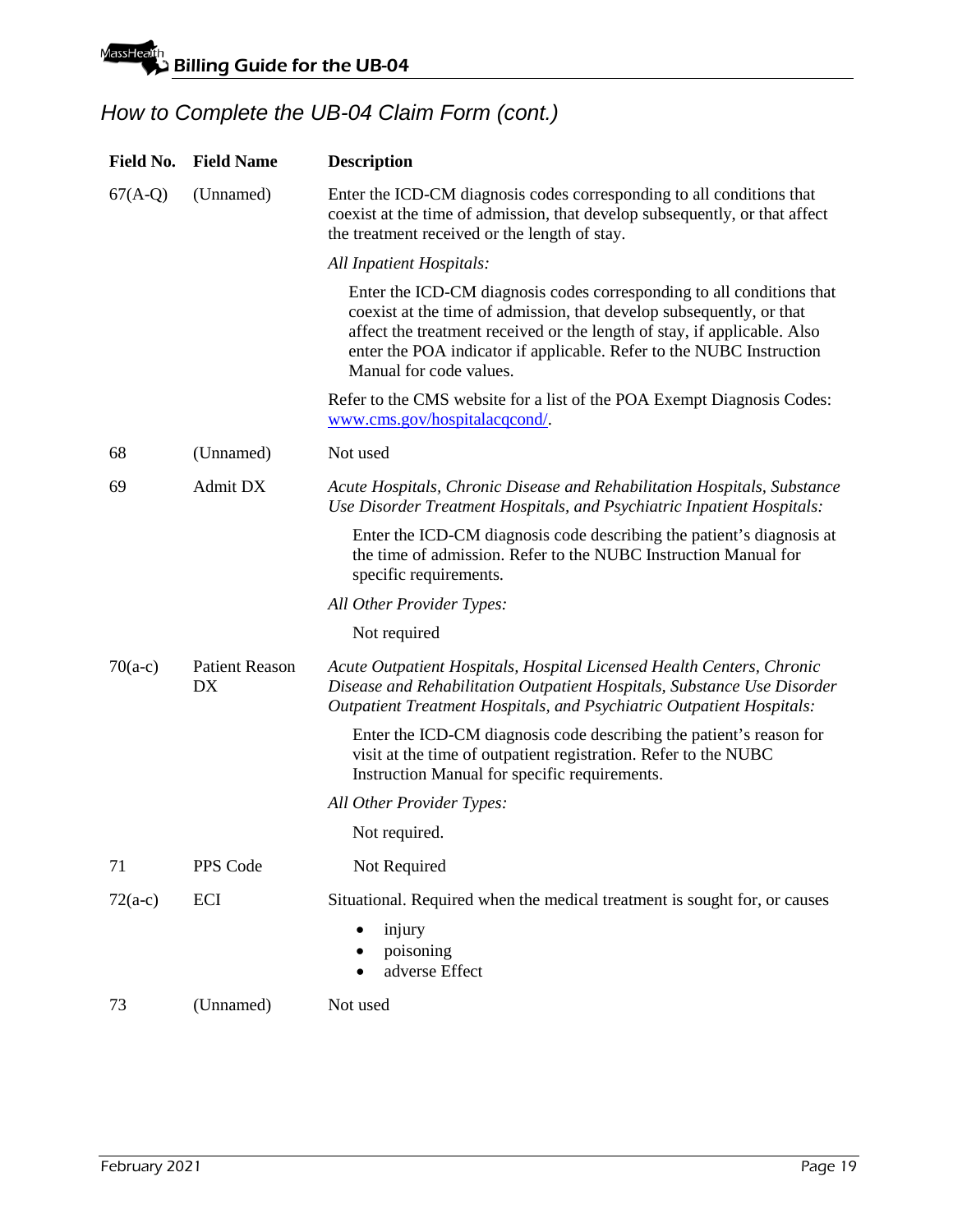| Field No. | <b>Field Name</b>                   | <b>Description</b>                                                                                                                                                                                         |
|-----------|-------------------------------------|------------------------------------------------------------------------------------------------------------------------------------------------------------------------------------------------------------|
| 74        | Principal<br>Procedure<br>Code/Date | Acute Hospitals, Chronic Disease and Rehabilitation Hospitals, Substance<br>Use Disorder Treatment Hospitals, and Psychiatric Inpatient Hospitals:                                                         |
|           |                                     | If applicable, enter the ICD code that identifies the inpatient principal<br>procedure performed at the claim level during the period covered by<br>this bill and the corresponding date in MMDDYY format. |
|           |                                     | <b>Acute Hospitals</b>                                                                                                                                                                                     |
|           |                                     | The Operating physician's NPI is required on all Institutional<br>٠<br>claims if a surgical procedure code is submitted on the claim                                                                       |
|           |                                     | The Operating physician should be actively participating/enrolled<br>$\bullet$<br>with MassHealth at least as a non-billing provider.                                                                      |
|           |                                     | All Other Provider Types:                                                                                                                                                                                  |
|           |                                     | Not required                                                                                                                                                                                               |
| $74(a-e)$ | <b>Other Procedure</b><br>Code/Date | Acute Hospitals, Chronic Disease and Rehabilitation Hospitals, Substance<br>Use Disorder Treatment Hospitals, and Psychiatric Inpatient Hospitals:                                                         |
|           |                                     | If applicable, enter the ICD codes identifying all significant<br>procedures, other than the principal procedure, and the dates in<br>MMDDYY format on which the procedures were performed.                |
|           |                                     | <b>Acute Hospitals</b>                                                                                                                                                                                     |
|           |                                     | The Operating physician's NPI is required on all Institutional<br>$\bullet$<br>claims if a surgical procedure code is submitted on the claim                                                               |
|           |                                     | The Operating physician should be actively participating/enrolled<br>$\bullet$<br>with MassHealth at least as a non-billing provider.                                                                      |
|           |                                     | All Other Provider Types:                                                                                                                                                                                  |
|           |                                     | Not required                                                                                                                                                                                               |
| 75        | (Unnamed)                           | Not used                                                                                                                                                                                                   |
| 76        | Attending<br>NPI                    | Enter the name and NPI of the physician who is primarily responsible for<br>the care of the patient reported in this claim.                                                                                |
|           | Qual                                | OB – State license number                                                                                                                                                                                  |
|           | <b>Last First</b>                   | 1G - Provider UPIN number                                                                                                                                                                                  |
|           |                                     | G2 - Provider commercial number                                                                                                                                                                            |
|           |                                     | $LU$ – Location number                                                                                                                                                                                     |
|           |                                     | The Attending physician should be actively participating/enrolled<br>٠<br>with MassHealth at least as a non-billing provider.                                                                              |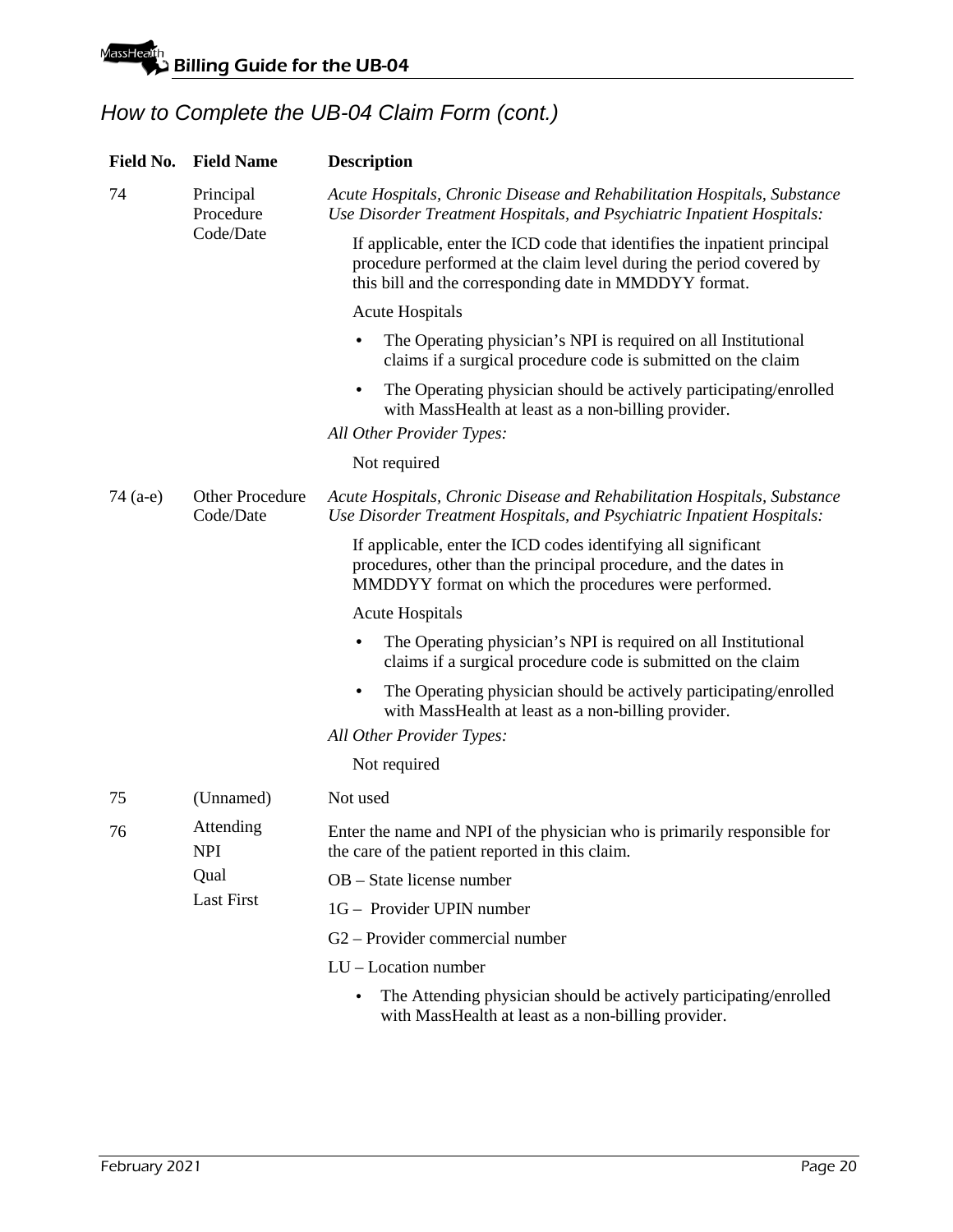| Field No. | <b>Field Name</b>       | <b>Description</b>                                                                                                                                                         |
|-----------|-------------------------|----------------------------------------------------------------------------------------------------------------------------------------------------------------------------|
| 77        | Operating<br><b>NPI</b> | Acute Inpatient and Outpatient Hospitals, Chronic Disease and<br>Rehabilitation Inpatient and Outpatient Hospitals:                                                        |
|           |                         | An Operating physician is required when a surgical procedure code is<br>billed.                                                                                            |
|           | Qual                    | OB – State license number                                                                                                                                                  |
|           |                         | 1G - Provider UPIN number                                                                                                                                                  |
|           |                         | G2 – Provider commercial number                                                                                                                                            |
|           |                         | $LU$ – Location number                                                                                                                                                     |
|           | <b>Last First</b>       | If applicable, enter the name and NPI of the individual with the primary<br>responsibility for performing the surgical procedure(s).                                       |
|           |                         | • The Operating physician should be actively participating/enrolled<br>with MassHealth at least as a non-billing provider.                                                 |
|           |                         | All Other Provider Types:                                                                                                                                                  |
|           |                         | Not required                                                                                                                                                               |
| 78-79     | Other<br><b>NPI</b>     | If applicable, enter the name and NPI of the individual corresponding to<br>that value. Refer to the NUBC Instruction Manual for qualifier values.                         |
|           | Qual                    | ZZ – Other Operating - can only be included if an Operating Physician                                                                                                      |
|           |                         | NPI is submitted on the claim.                                                                                                                                             |
|           |                         | DN – Referring Provider                                                                                                                                                    |
|           | <b>Last First</b>       | 82 – Rendering Provider                                                                                                                                                    |
|           |                         | DK – Ordering Provider                                                                                                                                                     |
|           |                         | Secondary Identifier Qualifiers:                                                                                                                                           |
|           |                         | OB – State license number                                                                                                                                                  |
|           |                         | 1G - Provider UPIN number                                                                                                                                                  |
|           |                         | G2 - Provider commercial number                                                                                                                                            |
|           |                         | $LU$ – Location number                                                                                                                                                     |
|           | <b>Notes</b>            | The ordering, referring, prescribing, rendering and operating provider<br>should be actively participating/enrolled with MassHealth at least as a<br>non-billing provider. |
| 80        | Remarks                 | <b>Hospice Providers:</b>                                                                                                                                                  |
|           |                         | When billing for out-of-county home hospice care, enter the county in<br>which the hospice service was furnished.                                                          |
|           |                         | All Other Provider Types:                                                                                                                                                  |
|           |                         | Not required                                                                                                                                                               |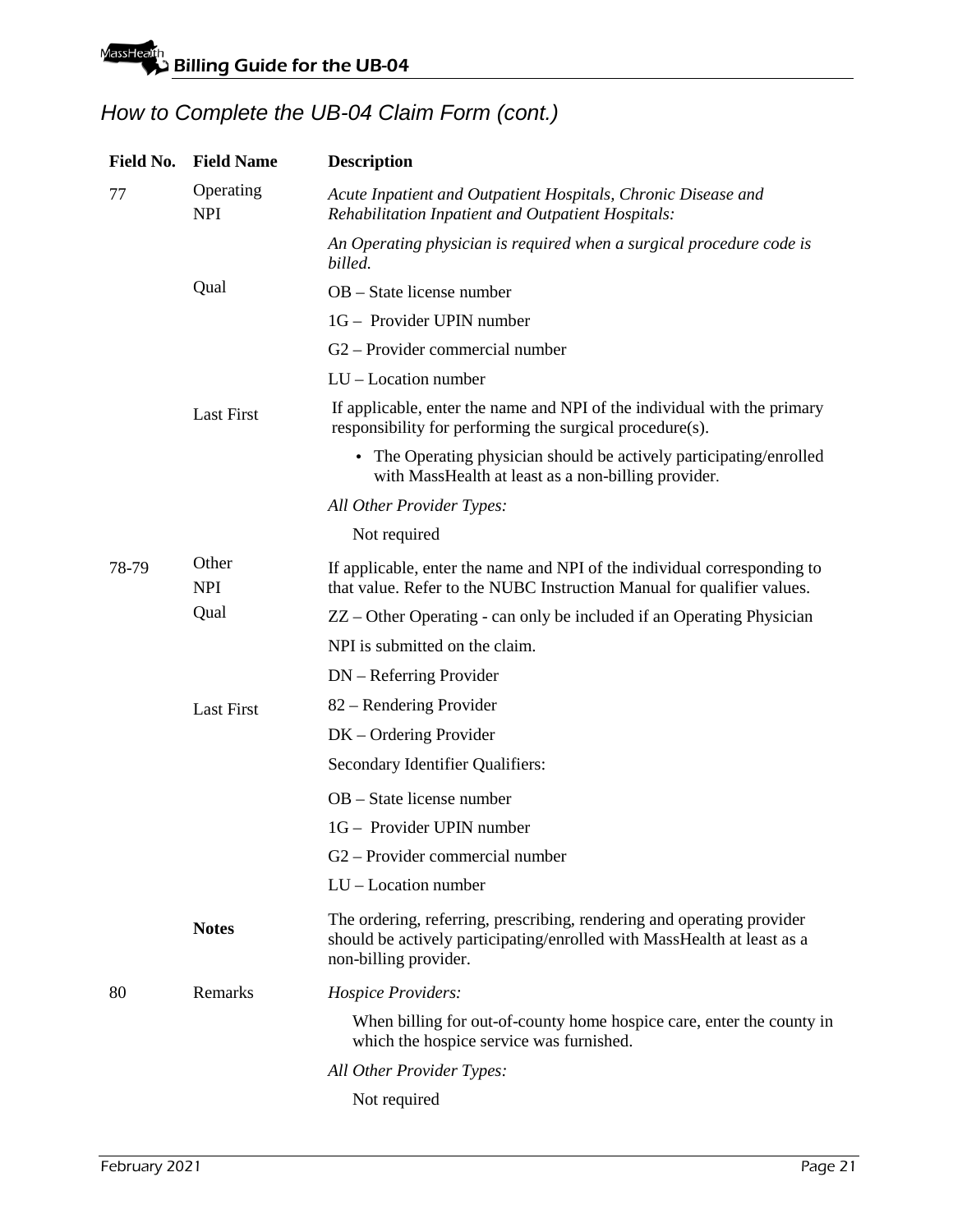| Field No.       | <b>Field Name</b> | <b>Description</b>                                                                                                                                                                              |
|-----------------|-------------------|-------------------------------------------------------------------------------------------------------------------------------------------------------------------------------------------------|
| 81a             | CC.               | Enter Qualifier B3 (Health Care Provider Taxonomy Code). Enter the<br>taxonomy code applicable for the NPI listed in Field 56 only if instructed<br>to do so by MassHealth.                     |
| 81 <sub>b</sub> | CC.               | Enter Qualifier B3 (Health Care Provider Taxonomy Code). Enter the<br>taxonomy code applicable for the NPI listed in Field 76, if applicable, and<br>only if instructed to do so by MassHealth. |
| 81c             | CC.               | Enter Qualifier B3 (Health Care Provider Taxonomy Code). Enter the<br>taxonomy code applicable for the NPI listed in Field 77, if applicable, and<br>only if instructed to do so by MassHealth. |
| 81d             | CC                | Not required                                                                                                                                                                                    |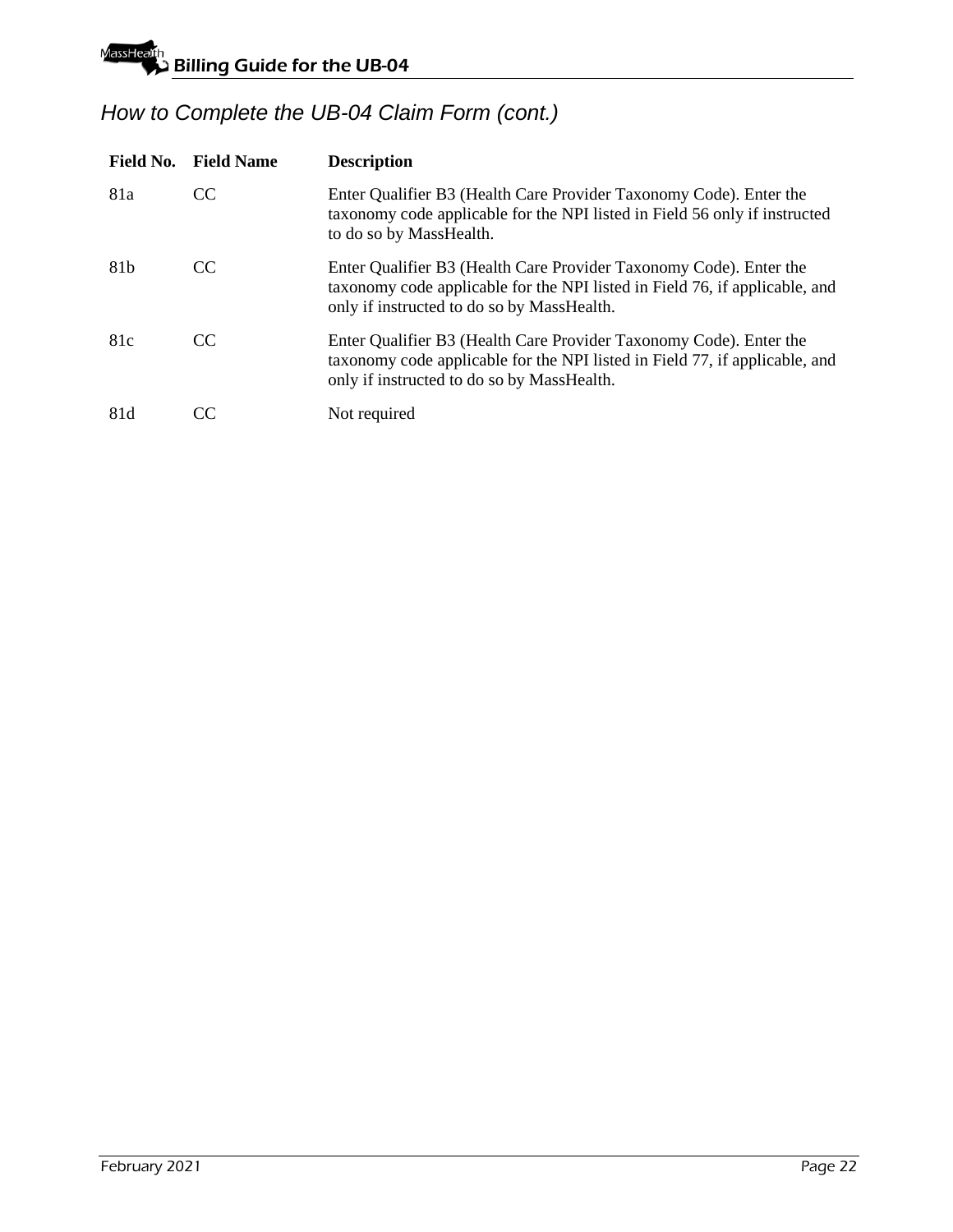## <span id="page-24-0"></span>*Code Sets for the UB-04 Claim Form*

Refer to the NUBC Instruction Manual for complete code sets. When MassHealth accepts all codes within a code set, that code set is not included in this section.

### **Fields 31 through 34 – Occurrence Codes and Dates**

*Chronic Disease and Rehabilitation Inpatient Hospitals*:

- 21 Date Active Care Ended Code indicating the date of receipt by the provider of the UR Committee's finding that the admission or future stay was not medically necessary.
- 22 Date Active Care Ended Code indicates the date covered level of care ended in a NF or general hospital, date on which active care ended in a psychiatric or tuberculosis hospital, or date on which patient was released on a trial basis from a residential facility. Code not required when Condition 21 is used.

### *Acute Inpatient Hospitals:*

- 31 Date Beneficiary Notified of Intent to Bill (Accommodations) The date of notice provided by the hospital to the patient that inpatient care is no longer required (AD Days).
- 74 Noncovered Level of Care/Leave of Absence Dates The from/through dates of a period at a noncovered level of care or leave of absence in an otherwise covered stay, excluding any period reported by Occurrence Span Code 76, 77 or 79 (Noncovered stay, zero pay claims).

*Psychiatric Inpatient Hospitals:*

- 31 Date Beneficiary Notified of Intent to Bill (Accommodations) The date of notice provided by the hospital to the patient that inpatient care is no longer required (AD Days).
- 32 Date Beneficiary Notified of Intent to Bill (Procedures or Treatments) The date of notice provided to the beneficiary that requested care (diagnostic procedures or treatments) may not be reasonable or necessary.

### **Fields 35 and 36 – Occurrence Span Codes and Dates**

*Nursing Facilities and Hospice Room and Board:*

MassHealth accepts up to four occurrences per claim form.

- 70 Qualifying stay dates for NF use only
- 71 Prior stay dates medical leave of absence (MLOA)
- 74 First/last visit dates nonmedical leave of absence (NMLOA)

### **Fields 39 through 41 – Value Codes/Amount**

*All Provider Types:*

- 24 MassHealth rate Enter the value code amount assigned by MassHealth.
- 80 Covered days The number of days covered by the primary payer as qualified by the payer (not required for outpatient providers).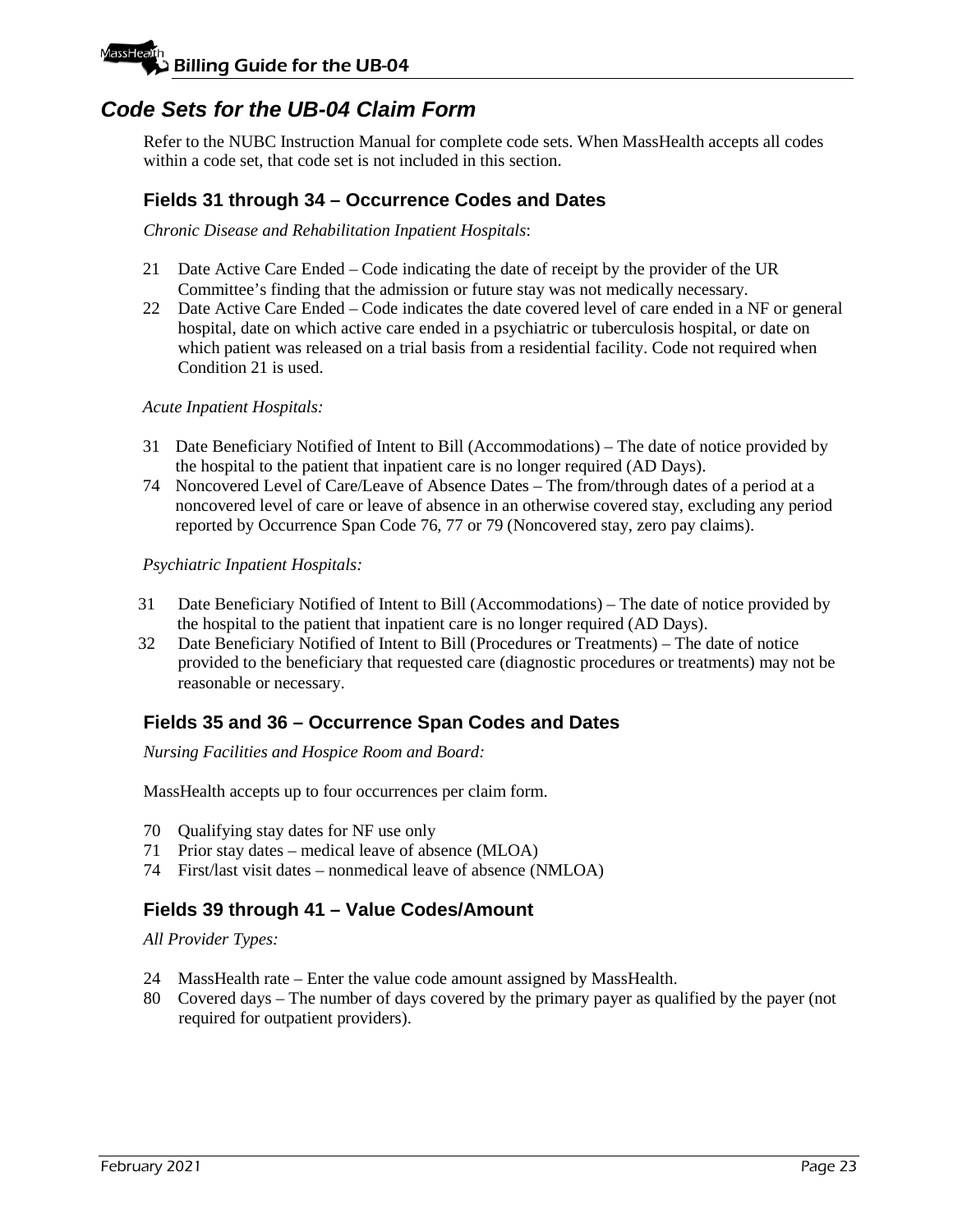*Chronic Disease and Rehabilitation Hospitals, Psychiatric Inpatient Hospitals, Nursing Facilities, and Hospice Room and Board:*

FC Patient-paid amount – The amount the provider has received from the patient toward the payment of this bill.

### **Field 42 – Revenue Codes**

For additional information on the description of the revenue codes, refer to the NUBC Instruction Manual.

### *Revenue Codes by Provider Type Page in This Billing Guide*

### *Revenue Codes for Acute Inpatient Hospitals*

| 0001    | <b>Total Charge</b>                                |
|---------|----------------------------------------------------|
| 011x    | <b>Room and Board – Private (One</b><br>Bed)       |
| $*0110$ | General Classification                             |
| $*0111$ | Medical/Surgical/GYN                               |
| $*0112$ | Obstetrics (OB)                                    |
| $*0113$ | Pediatric                                          |
| $*0114$ | Psychiatric                                        |
| $*0115$ | Hospice                                            |
| $*0116$ | Detoxification                                     |
| $*0117$ | Oncology                                           |
| $*0118$ | Rehabilitation                                     |
| *0119   | Other                                              |
| 012x    | <b>Room and Board – Semi-private</b><br>(Two Beds) |
| $*0120$ | General Classification                             |
| $*0121$ | Medical/Surgical/GYN                               |
| $*0122$ | Obstetrics (OB)                                    |
|         |                                                    |

- <span id="page-25-0"></span>\*0123 Pediatric
- \*0124 Psychiatric
- \*0125 Hospice
- \*0126 Detoxification
- \*0127 Oncology
- \*0128 Rehabilitation
- \*0129 Other

### **013x Room and Board – Three and Four Beds**

- \*0130 General Classification
- \*0131 Medical/Surgical/GYN
- \*0132 Obstetrics (OB)
- \*0133 Pediatric
- \*0134 Psychiatric
- \*0135 Hospice
- \*0136 Detoxification
- \*0137 Oncology
- \*0138 Rehabilitation
- \*0139 Other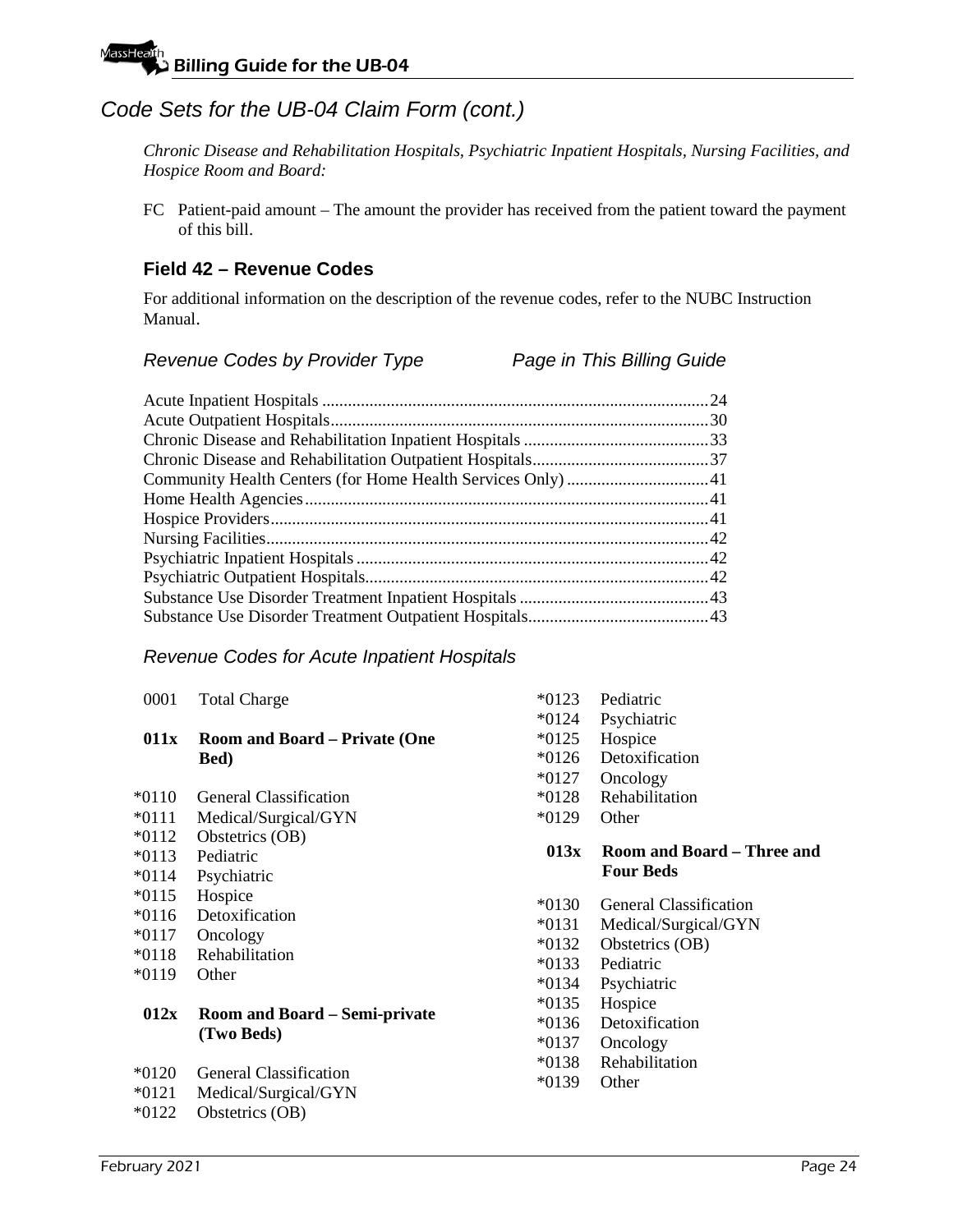### **015x Room and Board – Ward**

- \*0150 General Classification
- \*0151 Medical/Surgical/GYN
- \*0152 Obstetrics (OB)
- \*0153 Pediatric
- \*0154 Psychiatric \*0155 Hospice
- \*0156 Detoxification
- \*0158 Rehabilitation
- \*0159 Other
- 

### **016x Other Room and Board – Other**

- \*0160 General Classification
- \*0164 Sterile Environment
- \*0167 Self-Care
- \*0169 Other

### **017x Nursery**

- \*0170 General Classification
- \*0171 Newborn Level I
- \*0172 Newborn Level II
- \*0173 Newborn Level III
- \*0174 Newborn Level IV
- \*0179 Other Nursery

### **020x Intensive Care**

- \*0200 General Classification
- \*0201 Surgical
- \*0202 Medical
- \*0203 Pediatric
- \*0204 Psychiatric
- \*0206 Intermediate ICU
- \*0207 Burn Care
- \*0208 Trauma
- \*0209 Other Intensive Care

### **021x Coronary Care Unit**

- \*0210 General Classification
- \*0211 Myocardial Infarction
- \*0212 Pulmonary Care
- \*0213 Heart Transplant
- \*0214 Intermediate CCU
- \*0219 Other Coronary CCU

### **022x Special Charges**

- 0220 General Classification
- 0221 Admission Charges<br>0222 Technical Support C
- Technical Support Charge
- 0223 UR Service Charge

### **023x Incremental Nursing Charge**

- 0230 General Classification
- 0231 Nursery
- 0232 OB
- 0233 ICU
- 0234 CCU
- 0235 Hospice
- 0239 Other

### **025x Pharmacy (also see 063x, an extension of 025x)**

- 0250 General Classification
- 0251 Generic Drugs<br>0252 Non-Generic D
- Non-Generic Drugs
- 0253 Take-Home Drugs
- 0254 Drugs Incident to Other Diagnostic Services
- 0255 Drugs Incident to Radiology
- 0257 Non-Prescription
- 0258 IV Solutions
- 0259 Other Pharmacy

### **026x IV Therapy**

- 0260 General Classification
- 0261 Infusion Pump
- 0262 IV Therapy/Pharmacy Services
- 0263 IV Therapy/Drug/Supply Delivery
- 0264 IV Therapy/Supplies
- 0269 Other IV Therapy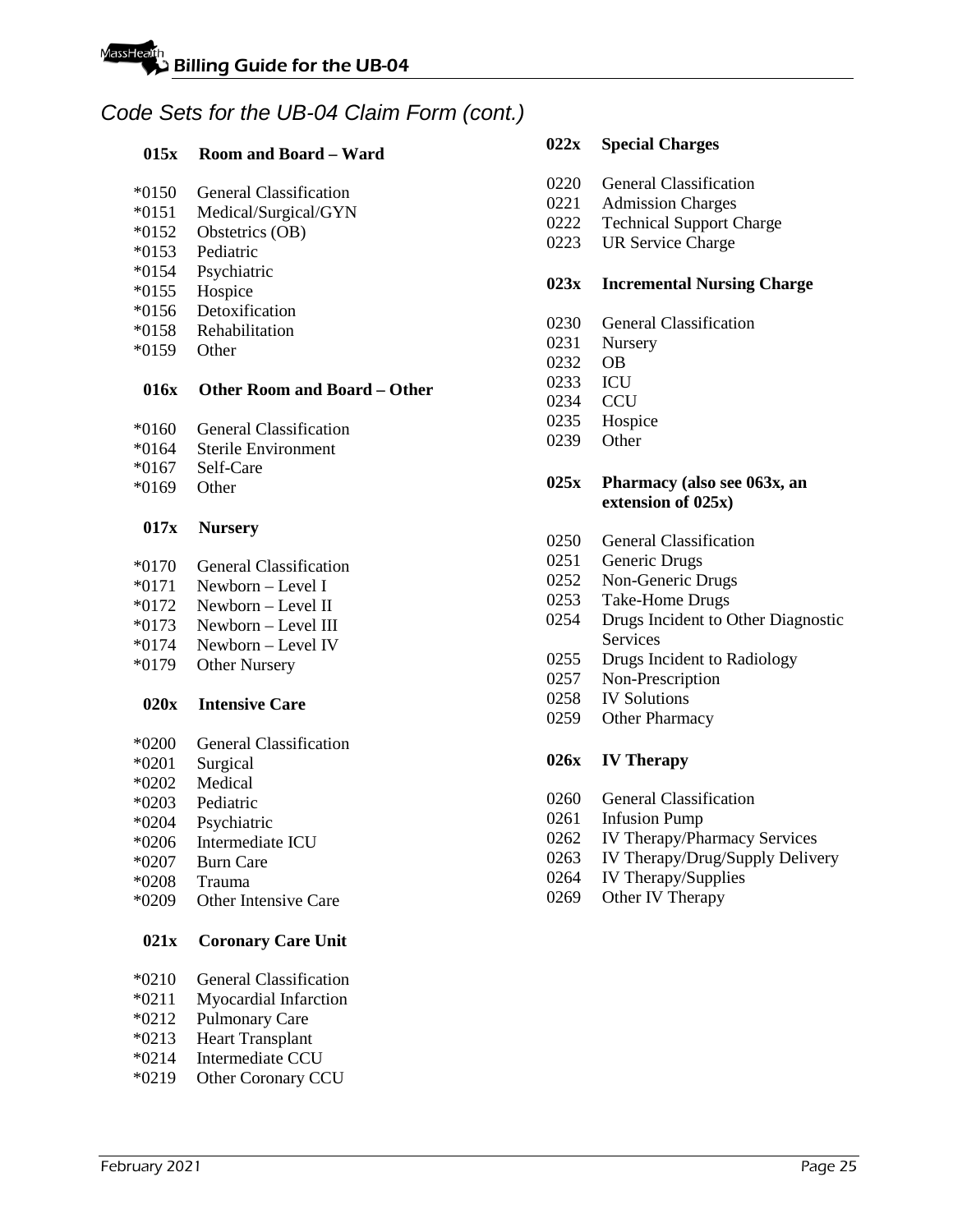- **027x Medical/Surgical Supplies and Devices (also see 062x, an extension of 027x)**
- 0270 General Classification
- 0271 Non-Sterile Supply
- 0272 Sterile Supply<br>0273 Take-Home Su
- Take-Home Supplies
- 0274 Prosthetic/Orthotic Devices
- 0275 Pacemaker
- 0276 Intraocular Lens
- 0277 Oxygen Take Home
- 0278 Other Implant
- 0279 Other Supplies/Devices
- **028x Oncology**
- 0280 General Classification
- 0289 Other Oncology

### **029x Durable Medical Equipment (Other Than Renal)**

- 0290 General Classification
- 0291 Rental
- 0292 Purchase of New DME
- 0293 Purchase of Used DME
- 0299 Other Equipment

### **030x Laboratory**

- 0300 General Classification
- 0301 Chemistry<br>0302 Immunolog
- Immunology
- 0303 Renal Patient (Home)
- 0304 Non-Routine Dialysis<br>0305 Hematology
- Hematology
- 0306 Bacteriology and Microbiology
- 0307 Urology
- 0309 Other Laboratory

### **031x Laboratory Pathology**

- 0310 General Classification
- 0311 Cytology
- 0312 Histology
- 0314 Biopsy
- 0319 Other Laboratory Pathology

### **032x Radiology – Diagnostic**

- 0320 General Classification
- 0321 Angiocardiology<br>0322 Arthrography
- Arthrography
- 0323 Arteriography<br>0324 Chest X rav
- $\text{Check } X$  ray
- 0329 Other Radiology Diagnostic

### **033x Radiology – Therapeutic and/or Chemotherapy Administration**

- 0330 General Classification
- 0331 Chemotherapy Administration Injected
- 0332 Chemotherapy Administration Oral
- 0333 Radiation Therapy
- 0335 Chemotherapy Administration IV
- 0339 Other Radiology Therapeutic

### **034x Nuclear Medicine**

- 0340 General Classification
- 0341 Diagnostic
- 0342 Therapeutic
- 0343 Diagnostic Radiopharmaceuticals
- 0349 Other

### **035x CT Scan**

- \*0350 General Classification
- \*0351 CT Head Scan
- \*0352 CT Body Scan
- $*0359$  CT Other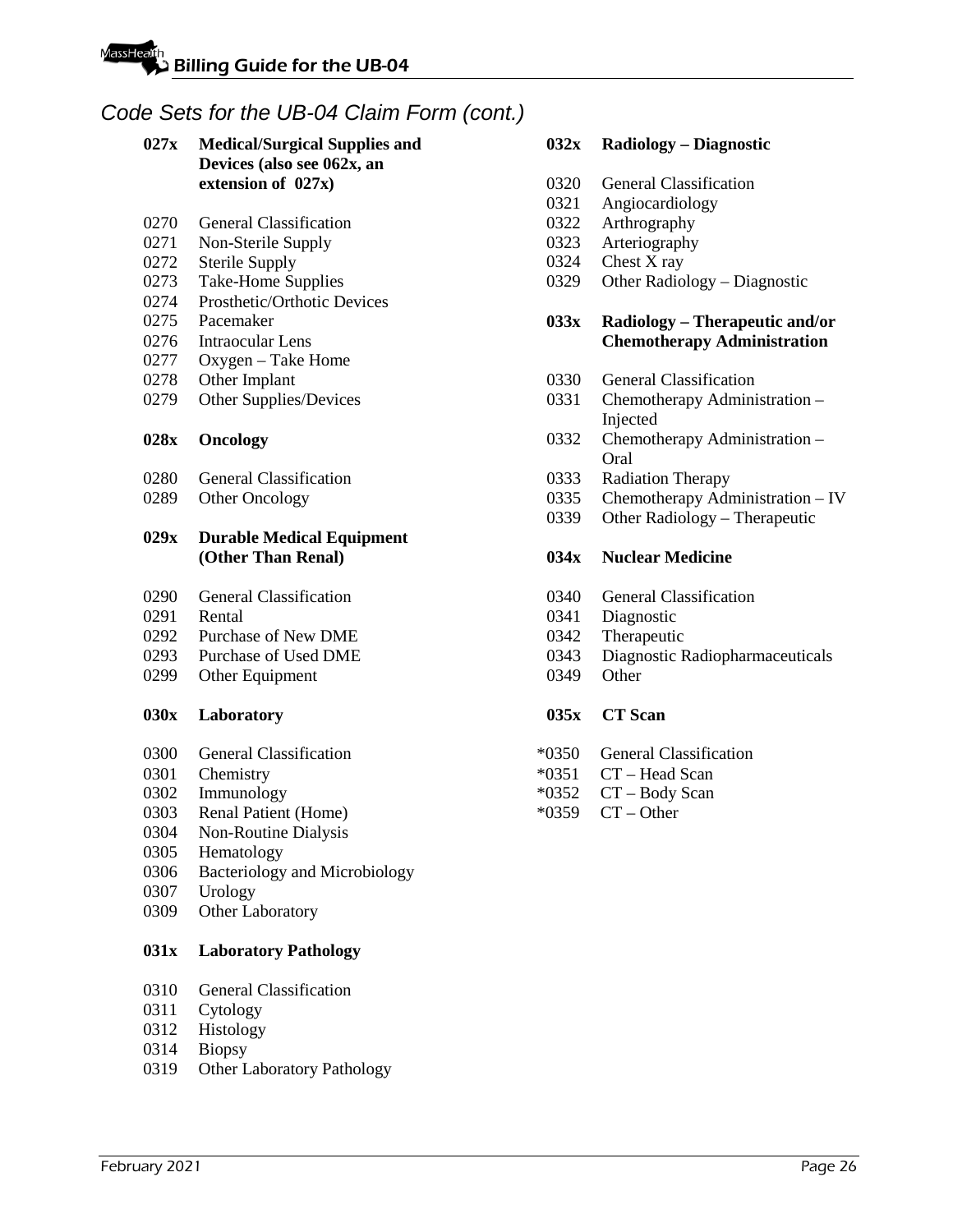## **036x Operating Room Services** 0360 General Classification 0361 Minor Surgery 0362 Organ Transplant – Other Than Kidney 0367 Kidney Transplant<br>0369 Other OR Services Other OR Services **037x Anesthesia** 0370 General Classification 0371 Incident to Radiology 0374 Acupuncture 0379 Other Anesthesia **038x Blood and Blood Components** 0380 General Classification 0381 Packed Red Cells 0383 Plasma 0384 Platelets 0385 Leukocytes 0386 Other Blood Components<br>0387 Other Derivatives (Cryopi Other Derivatives (Cryoprecipitate) 0389 Other Blood and Blood Components **039x Blood Storage and Processing** 0390 General Classification 0391 Blood Administration (e.g., Transfusion) 0399 Other Blood Handling **040x Other Imaging Services** 0400 General Classification

- 0401 Diagnostic Mammography
- 0402 Ultrasound
- 0403 Screening Mammography
- 0404 Positron Emission Tomography
- 0409 Other Imaging Services

### **041x Respiratory Services**

- \*0410 General Classification
- \*0412 Inhalation Services
- \*0413 Hyperbaric Oxygen Therapy
- \*0419 Other Respiratory Services

### **042x Physical Therapy**

- \*0420 General Classification
- \*0421 Visit
- \*0422 Hourly
- \*0423 Group
- \*0424 Evaluation or Reevaluation
- Other Physical Therapy

### **043x Occupational Therapy**

- \*0430 General Classification
- \*0431 Visit
- \*0432 Hourly
- \*0433 Group
- \*0434 Evaluation or Reevaluation
- \*0439 Other Occupational Therapy

### **044x Speech Therapy – Language Pathology**

- \*0440 General Classification
- \*0441 Visit
- \*0442 Hourly
- \*0443 Group
- \*0444 Evaluation or Reevaluation
- \*0449 Other Speech Therapy

#### **045x Emergency Room**

- \*0450 General Classification
- \*0456 Urgent Care
- \*0459 Other Emergency Room

#### **046x Pulmonary Function**

- 0460 General Classification
- 0469 Other Pulmonary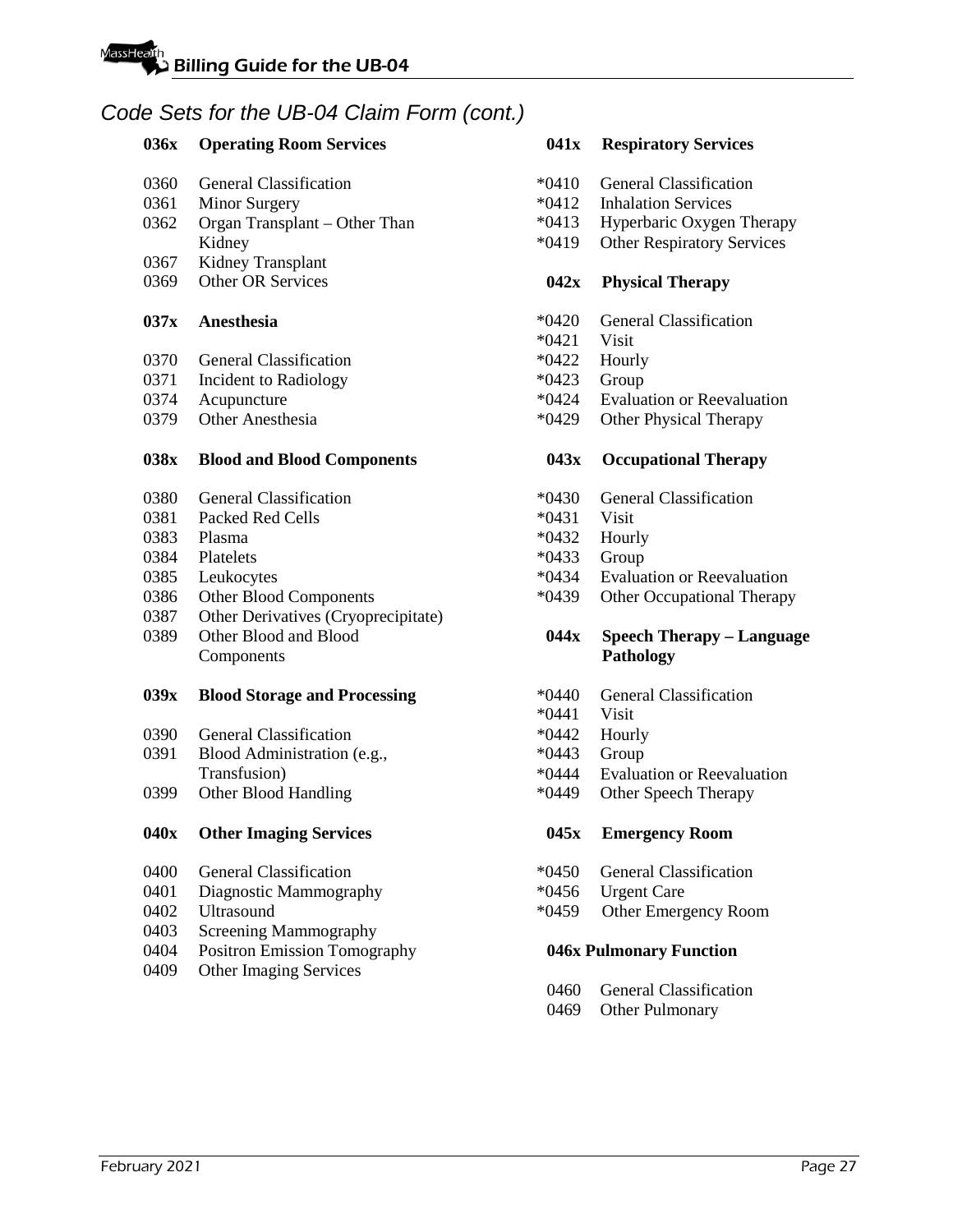|                               | 070x                                                                                                                                                                                                                                                                                                                                                                                                                                                                                                                                                    | $\overline{\mathbf{C}}$                                                                                      |
|-------------------------------|---------------------------------------------------------------------------------------------------------------------------------------------------------------------------------------------------------------------------------------------------------------------------------------------------------------------------------------------------------------------------------------------------------------------------------------------------------------------------------------------------------------------------------------------------------|--------------------------------------------------------------------------------------------------------------|
| <b>General Classification</b> | 0700                                                                                                                                                                                                                                                                                                                                                                                                                                                                                                                                                    | $\mathsf{C}$                                                                                                 |
| Diagnostic                    |                                                                                                                                                                                                                                                                                                                                                                                                                                                                                                                                                         |                                                                                                              |
| Treatment                     | 071x                                                                                                                                                                                                                                                                                                                                                                                                                                                                                                                                                    | $\mathbf I$                                                                                                  |
| Other Audiology               |                                                                                                                                                                                                                                                                                                                                                                                                                                                                                                                                                         |                                                                                                              |
|                               | 0710                                                                                                                                                                                                                                                                                                                                                                                                                                                                                                                                                    | $\mathsf{C}$                                                                                                 |
|                               |                                                                                                                                                                                                                                                                                                                                                                                                                                                                                                                                                         | $\bf{I}$                                                                                                     |
|                               |                                                                                                                                                                                                                                                                                                                                                                                                                                                                                                                                                         |                                                                                                              |
|                               |                                                                                                                                                                                                                                                                                                                                                                                                                                                                                                                                                         | $\mathsf{C}$                                                                                                 |
|                               |                                                                                                                                                                                                                                                                                                                                                                                                                                                                                                                                                         | I                                                                                                            |
|                               |                                                                                                                                                                                                                                                                                                                                                                                                                                                                                                                                                         | $\Gamma$                                                                                                     |
|                               |                                                                                                                                                                                                                                                                                                                                                                                                                                                                                                                                                         | $\mathsf{C}$                                                                                                 |
|                               |                                                                                                                                                                                                                                                                                                                                                                                                                                                                                                                                                         | $\mathbf{F}$                                                                                                 |
|                               |                                                                                                                                                                                                                                                                                                                                                                                                                                                                                                                                                         | $\mathsf{C}$                                                                                                 |
| <b>General Classification</b> |                                                                                                                                                                                                                                                                                                                                                                                                                                                                                                                                                         |                                                                                                              |
|                               |                                                                                                                                                                                                                                                                                                                                                                                                                                                                                                                                                         | $\mathbf I$                                                                                                  |
|                               |                                                                                                                                                                                                                                                                                                                                                                                                                                                                                                                                                         |                                                                                                              |
| <b>Outpatient Services</b>    | 0730                                                                                                                                                                                                                                                                                                                                                                                                                                                                                                                                                    | $\mathsf{C}$                                                                                                 |
|                               | 0731                                                                                                                                                                                                                                                                                                                                                                                                                                                                                                                                                    | $\mathbf{I}$                                                                                                 |
| <b>General Classification</b> | 0732                                                                                                                                                                                                                                                                                                                                                                                                                                                                                                                                                    | $\mathbf{I}%$                                                                                                |
| Other Outpatient              | 0739                                                                                                                                                                                                                                                                                                                                                                                                                                                                                                                                                    | $\mathsf{C}$                                                                                                 |
| <b>Clinic</b>                 | 074x                                                                                                                                                                                                                                                                                                                                                                                                                                                                                                                                                    | $\mathbf I$                                                                                                  |
|                               |                                                                                                                                                                                                                                                                                                                                                                                                                                                                                                                                                         |                                                                                                              |
| <b>General Classification</b> | 0740                                                                                                                                                                                                                                                                                                                                                                                                                                                                                                                                                    | $\mathsf{C}$                                                                                                 |
| Chronic Pain Center           |                                                                                                                                                                                                                                                                                                                                                                                                                                                                                                                                                         |                                                                                                              |
|                               | 075x                                                                                                                                                                                                                                                                                                                                                                                                                                                                                                                                                    | $\mathbf$                                                                                                    |
|                               |                                                                                                                                                                                                                                                                                                                                                                                                                                                                                                                                                         |                                                                                                              |
|                               |                                                                                                                                                                                                                                                                                                                                                                                                                                                                                                                                                         | $\mathsf{C}$                                                                                                 |
| <b>Osteopathic Services</b>   | 076x                                                                                                                                                                                                                                                                                                                                                                                                                                                                                                                                                    | S                                                                                                            |
|                               |                                                                                                                                                                                                                                                                                                                                                                                                                                                                                                                                                         | (                                                                                                            |
|                               |                                                                                                                                                                                                                                                                                                                                                                                                                                                                                                                                                         |                                                                                                              |
|                               |                                                                                                                                                                                                                                                                                                                                                                                                                                                                                                                                                         | I                                                                                                            |
|                               |                                                                                                                                                                                                                                                                                                                                                                                                                                                                                                                                                         | C                                                                                                            |
|                               |                                                                                                                                                                                                                                                                                                                                                                                                                                                                                                                                                         | $\mathsf{C}$                                                                                                 |
|                               |                                                                                                                                                                                                                                                                                                                                                                                                                                                                                                                                                         |                                                                                                              |
|                               |                                                                                                                                                                                                                                                                                                                                                                                                                                                                                                                                                         | I<br>Γ                                                                                                       |
|                               |                                                                                                                                                                                                                                                                                                                                                                                                                                                                                                                                                         |                                                                                                              |
|                               |                                                                                                                                                                                                                                                                                                                                                                                                                                                                                                                                                         | C                                                                                                            |
|                               |                                                                                                                                                                                                                                                                                                                                                                                                                                                                                                                                                         |                                                                                                              |
|                               |                                                                                                                                                                                                                                                                                                                                                                                                                                                                                                                                                         |                                                                                                              |
|                               |                                                                                                                                                                                                                                                                                                                                                                                                                                                                                                                                                         |                                                                                                              |
|                               |                                                                                                                                                                                                                                                                                                                                                                                                                                                                                                                                                         |                                                                                                              |
|                               | 047x Audiology<br>Cardiology<br><b>General Classification</b><br>Cardiac Cath Lab<br>0482<br><b>Stress Test</b><br><b>Other Cardiology</b><br><b>Ambulatory Surgical Care</b><br>Other Ambulatory Surgical Care<br>$*0512$<br>Dental Clinic<br>$*0515$<br>Pediatric Clinic<br>$*0519$<br>Other Clinic<br><b>General Classification</b><br>Osteopathic Therapy<br><b>Other Osteopathic Services</b><br><b>Magnetic Resonance Technology</b><br>(MRT)<br><b>General Classification</b><br>MRI - Brain/Brainstem<br>MRI-Spinal Cord/Spine<br>$MRT - Other$ | 072x<br>0720<br>0721<br>0722<br>0723<br>0724<br>0729<br>073x<br>0750<br>0761<br>0762<br>0769<br>079x<br>0790 |

0621 Supplies Incident to Radiology

| 070x | <b>Cast Room</b>                                                           |
|------|----------------------------------------------------------------------------|
| 0700 | <b>General Classification</b>                                              |
| 071x | <b>Recovery Room</b>                                                       |
| 0710 | General Classification                                                     |
| 072x | <b>Labor Room/Delivery</b>                                                 |
| 0720 | <b>General Classification</b>                                              |
| 0721 | Labor                                                                      |
| 0722 | Delivery Room                                                              |
| 0723 | Circumcision                                                               |
| 0724 | <b>Birthing Center</b>                                                     |
| 0729 | Other Labor Room/Delivery                                                  |
| 073x | <b>EKG/ECG</b> (Electrocardiogram)                                         |
| 0730 | <b>General Classification</b>                                              |
| 0731 | <b>Holter Monitor</b>                                                      |
| 0732 | Telemetry                                                                  |
| 0739 | Other EKG/ECG                                                              |
| 074x | <b>EEG</b> (Electroencephalogram)                                          |
| 0740 | <b>General Classification</b>                                              |
| 075x | <b>Gastro-Intestinal (GI) Services</b>                                     |
| 0750 | <b>General Classification</b>                                              |
| 076x | <b>Specialty Room - Treatment/</b><br><b>Observation Room</b>              |
| 0761 | <b>Treatment Room</b>                                                      |
| 0762 | <b>Observation Room</b>                                                    |
| 0769 | <b>Other Specialty Rooms</b>                                               |
| 079x | <b>Extra-Corporeal Shock Wave</b><br><b>Therapy (formerly Lithotripsy)</b> |
| 0790 | <b>General Classification</b>                                              |
|      |                                                                            |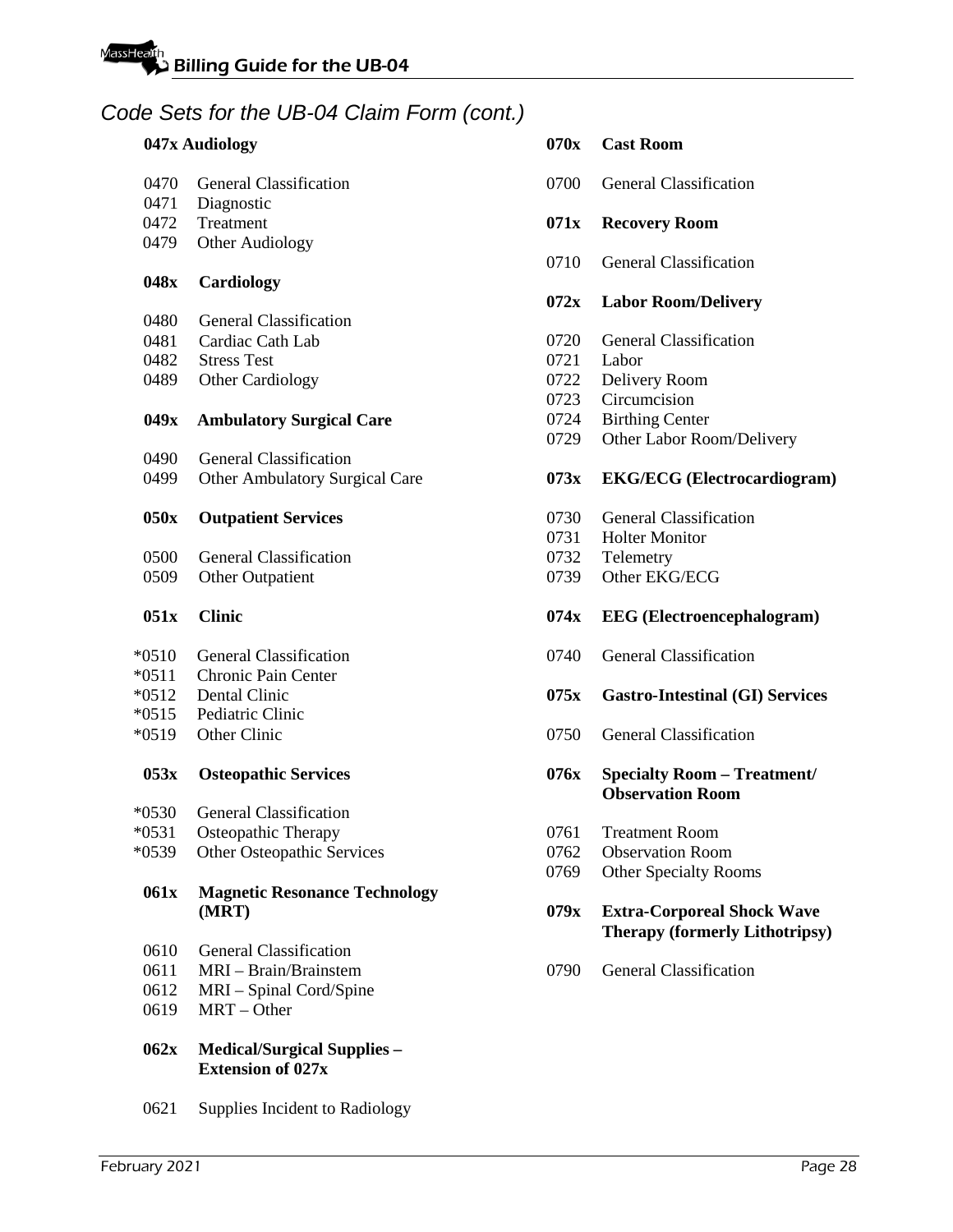| 080x  | <b>Inpatient Renal Dialysis</b>                                             |
|-------|-----------------------------------------------------------------------------|
| 0800  | <b>General Classification</b>                                               |
| *0801 | <b>Inpatient Hemodialysis</b>                                               |
| *0802 | <b>Inpatient Peritoneal Dialysis</b>                                        |
|       | (Non-CAPD)                                                                  |
| *0803 | <b>Inpatient Continuous Ambulatory</b>                                      |
|       | Peritoneal Dialysis (CAPD)                                                  |
| *0804 | <b>Inpatient Continuous Cycling</b>                                         |
|       | Peritoneal Dialysis (CCPD)                                                  |
| 0809  | <b>Other Inpatient Dialysis</b>                                             |
| 081x  | <b>Acquisition of Body Components</b>                                       |
| 0810  | <b>General Classification</b>                                               |
| 0811  | <b>Living Donor</b>                                                         |
| 0812  | <b>Cadaver Donor</b>                                                        |
| 0813  | Unknown Donor                                                               |
| 0814  | Unsuccessful Organ Search -                                                 |
|       | Donor Bank Charges                                                          |
| 0819  | Other Donor                                                                 |
| 088x  | <b>Miscellaneous Dialysis</b>                                               |
| 0880  | <b>General Classification</b>                                               |
| 0881  | Ultrafiltration                                                             |
| 0882  | Home Dialysis Aid Visit                                                     |
| 0889  | <b>Other Miscellaneous Dialysis</b>                                         |
| 090x  | <b>Behavioral Health Treatment/</b><br><b>Services</b>                      |
| 0900  | <b>General Classification</b>                                               |
| 0901  | <b>Electroshock Treatment</b>                                               |
| 0902  | Milieu Therapy                                                              |
| 0903  | Play Therapy                                                                |
| 091x  | <b>Behavioral Health Treatments/</b><br><b>Services - Extension of 090x</b> |
| 0911  | Rehabilitation                                                              |
| 0912  | Partial Hospitalization - Less                                              |

- Intensive
- 0913 Partial Hospitalization Intensive
- 0914 Individual Therapy
- 0915 Group Therapy
- 0916 Family Therapy
- 0917 Biofeedback
- 0918 Testing
- 0919 Other Behavioral Health **Treatments**

### **092x Other Diagnostic Services**

- \*0920 General Classification
- 0921 Peripheral Vascular Lab
- 0922 Electromyelogram
- 0923 Pap Smear
- 
- 0924 Allergy Test<br>0925 Pregnancy To Pregnancy Test
- \*0929 Other Diagnostic Service

### **094x Other Therapeutic Services (also see 095x, an extension of 094x)**

- \*0940 General Classification
- \*0941 Recreational Therapy
- 0942 Education/Training
- 0943 Cardiac Rehabilitation
- 0946 Complex Medical Equipment Routine
- 0947 Complex Medical Equipment Ancillary
- 0948 Pulmonary Rehabilitation
- 0949 Other Therapeutic Service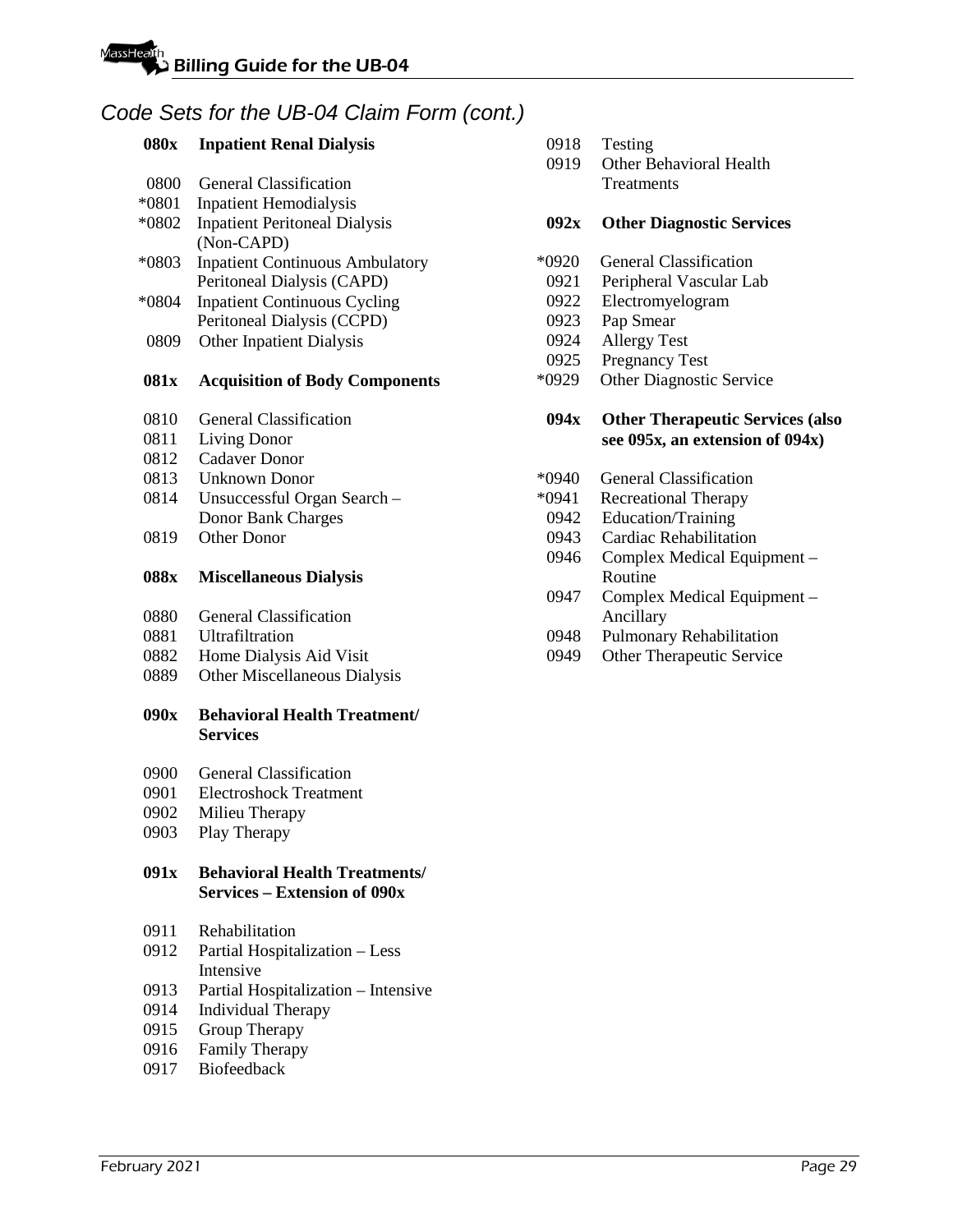*Revenue Codes for Acute Outpatient Hospitals*

| 0001   | <b>Total Charge</b>                                                                      |  |  |
|--------|------------------------------------------------------------------------------------------|--|--|
| 025x   | Pharmacy (also see 063x, an<br>extension of 025x)                                        |  |  |
| 0250   | <b>General Classification</b>                                                            |  |  |
| 0251   | Generic Drugs                                                                            |  |  |
| 0252   | Non-Generic Drugs                                                                        |  |  |
| 0253   | <b>Take-Home Drugs</b>                                                                   |  |  |
| 0254   | Drugs Incident to Other Diagnostic<br>Services                                           |  |  |
| 0255   | Drugs Incident to Radiology                                                              |  |  |
| 0257   | Non-Prescription                                                                         |  |  |
| 0258   | <b>IV Solutions</b>                                                                      |  |  |
| 026x   | <b>IV Therapy</b>                                                                        |  |  |
| (1260) | General Classification                                                                   |  |  |
| 027x   | <b>Medical/Surgical Supplies and</b><br>Devices (also see 062x, an<br>extension of 027x) |  |  |
| 0270   | <b>General Classification</b>                                                            |  |  |
| 0271   | Non-Sterile Supply                                                                       |  |  |
| 0272   | <b>Sterile Supply</b>                                                                    |  |  |
| 0273   | Take-Home Supplies                                                                       |  |  |
| 0274   | Prosthetic/Orthotic Devices                                                              |  |  |
| 0275   | Pacemaker                                                                                |  |  |
| 0276   | <b>Intraocular Lens</b>                                                                  |  |  |
| 0278   | Other Implant                                                                            |  |  |
| 028x   | <b>Oncology</b>                                                                          |  |  |
| 0280   | <b>General Classification</b>                                                            |  |  |
| 029x   | <b>Durable Medical Equipment</b><br>(Other Than Renal)                                   |  |  |
| 0290   | <b>General Classification</b>                                                            |  |  |
| 0291   | Rental                                                                                   |  |  |
| 0292   | <b>Purchase of New DME</b>                                                               |  |  |
| 0293   | Purchase of Used DME                                                                     |  |  |
| 030x   | Laboratory                                                                               |  |  |
| 0300   | <b>General Classification</b>                                                            |  |  |

0301 Chemistry

<span id="page-31-0"></span>

| 0302 Immunology           |
|---------------------------|
| 0304 Non-Routine Dialysis |
| 0305 Hematology           |

- 0306 Bacteriology and Microbiology
- 0307 Urology
- 0309 Other Laboratory

### **031x Laboratory Pathology**

- 0310 General Classification
- 0311 Cytology
- 0312 Histology
- 0314 Biopsy
- 0319 Other Laboratory/Pathology

### **032x Radiology – Diagnostic**

- 0320 General Classification
- 0321 Angiocardiology
- 0322 Arthrography
- 0323 Arteriography
- 0324 Chest X Ray
- 0329 Other Radiology Diagnostic

### **033x Radiology and/or Chemotherapy Administration**

- 0330 General Classification
- 0331 Chemotherapy Administration Injected
- 0332 Chemotherapy Administration Oral
- 0333 Radiation Therapy
- 0335 Chemotherapy Administration IV

### **034x Nuclear Medicine**

- 0340 General Classification<br>0341 Diagnostic
- Diagnostic
- 0342 Therapeutic
- 0343 Diagnostic Radiopharmaceuticals
- 0349 Other Nuclear Medicine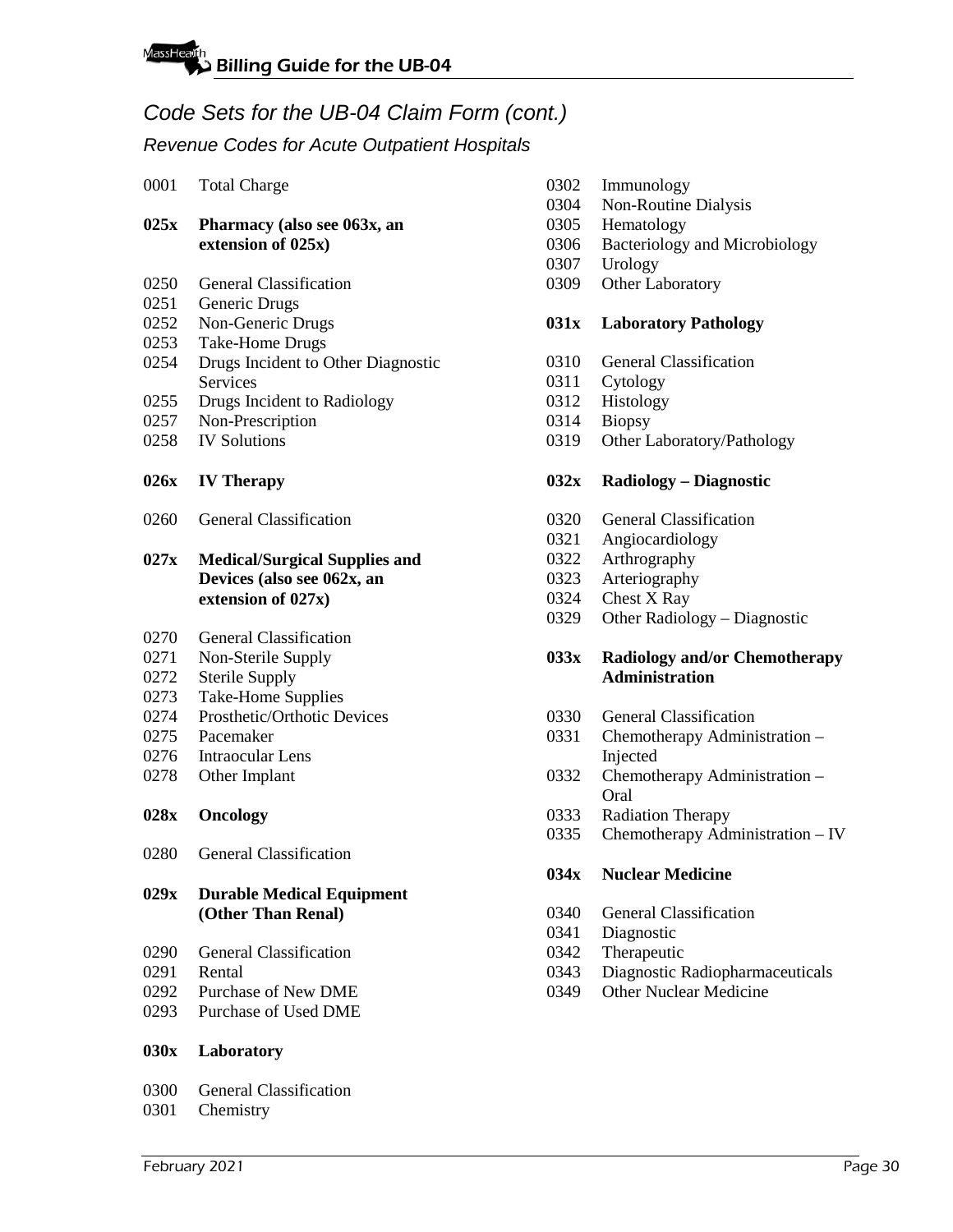| 035x    | <b>CT Scan</b>                         | 042x             |
|---------|----------------------------------------|------------------|
| $*0350$ | <b>General Classification</b>          | $*0420$          |
| $*0351$ | CT - Head Scan                         | $*0421$          |
|         | $*0352$ CT – Body Scan                 | $*0423$          |
|         | $*0359$ CT – Other                     | $*0424$          |
| 036x    | <b>Operating Room Services</b>         | 043x             |
| 0360    | <b>General Classification</b>          | *0430            |
| 0361    | Minor Surgery                          | $*0431$          |
|         |                                        | $*0433$          |
| 037x    | Anesthesia                             | $*0434$          |
| 0370    | <b>General Classification</b>          | 044x             |
| 0371    | Anesthesia Incident to Radiology       |                  |
| 0372    | Anesthesia Incident to Other DX        |                  |
|         | <b>Services</b>                        | $*0440$          |
|         |                                        | $*0441$          |
| 038x    | <b>Blood and Blood Components</b>      | $*0443$          |
|         |                                        | $*0444$          |
| 0381    | Packed Red Cells                       |                  |
| 0383    | Plasma                                 | 045x             |
| 0384    | Platelets                              |                  |
| 0385    | Leukocytes                             | $*0450$          |
| 0386    | <b>Other Blood Components</b>          | $*0456$          |
| 0387    | Other Derivatives (Cryoprecipitate)    | $*0459$          |
| 039x    | <b>Administration, Processing, and</b> | 046x             |
|         | <b>Storage for Blood and Blood</b>     |                  |
|         | <b>Components</b>                      | 0460             |
|         |                                        | 0469             |
| 0390    | <b>General Classification</b>          |                  |
| 0391    | Administration (e.g., Transfusion)     | 047 <sub>x</sub> |
| 040x    | <b>Other Imaging Services</b>          | 0470             |
|         |                                        | 0471             |
| 0400    | <b>General Classification</b>          | 0472             |
| 0401    | Diagnostic Mammography                 | 0479             |
| 0402    | <b>Ultrasound</b>                      |                  |
| 0403    | <b>Screening Mammography</b>           | 048x             |
| 0404    | <b>Positron Emission Tomography</b>    |                  |
|         |                                        | 0480             |
| 041x    | <b>Respiratory Services</b>            | 0481             |
|         |                                        | 0482             |
| $*0410$ | <b>General Classification</b>          | 0483             |
| $*0412$ | <b>Inhalation Services</b>             | 0489             |
| $*0413$ | Hyperbaric Oxygen Therapy              |                  |
| $*0419$ | <b>Other Respiratory Services</b>      |                  |
|         |                                        |                  |

### **042x Physical Therapy**

| <b>General Classification</b>                        |
|------------------------------------------------------|
| Visit                                                |
| Group                                                |
| <b>Evaluation or Reevaluation</b>                    |
|                                                      |
| <b>Occupational Therapy</b>                          |
| <b>General Classification</b>                        |
| Visit                                                |
| Group                                                |
| <b>Evaluation or Reevaluation</b>                    |
| <b>Speech Therapy – Language</b><br><b>Pathology</b> |
| <b>General Classification</b>                        |
| Visit                                                |
| Group                                                |
| <b>Evaluation or Reevaluation</b>                    |
| <b>Emergency Room</b>                                |
| <b>General Classification</b>                        |
| <b>Urgent Care</b>                                   |
| Other Emergency Room                                 |
| <b>Pulmonary Function</b>                            |
| <b>General Classification</b>                        |
| <b>Other Pulmonary</b>                               |
|                                                      |
| <b>Audiology</b>                                     |
| <b>General Classification</b>                        |
| Diagnostic                                           |
| Treatment                                            |
| <b>Other Audiology</b>                               |
| Cardiology                                           |
| <b>General Classification</b>                        |
| Cardiac Cath Lab                                     |
| <b>Stress Test</b>                                   |
| Echocardiology                                       |
|                                                      |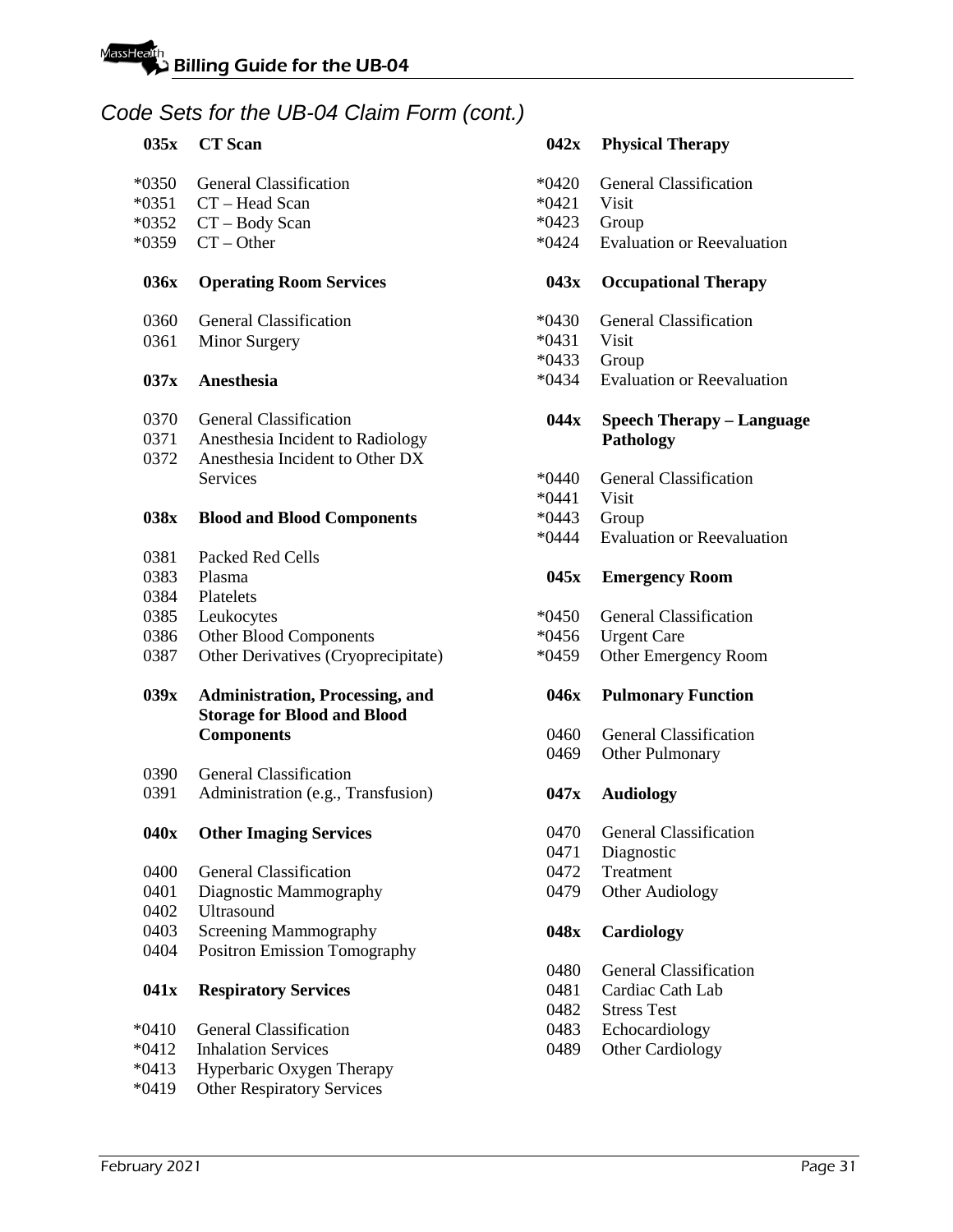## Billing Guide for the UB-04

## *Code Sets for the UB-04 Claim Form (cont.)*

| 049x               | <b>Ambulatory Surgical Care</b>                                  | $\mathbf{0}^{\prime}$            |
|--------------------|------------------------------------------------------------------|----------------------------------|
| 0490               | <b>General Classification</b>                                    | $\overline{0}$                   |
| 0499               | <b>Other Ambulatory Surgical Care</b>                            | $\overline{0}$<br>$\overline{0}$ |
| 051x               | <b>Clinic</b>                                                    | $\mathbf{0}^{\prime}$            |
| $*0510$            | <b>General Classification</b>                                    |                                  |
| $*0515$<br>$*0519$ | Pediatric Clinic<br>Other Clinic                                 | $\overline{0}$                   |
|                    |                                                                  | $\mathbf{0}'$                    |
| 053x               | <b>Osteopathic Services</b>                                      | $\overline{0}$                   |
| $*0530$            | <b>General Classification</b>                                    |                                  |
| 061x               | <b>Magnetic Resonance Technology</b>                             | $\mathbf{0}^{\prime}$            |
|                    | (MRT)                                                            |                                  |
| 0610               | <b>General Classification</b>                                    | $\overline{0}$<br>$\overline{0}$ |
| 0611               | MRI - Brain/Brainstem                                            |                                  |
| 0612               | MRI-Spinal Cord/Spine                                            | $\mathbf{0}'$                    |
| 062x               | <b>Medical Surgical Supplies -</b><br><b>Extension of 027x</b>   | $\overline{0}$                   |
|                    |                                                                  | $\boldsymbol{0}$                 |
| 0621               | Supplies Incident to Radiology                                   |                                  |
| 0622               | Supplies Incident to Other DX                                    |                                  |
|                    | Services                                                         | 0 <sup>8</sup><br>08             |
| 063x               | <b>Pharmacy – Extension of 025x</b>                              |                                  |
| 0634               | Erythropoietin $(EPO) < 10,000$                                  | $\mathbf{0}$                     |
|                    | Units                                                            |                                  |
| 0635<br>0636       | $EPO \ge 10,000$ Units<br><b>Drugs Requiring Detailed Coding</b> | 0 <sup>8</sup>                   |
|                    |                                                                  | 0 <sup>8</sup>                   |
| 070x               | <b>Cast Room</b>                                                 | 08                               |
| 0700               | <b>General Classification</b>                                    |                                  |
| 071x               | <b>Recovery Room</b>                                             |                                  |
| 0710               | <b>General Classification</b>                                    | 08<br>08                         |
|                    |                                                                  |                                  |
| 072x               | <b>Labor Room/Delivery</b>                                       | $\boldsymbol{0}$                 |
| 0720               | <b>General Classification</b>                                    |                                  |
| 0721               | Labor                                                            |                                  |
| 0722               | Delivery Room                                                    | 08<br>08                         |
|                    |                                                                  |                                  |

| 073x                 | <b>EKG/ECG</b> (Electrocardiogram)                                                        |
|----------------------|-------------------------------------------------------------------------------------------|
| 0730<br>0731<br>0732 | <b>General Classification</b><br><b>Holter Monitor</b><br>Telemetry                       |
| 074x                 | <b>EEG</b> (Electroencephalogram)                                                         |
| 0740                 | <b>General Classification</b>                                                             |
| 075x                 | <b>Gastro-Intestinal (GI) Services</b>                                                    |
| 0750                 | <b>General Classification</b>                                                             |
| 076x                 | <b>Specialty Room - Treatment/</b><br><b>Observation Room</b>                             |
| 0761<br>0762         | <b>Treatment Room</b><br><b>Observation Room</b>                                          |
| 077x                 | <b>Preventive Care Services</b>                                                           |
| 0771                 | <b>General Classification</b>                                                             |
| 082x                 | <b>Hemodialysis - Outpatient or</b><br>Home                                               |
| 0820<br>0821         | <b>General Classification</b><br>Hemodialysis/Composite or Other<br>Rate                  |
| 083x                 | <b>Peritoneal Dialysis - Outpatient</b><br>or Home                                        |
| 0830<br>0831         | <b>General Classification</b><br>Peritoneal/Composite or Other Rate                       |
| 084x                 | <b>Continuous Ambulatory</b><br>Peritoneal Dialysis (CAPD) -<br><b>Outpatient or Home</b> |
| 0840<br>0841         | <b>General Classification</b><br><b>CAPD/Composite or Other Rate</b>                      |
| 085x                 | <b>Continuous Cycling Peritoneal</b><br>Dialysis (CCPD) - Outpatient or<br>Home           |

- 
- 850 General Classification<br>851 CCPD/Composite or O CCPD/Composite or Other Rate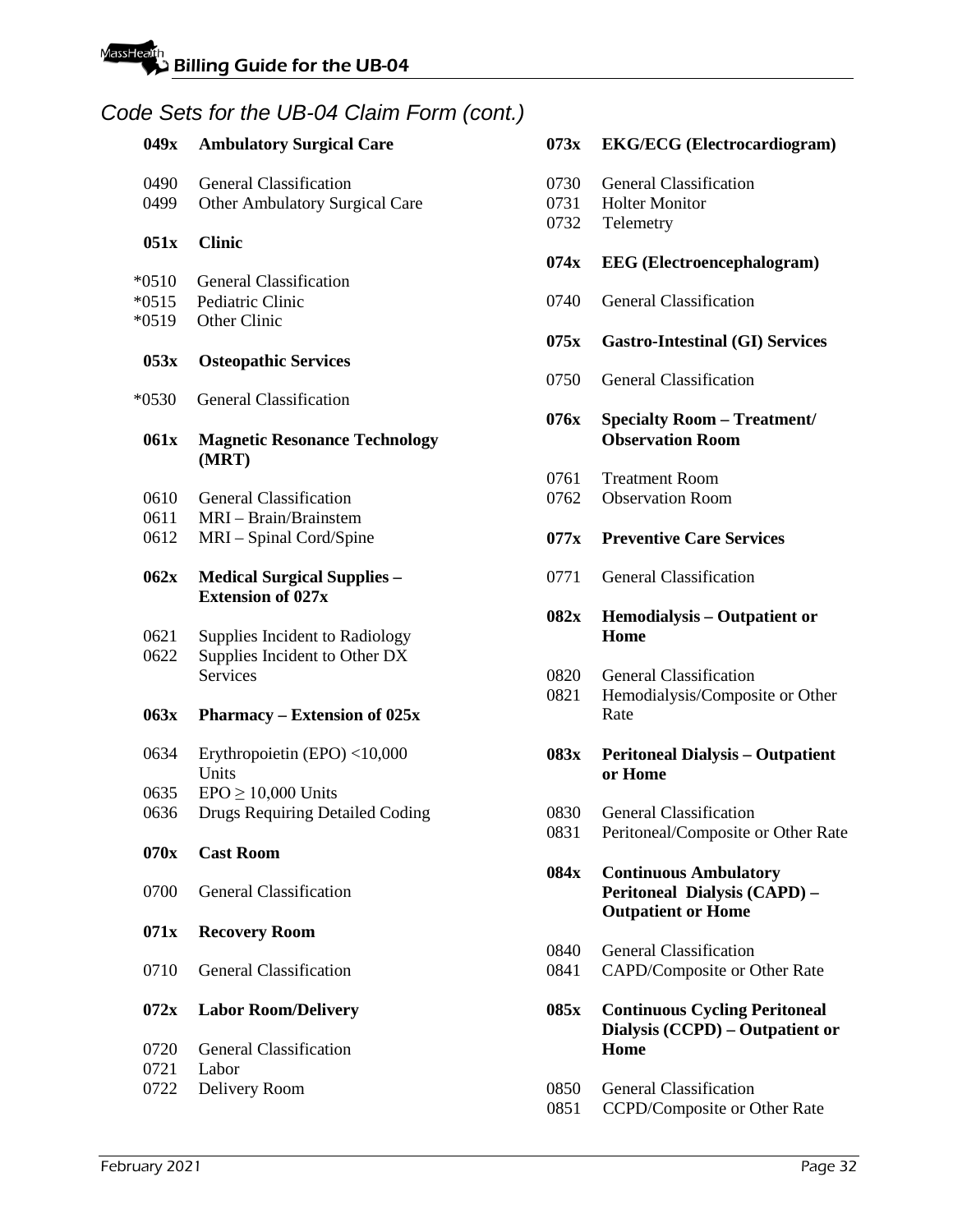## Billing Guide for the UB-04

## *Code Sets for the UB-04 Claim Form (cont.)*

| 090x  | <b>Behavioral Health Treatment/</b>                                         | 0921    | Peripheral Vascular Lab                                                       |
|-------|-----------------------------------------------------------------------------|---------|-------------------------------------------------------------------------------|
|       | Services (also see 091x, an                                                 | 0922    | Electromyelogram                                                              |
|       | extension of 090x)                                                          | 0923    | Pap Smear                                                                     |
|       |                                                                             | 0924    | <b>Allergy Test</b>                                                           |
| 0900  | <b>General Classification</b>                                               | 0925    | <b>Pregnancy Test</b>                                                         |
| 0901  | Electroshock Treatment                                                      | *0929   | <b>Other Diagnostic Service</b>                                               |
| 091x  | <b>Behavioral Health Treatments/</b><br><b>Services – Extension of 090x</b> | 094x    | <b>Other Therapeutic Services (also</b><br>see 095x, an extension of $094x$ ) |
| 0914  | Individual Therapy                                                          | $*0940$ | <b>General Classification</b>                                                 |
| 0918  | <b>Testing</b>                                                              | 0942    | Education/Training                                                            |
|       |                                                                             | 0943    | Cardiac Rehabilitation                                                        |
| 092x  |                                                                             | 0944    | Drug Rehabilitation                                                           |
|       | <b>Other Diagnostic Services</b>                                            |         |                                                                               |
|       |                                                                             | 0945    | Alcohol Rehabilitation                                                        |
| *0920 | <b>General Classification</b>                                               |         |                                                                               |

- *Revenue Codes for Chronic Disease and Rehabilitation Inpatient Hospitals*
- 0001 Total Charge
- **011x Room and Board – Private (One Bed)**
- \*0110 General Classification
- \*0111 Medical/Surgical/GYN
- \*0113 Pediatric
- \*0117 Oncology
- \*0118 Rehabilitation
- \*0119 Other

### **012x Room and Board – Semi-private (Two Beds)**

- \*0120 General Classification
- \*0121 Medical/Surgical/GYN
- \*0123 Pediatric
- \*0127 Oncology
- \*0128 Rehabilitation
- \*0129 Other
- **013x Room and Board – Three and Four Beds**
- \*0130 General Classification
- \*0131 Medical/Surgical/GYN
- \*0133 Pediatric
- \*0137 Oncology
- \*0138 Rehabilitation
- \*0139 Other

### <span id="page-34-0"></span>**015x Room and Board – Ward**

- \*0150 General Classification
- \*0151 Medical/Surgical/GYN
- \*0153 Pediatric
- \*0158 Rehabilitation
- \*0159 Other

### **016x Other Room and Board – Other**

- \*0160 General Classification
- \*0167 Self-Care
- \*0169 Other

### **022x Special Charges**

- 0221 Admission Charges
- 0223 UR Service Charge<br>0224 Late Discharge, Me
- Late Discharge, Medically Necessary
- 0229 Other Special Charges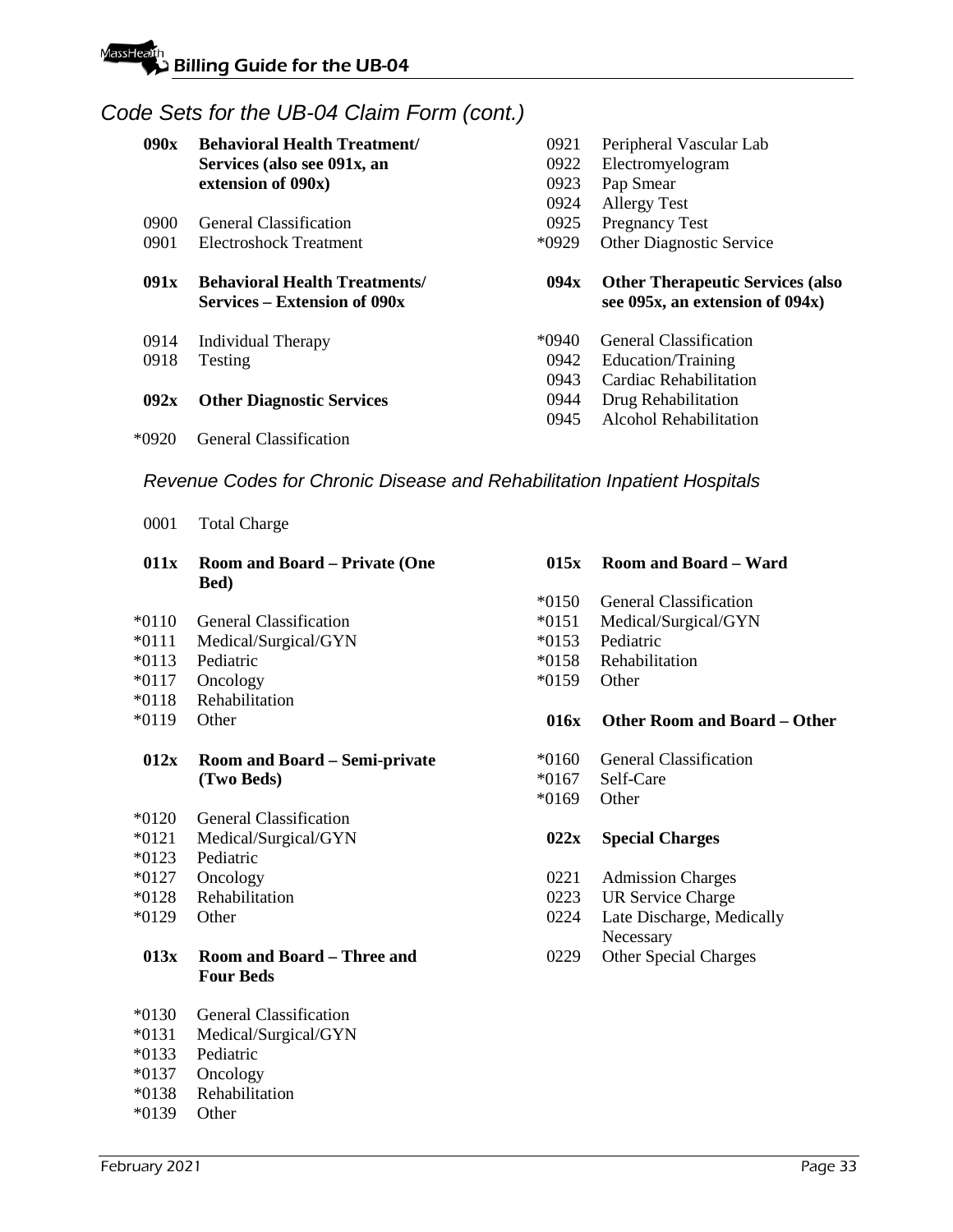| 025x | Pharmacy (also see 063x, an |
|------|-----------------------------|
|      | extension of $025x$ )       |

- 0251 Generic Drugs
- 0252 Non-Generic Drugs
- 0253 Take-Home Drugs
- 0254 Drugs Incident to Other Diagnostic Services
- 0255 Drugs Incident to Radiology
- 0257 Non-Prescription
- 0258 IV Solutions
- 0259 Other Pharmacy

### **026x IV Therapy**

- 0260 General Classification
- 0261 Infusion Pump
- 0262 IV Therapy/Pharmacy Services
- 0263 IV Therapy/Drug/Supply Delivery
- 0264 IV Therapy/Supplies
- 0269 Other IV Therapy
- **027x Medical/Surgical Supplies and Devices (also see 062x, an extension of 027x)**
- 0270 General Classification
- 0271 Non-Sterile Supply
- 0272 Sterile Supply
- 0273 Take-Home Supplies
- 0274 Prosthetic/Orthotic Devices<br>0277 Oxygen Take Home
- Oxygen Take Home
- 0279 Other Supplies/Devices

### **028x Oncology**

- 0280 General Classification
- 0289 Other Oncology

### **029x Durable Medical Equipment (Other Than Renal)**

- 0290 General Classification
- 0291 Rental
- 0292 Purchase of New DME
- 0293 Purchase of Used DME
- 0299 Other Equipment

### **030x Laboratory**

- 0300 General Classification
- 0301 Chemistry
- 0302 Immunology
- 0303 Renal Patient (Home)
- 0304 Non-Routine Dialysis
- 0305 Hematology
- 0306 Bacteriology and Microbiology
- 0307 Urology
- 0309 Other Laboratory

### **031x Laboratory Pathology**

- 0310 General Classification
- 0311 Cytology
- 0312 Histology
- 0314 Biopsy
- 0319 Other Laboratory Pathology

### **032x Radiology – Diagnostic**

- 0320 General Classification
- 0321 Angiocardiology
- 0322 Arthrography
- 0323 Arteriography
- 0324 Chest X ray
- 0329 Other Radiology Diagnostic

### **033x Radiology – Therapeutic and/or Chemotherapy Administration**

- 0330 General Classification
- 0331 Chemotherapy Administration Injected
- 0332 Chemotherapy Administration Oral
- 0333 Radiation Therapy
- 0335 Chemotherapy Administration IV
- 0339 Other Radiology Therapeutic

### **034x Nuclear Medicine**

- 0340 General Classification
- 0341 Diagnostic
- 0342 Therapeutic
- 0349 Other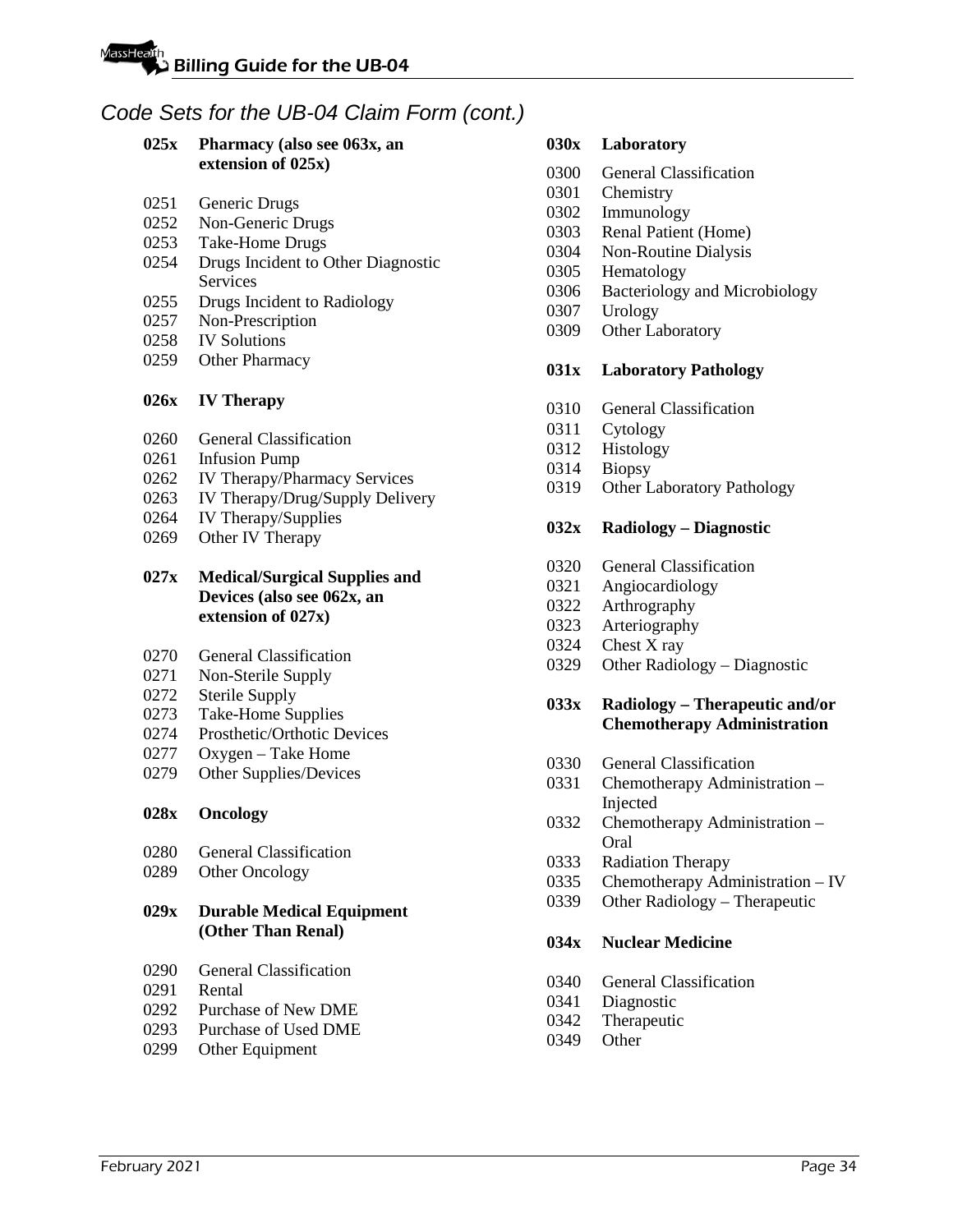| 035x         | <b>CT</b> Scan                                               | 04               |
|--------------|--------------------------------------------------------------|------------------|
| $*0350$      | <b>General Classification</b>                                | $*042$           |
| $*0351$      | CT - Head Scan                                               | $*042$           |
| $*0352$      | CT - Body Scan                                               | $*042$           |
| $*0359$      | $CT - Other$                                                 | $*042$           |
|              |                                                              | $*042$           |
| 036x         | <b>Operating Room Services</b>                               | $*042$           |
| 0360         | <b>General Classification</b>                                |                  |
| 0361         | Minor Surgery                                                | 04               |
| 0369         | <b>Other OR Services</b>                                     |                  |
| 037x         | Anesthesia                                                   | $*04.$<br>$*04.$ |
|              |                                                              | $*04.$           |
| 0370         | <b>General Classification</b>                                | $*04.$           |
| 0371         | Incident to Radiology                                        | $*04.$           |
| 0374         | Acupuncture                                                  | $*043$           |
| 0379         | <b>Other Anesthesia</b>                                      |                  |
| 038x         | <b>Blood and Blood Components</b>                            | 04               |
|              |                                                              |                  |
| 0380         | <b>General Classification</b>                                | $*044$           |
| 0381         | Packed Red Cells                                             | $*044$           |
| 0383         | Plasma                                                       | $*044$           |
| 0384         | Platelets                                                    | $*044$           |
| 0385<br>0386 | Leukocytes                                                   | $*044$           |
| 0387         | Other Blood Components                                       | $*044$           |
| 0389         | Other Derivatives (Cryoprecipitate)<br>Other Blood and Blood |                  |
|              | Components                                                   | 04               |
|              |                                                              |                  |
| 039x         | <b>Blood Storage and Processing</b>                          | 04<br>04         |
| 0390         | <b>General Classification</b>                                |                  |
| 0391         | Blood Administration (e.g.,                                  | 04'              |
|              | Transfusion)                                                 |                  |
| 0399         | <b>Other Blood Handling</b>                                  | 04'              |
|              |                                                              | 04'              |
| 040x         | <b>Other Imaging Services</b>                                | 04'              |
| 0400         | <b>General Classification</b>                                | 04'              |
| 0401         | Diagnostic Mammography                                       |                  |
| 0402         | Ultrasound                                                   | 04               |
| 0403         | <b>Screening Mammography</b>                                 |                  |
| 0404         | <b>Positron Emission Tomography</b>                          | 04               |
| 0409         | <b>Other Imaging Services</b>                                | 04               |
|              |                                                              | 04               |
| 041x         | <b>Respiratory Services</b>                                  | 04<br>04         |
| $*0410$      | <b>General Classification</b>                                |                  |
| $*0412$      | <b>Inhalation Services</b>                                   |                  |
| $*0413$      | Hyperbaric Oxygen Therapy                                    |                  |
| $*0419$      | <b>Other Respiratory Services</b>                            |                  |

### **042x Physical Therapy**

| $*0420$ | <b>General Classification</b>                        |
|---------|------------------------------------------------------|
| $*0421$ | Visit                                                |
| $*0422$ | Hourly                                               |
| $*0423$ | Group                                                |
| $*0424$ | <b>Evaluation or Reevaluation</b>                    |
| $*0429$ | <b>Other Physical Therapy</b>                        |
| 043x    | <b>Occupational Therapy</b>                          |
| $*0430$ | <b>General Classification</b>                        |
| $*0431$ | Visit                                                |
| $*0432$ | Hourly                                               |
| $*0433$ | Group                                                |
| $*0434$ | <b>Evaluation or Reevaluation</b>                    |
| *0439   | <b>Other Occupational Therapy</b>                    |
| 044x    | <b>Speech Therapy - Language</b><br><b>Pathology</b> |
| $*0440$ | <b>General Classification</b>                        |
| $*0441$ | Visit                                                |
| $*0442$ | Hourly                                               |
| $*0443$ | Group                                                |
| $*0444$ | <b>Evaluation or Reevaluation</b>                    |
| *0449   | Other Speech Therapy                                 |
| 046x    | <b>Pulmonary Function</b>                            |
| 0460    | <b>General Classification</b>                        |
| 0469    | <b>Other Pulmonary</b>                               |
| 047x    | <b>Audiology</b>                                     |
| 0470    | <b>General Classification</b>                        |
| 0471    | Diagnostic                                           |
| 0472    | Treatment                                            |
| 0479    | <b>Other Audiology</b>                               |
| 048x    | Cardiology                                           |
| 0480    | <b>General Classification</b>                        |
| 0481    | Cardiac Cath Lab                                     |
| 0482    | <b>Stress Test</b>                                   |
| 0483    | Cardiology                                           |
| 0489    | <b>Other Cardiology</b>                              |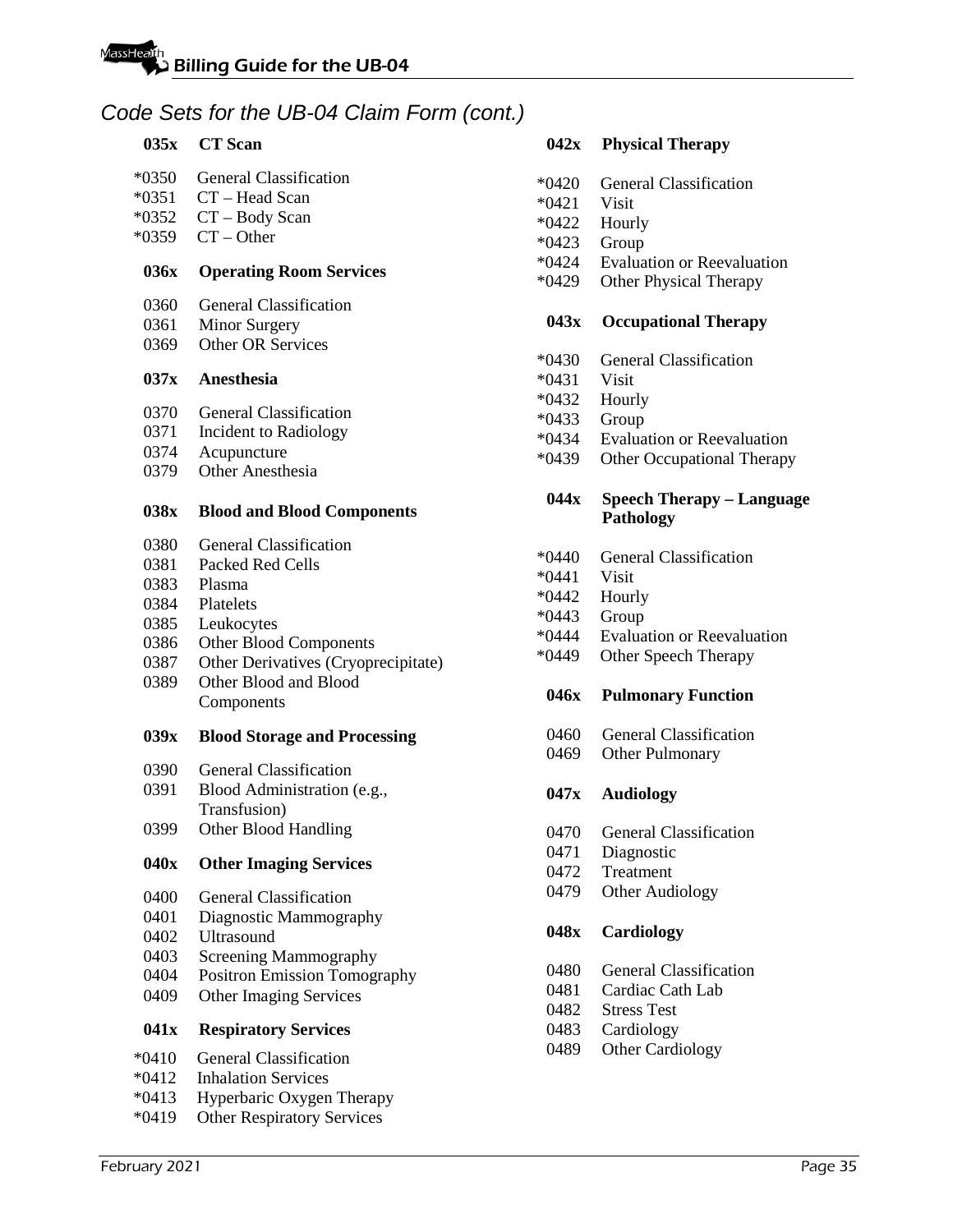## Billing Guide for the UB-04

## *Code Sets for the UB-04 Claim Form (cont.)*

| 049x    | <b>Ambulatory Surgical Care</b>        | 080     |
|---------|----------------------------------------|---------|
| 0490    | <b>General Classification</b>          | 0800    |
| 0499    | <b>Other Ambulatory Surgical Care</b>  | $*080$  |
|         |                                        | *0802   |
| 053x    | <b>Osteopathic Services</b>            |         |
|         |                                        | *0803   |
| $*0530$ | <b>General Classification</b>          |         |
| $*0531$ | <b>Osteopathic Therapy</b>             | $*0804$ |
| *0539   | <b>Other Osteopathic Services</b>      |         |
|         |                                        | 0809    |
| 061x    | <b>Magnetic Resonance Technology</b>   |         |
|         | (MRT)                                  | 088     |
| 0610    | <b>General Classification</b>          | 088     |
| 0611    | MRI - Brain/Brainstem                  | 088     |
| 0612    | MRI-Spinal Cord/Spine                  | 088     |
| 0619    | MRT-Other                              |         |
|         |                                        | 091     |
| 062x    | <b>Medical/Surgical Supplies –</b>     |         |
|         | <b>Extension of 027x</b>               | 091     |
|         |                                        | $091-$  |
| 0621    | Supplies Incident to Radiology         | 091.    |
| 0622    | Supplies Incident to Other DX          | 091(    |
|         | <b>Services</b>                        | 091     |
|         |                                        | 091     |
| 070x    | <b>Cast Room</b>                       | 091     |
| 0700    | <b>General Classification</b>          |         |
| 071x    | <b>Recovery Room</b>                   | 092     |
|         |                                        |         |
| 0710    | <b>General Classification</b>          | $*0920$ |
|         |                                        | 092     |
| 073x    | <b>EKG/ECG</b> (Electrocardiogram)     | 092     |
|         |                                        | 092     |
| 0730    | <b>General Classification</b>          | 092     |
| 0731    | <b>Holter Monitor</b>                  | $*0929$ |
| 0732    | Telemetry                              |         |
| 0739    | Other EKG/ECG                          | 094     |
|         |                                        |         |
| 074x    | <b>EEG</b> (Electroencephalogram)      | $*094$  |
|         |                                        | 094.    |
| 0740    | <b>General Classification</b>          | 094     |
|         |                                        | 094     |
| 075x    | <b>Gastro-Intestinal (GI) Services</b> |         |
| 0750    | <b>General Classification</b>          | 094     |
|         |                                        |         |
|         |                                        | 094     |

## **080x Inpatient Renal Dialysis** 0 General Classification 1 Inpatient Hemodialysis 2 Inpatient Peritoneal Dialysis (Non-CAPD) <sup>3</sup> Inpatient Continuous Ambulatory Peritoneal Dialysis (CAPD) 4 Inpatient Continuous Cycling Peritoneal Dialysis (CCPD) 9 Other Inpatient Dialysis **088x Miscellaneous Dialysis**  0 General Classification 1 Ultrafiltration 9 Other Miscellaneous Dialysis **091x Behavioral Health Treatments/ Services – Extension of 090x** 1 Rehabilitation 4 Individual Therapy 5 Group Therapy 6 Family Therapy 7 Biofeedback 8 Testing 9 Other Behavioral Health **Treatments 092x Other Diagnostic Services** 0 General Classification 1 Peripheral Vascular Lab 2 Electromyelogram<br>3 Pap Smear Pap Smear 4 Allergy Test 9 Other Diagnostic Service **094x Other Therapeutic Services (also see 095x, an extension of 094x)** 1 Recreational Therapy 2 Education/Training

- 3 Cardiac Rehabilitation
- 6 Complex Medical Equipment Routine
- 7 Complex Medical Equipment Ancillary
- 8 Pulmonary Rehabilitation
- 0949 Other Therapeutic Service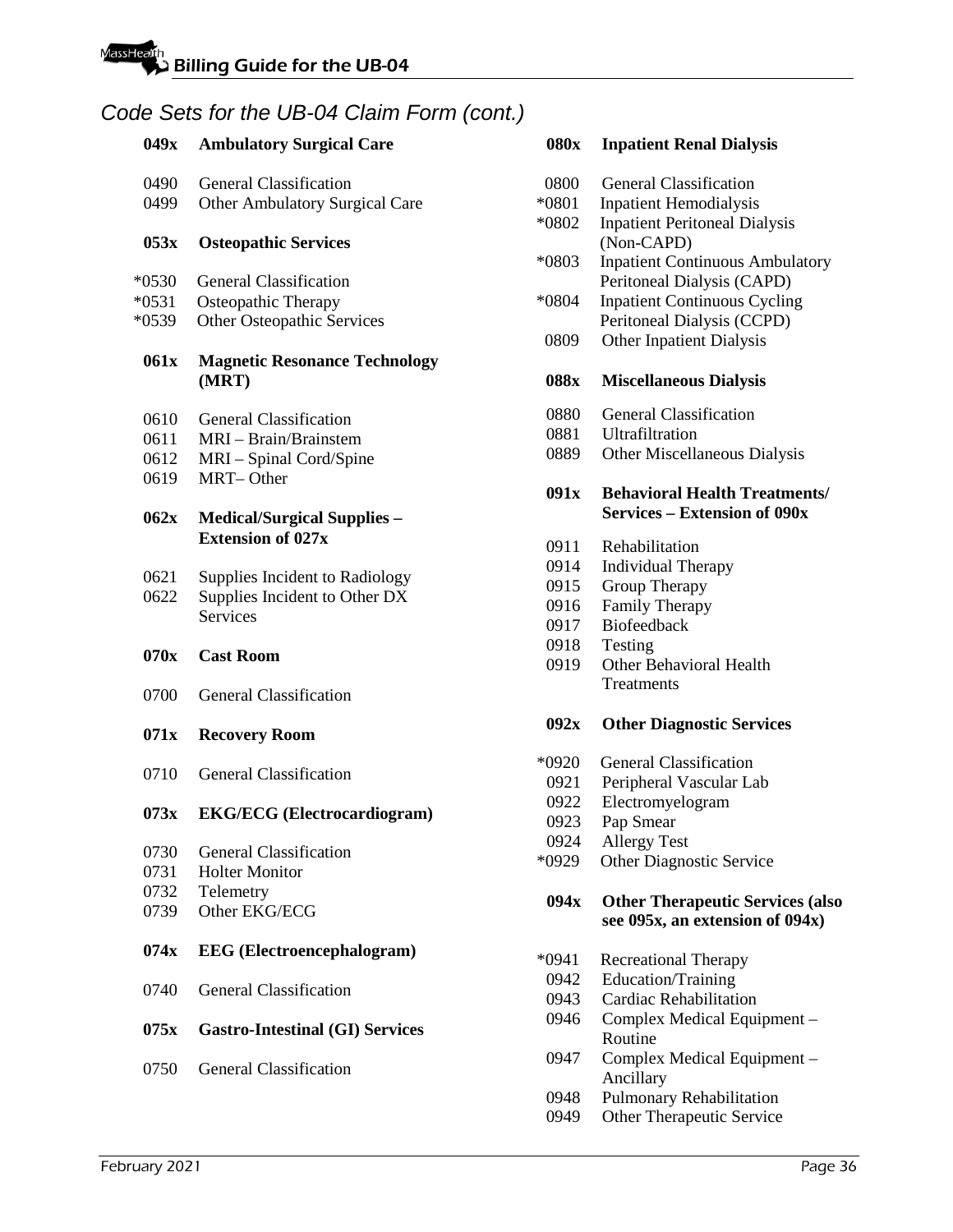| 096x | <b>Professional Fees (also see 097x</b> | 0975 | <b>Operating Room</b>                  |
|------|-----------------------------------------|------|----------------------------------------|
|      | and $098x$ )                            | 0976 | <b>Respiratory Therapy</b>             |
|      |                                         | 0977 | Physical Therapy                       |
| 0960 | <b>General Classification</b>           | 0978 | Occupational Therapy                   |
| 0961 | Psychiatric                             | 0979 | Speech Pathology                       |
| 0962 | Ophthalmology                           |      |                                        |
| 0963 | Anesthesiologist (MD)                   | 098x | <b>Professional Fees (Extension of</b> |
| 0969 | <b>Other Professional Fees</b>          |      | $096x$ and $097x$ )                    |
| 097x | <b>Professional Fees (Extension of</b>  | 0985 | <b>FKG</b>                             |

- 
- 0971 Laboratory

**096x)**

- 0972 Radiology Diagnostic
- 0973 Radiology Therapeutic
- <span id="page-38-0"></span>0974 Radiology – Nuclear Med.
- 0985 EKG 0986 EEG 0987 Hospital Visit
- 0988 Consultation
- *Revenue Codes for Chronic Disease and Rehabilitation Outpatient Hospitals*
- 0001 Total Charge
- **025x Pharmacy (also see 063x, an extension of 025x)**
- 0250 General Classification
- 0251 Generic Drugs
- 0252 Non-Generic Drugs
- 0253 Take-Home Drugs<br>0254 Drugs Incident to C
- Drugs Incident to Other Diagnostic Services
- 0255 Drugs Incident to Radiology
- 0257 Non-Prescription
- 0258 IV Solutions
- 0259 Other Pharmacy
- **026x IV Therapy**
- 260 General Classification
- **027x Medical/Surgical Supplies and Devices (also see 062x, an extension of 027x)**
- 0270 General Classification
- 0271 Non-Sterile Supply
- 0272 Sterile Supply
- 0273 Take-Home Supplies
- 0274 Prosthetic/Orthotic Devices
- 0275 Pacemaker
- 0276 Intraocular Lens

### **029x Durable Medical Equipment**

- 0290 General Classification 0291 Rental 0292 Purchase of New DME
- 0293 Purchase of Used DME

### **030x Laboratory**

- 0300 General Classification
- 0301 Chemistry

### **(Other Than Renal)**

- 0302 Immunology
- 0304 Non-Routine Dialysis
- 0305 Hematology
- 0306 Bacteriology and Microbiology
- 0307 Urology
- 0309 Other Laboratory

### **031x Laboratory Pathology**

- 0310 General Classification<br>0311 Cytology
- Cytology
- 0312 Histology
- 0314 Biopsy
- 0319 Other Laboratory/Pathology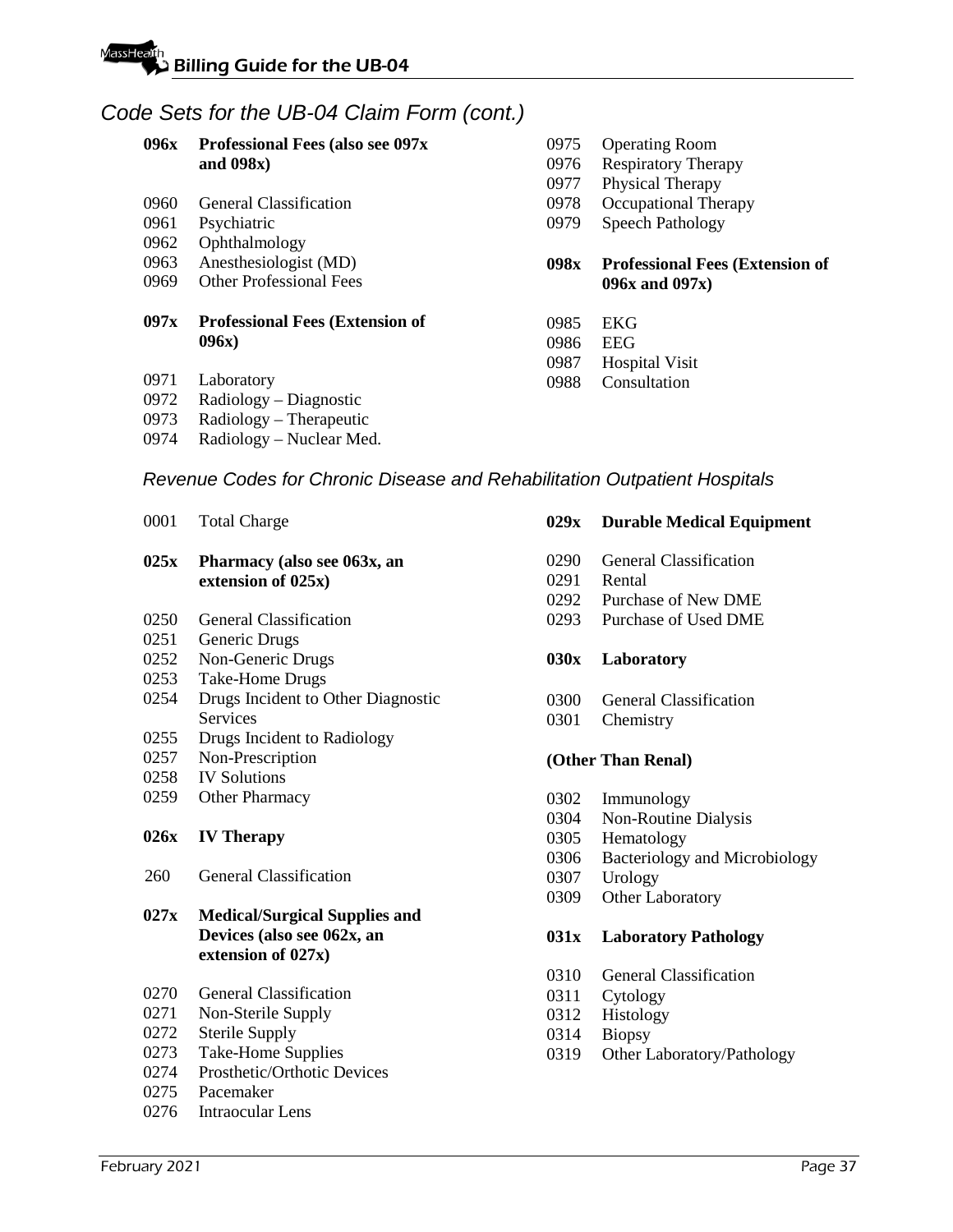### **032x Radiology – Diagnostic**

- 0320 General Classification
- 0321 Angiocardiology
- 0322 Arthrography
- 0323 Arteriography
- 0324 Chest X Ray
- 0329 Other Radiology Diagnostic

### **033x Radiology and/or Chemotherapy Administration**

- 0330 General Classification
- 0331 Chemotherapy Administration Injected
- 0332 Chemotherapy Administration Oral
- 0333 Radiation Therapy
- 0335 Chemotherapy Administration IV

### **034x Nuclear Medicine**

- 0340 General Classification
- 0341 Diagnostic
- 0342 Therapeutic
- 0343 Diagnostic Radiopharmaceuticals
- 0349 Other Nuclear Medicine

### **035x CT Scan**

- \*0350 General Classification
- \*0351 CT Head Scan
- \*0352 CT Body Scan
- $*0359$  CT Other

### **036x Operating Room Services**

- 0360 General Classification
- 0361 Minor Surgery

### **037x Anesthesia**

- 0370 General Classification
- 0371 Anesthesia Incident to Radiology
- 0372 Anesthesia Incident to Other DX **Services**
- 0379 Other anesthesia

### **038x Blood and Blood Components**

- 0381 Packed Red Cells
- 0383 Plasma
- 0384 Platelets
- 0385 Leukocytes
- 0386 Other Blood Components
- 0387 Other Derivatives (Cryoprecipitate)

### **039x Administration, Processing, and Storage for Blood and Blood Components**

- 0390 General Classification
- 0391 Administration (e.g., Transfusion)

### **040x Other Imaging Services**

- 0400 General Classification
- 0401 Diagnostic Mammography
- 0402 Ultrasound
- 0403 Screening Mammography
- 0404 Positron Emission Tomography

### **041x Respiratory Services**

- \*0410 General Classification
- \*0412 Inhalation Services
- \*0413 Hyperbaric Oxygen Therapy
- \*0419 Other Respiratory Services

### **042x Physical Therapy**

- \*0420 General Classification
- \*0421 Visit
- \*0423 Group
- \*0424 Evaluation or Reevaluation
- \*0429 Other Physical Therapy

### **043x Occupational Therapy**

- \*0430 General Classification
- \*0431 Visit
- \*0433 Group
- \*0434 Evaluation or Reevaluation
- \*0439 Other Occupational Therapy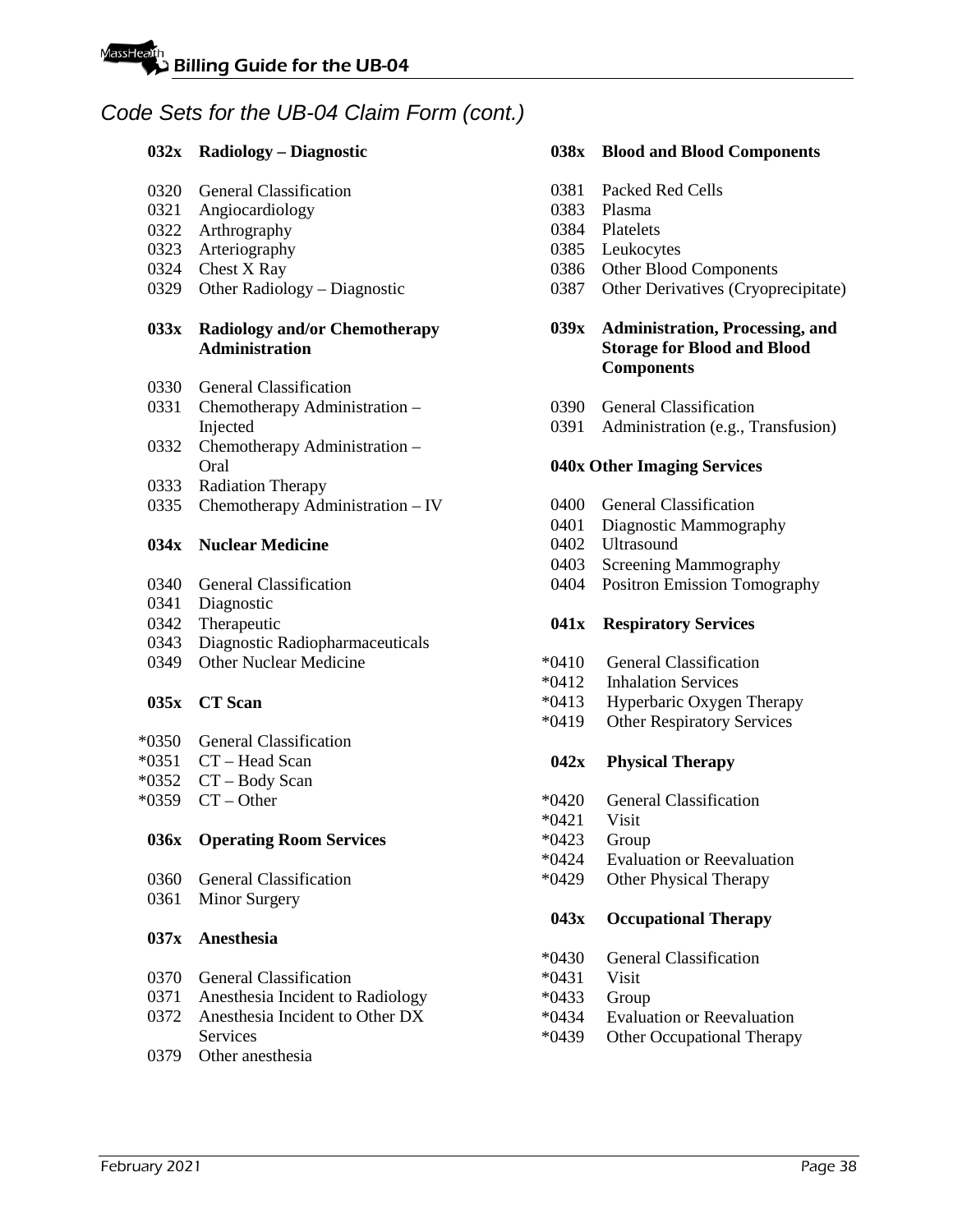| 044x    | <b>Speech Therapy – Language</b><br>Pathology |
|---------|-----------------------------------------------|
|         |                                               |
| *0440   | <b>General Classification</b>                 |
| $*0441$ | Visit                                         |
| $*0443$ | Group                                         |
| $*0444$ | <b>Evaluation or Reevaluation</b>             |
| *0449   | Other Speech Therapy                          |
| 045x    | <b>Emergency Room</b>                         |
| *0450   | <b>General Classification</b>                 |
| $*0456$ | <b>Urgent Care</b>                            |
| *0459   | Other Emergency Room                          |
| 046x    | <b>Pulmonary Function</b>                     |
| 0460    | <b>General Classification</b>                 |
| 0469    | <b>Other Pulmonary</b>                        |
| 047x    | <b>Audiology</b>                              |
| 0470    | <b>General Classification</b>                 |
| 0471    | Diagnostic 0472 Treatment                     |
| 0472    | Treatment                                     |
| 0479    | <b>Other Audiology</b>                        |
| 048x    | Cardiology                                    |
| 0480    | <b>General Classification</b>                 |
| 0481    | Cardiac Cath Lab                              |
| 0482    | <b>Stress Test</b>                            |
| 0483    | Echocardiology                                |
| 0489    | <b>Other Cardiology</b>                       |
|         | 049x Ambulatory Surgical Care                 |
| 0490    | <b>General Classification</b>                 |
| 0499    | <b>Other Ambulatory Surgical Care</b>         |
| 051x    | <b>Clinic</b>                                 |
| *0510   | <b>General Classification</b>                 |
| $*0515$ | Pediatric Clinic                              |
| $*0519$ | Other Clinic                                  |
| 053x    | <b>Osteopathic Services</b>                   |
| $*0530$ | <b>General Classification</b>                 |
| $*0531$ | <b>Osteopathic Therapy</b>                    |
|         |                                               |

| 061x                 | <b>Magnetic Resonance Technology</b><br>(MRT)                                      |  |
|----------------------|------------------------------------------------------------------------------------|--|
| 0610<br>0611<br>0612 | <b>General Classification</b><br>MRI - Brain/Brainstem<br>MRI – Spinal Cord/Spine  |  |
| 062x                 | <b>Medical Surgical Supplies –</b><br><b>Extension of 027x</b>                     |  |
| 0621<br>0622         | Supplies Incident to Radiology<br>Supplies Incident to Other DX<br><b>Services</b> |  |
| 063x                 | <b>Pharmacy - Extension of 025x</b>                                                |  |
| 0634                 | Erythropoietin (EPO) <10,000<br>Units                                              |  |
| 0635<br>0636         | $EPO \ge 10,000$ Units<br><b>Drugs Requiring Detailed Coding</b>                   |  |
| 070x                 | <b>Cast Room</b>                                                                   |  |
| 0700                 | <b>General Classification</b>                                                      |  |
| 071x                 | <b>Recovery Room</b>                                                               |  |
| 0710                 | <b>General Classification</b>                                                      |  |
| 073x                 | <b>EKG/ECG</b> (Electrocardiogram)                                                 |  |
| 0730<br>0731<br>0732 | <b>General Classification</b><br><b>Holter Monitor</b><br>Telemetry                |  |
| 074x                 | <b>EEG</b> (Electroencephalogram)                                                  |  |
| 0740                 | <b>General Classification</b>                                                      |  |
| 075x                 | <b>Gastro-Intestinal (GI) Services</b>                                             |  |
| 0750                 | <b>General Classification</b>                                                      |  |
| 082x                 | <b>Hemodialysis – Outpatient or</b><br>Home                                        |  |
| 0820<br>0821         | <b>General Classification</b><br>Hemodialysis /Composite or Other<br>Rate          |  |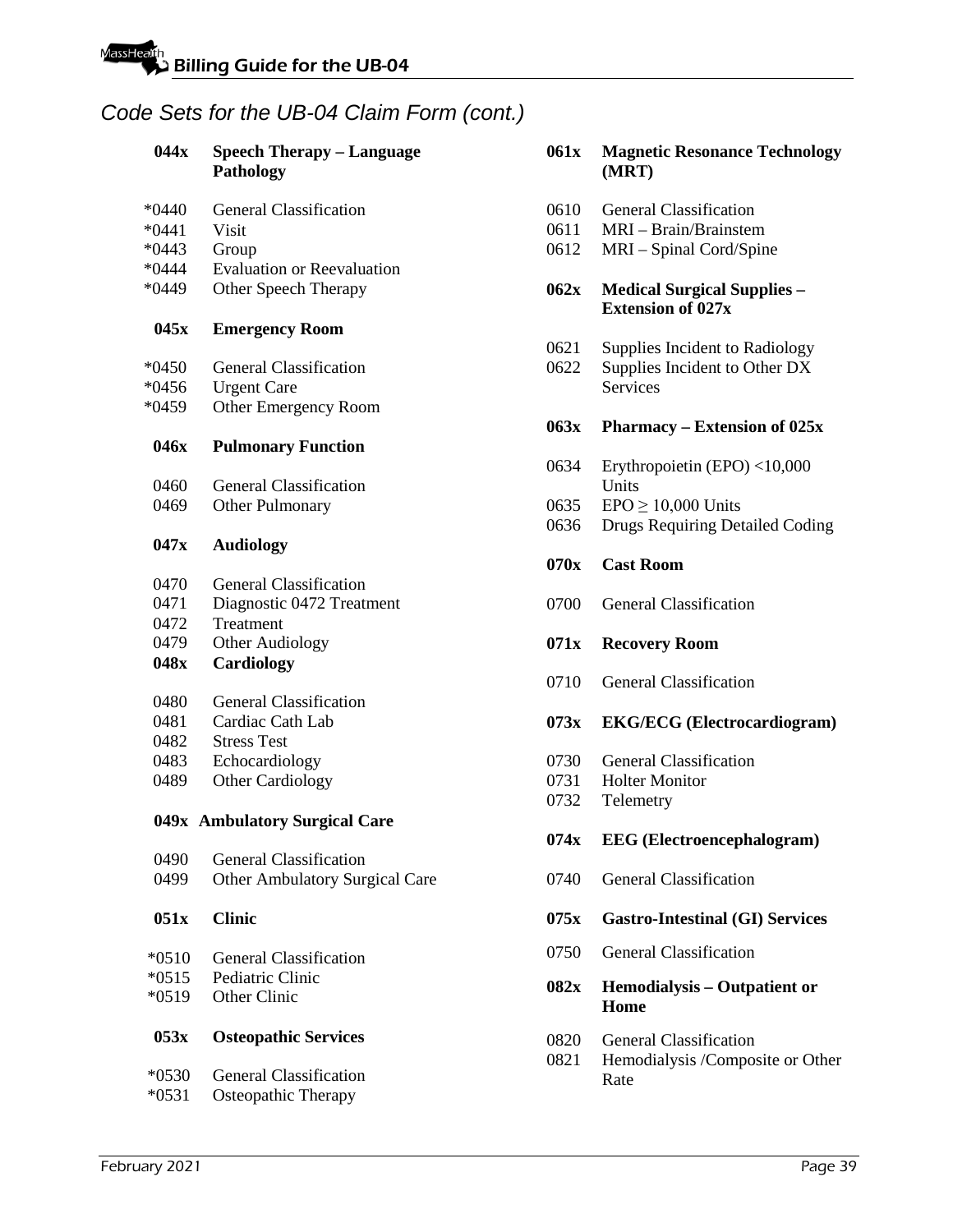| 083x         | <b>Peritoneal Dialysis - Outpatient</b><br>or Home            | 094x  | $\bf{0}$<br>se |
|--------------|---------------------------------------------------------------|-------|----------------|
| 0830         | <b>General Classification</b>                                 | *0940 | $\mathbf G$    |
| 0831         | Peritoneal/Composite or Other Rate                            | 0942  | E              |
|              |                                                               | 0943  | $\mathcal{C}$  |
| 084x         | <b>Continuous Ambulatory</b>                                  | 0944  | D              |
|              | <b>Peritoneal Dialysis (CAPD)</b> –                           | 0945  | A              |
|              | <b>Outpatient or Home</b>                                     | 0949  | $\mathbf{O}$   |
| 0840<br>0841 | <b>General Classification</b><br>CAPD/Composite or Other Rate | 096x  | ${\bf P}$      |
|              |                                                               | 0960  | G              |
| 085x         | <b>Continuous Cycling Peritoneal</b>                          | 0961  | $P_3$          |
|              | Dialysis (CCPD) – Outpatient or                               | 0962  | $\mathbf 0$    |
|              | Home                                                          | 0963  | $\overline{A}$ |
| 0850<br>0851 | <b>General Classification</b><br>CCPD/Composite or Other Rate | 097x  | ${\bf P}$      |
|              |                                                               | 0971  | L              |
| 090x         | <b>Behavioral Health</b>                                      | 0972  | $\mathbf R$    |
|              | <b>Treatment/Services (also see</b>                           | 0974  | $\mathbf R$    |
|              | 091x, an extension of 090x)                                   | 0975  | $\mathbf 0$    |
| 0900         | <b>General Classification</b>                                 | 098x  | ${\bf P}$      |
| 0901         | <b>Electroshock Treatment</b>                                 |       |                |
|              |                                                               | 0982  | $\rm{O}$       |
| 091x         | <b>Behavioral Health Treatments/</b>                          | 0983  | $\mathcal{C}$  |
|              | <b>Services – Extension of 090x</b>                           | 0985  | E              |
|              |                                                               | 0986  | E              |
| 0911         | Rehabilitation                                                | 0987  | H              |
| 0914         | <b>Individual Therapy</b>                                     | 0988  | $\mathcal{C}$  |
| 0915         | Group Therapy                                                 |       |                |
| 0916         | <b>Family Therapy</b>                                         |       |                |
| 0918         | Testing                                                       |       |                |
| 0919         | Other Behavioral Health                                       |       |                |
|              | Treatments                                                    |       |                |
| 092x         | <b>Other Diagnostic Services</b>                              |       |                |
| *0920        | <b>General Classification</b>                                 |       |                |
| 0921         | Peripheral Vascular Lab                                       |       |                |
| 0922         | Electromyleogram                                              |       |                |
| 0923         | Pap Smear                                                     |       |                |
| 0924         | <b>Allergy Test</b>                                           |       |                |
|              |                                                               |       |                |

- 0925 Pregnancy Test
- \*0929 Other Diagnostic Service

### **094x Other Therapeutic Services (also see 095x, an extension of 094x)**

| *0940 | <b>General Classification</b>         |
|-------|---------------------------------------|
| 0942  | Education/Training                    |
| 0943  | <b>Cardiac Rehabilitation</b>         |
| 0944  | Drug Rehabilitation                   |
| 0945  | <b>Alcohol Rehabilitation</b>         |
| 0949  | <b>Other Therapeutic Service</b>      |
| 096x  | <b>Professional Fees</b>              |
|       |                                       |
| 0960  | <b>General Classification</b>         |
| 0961  | Psychiatric                           |
| 0962  | Ophthalmology                         |
| 0963  | Anesthesiologist (MD)                 |
|       |                                       |
| 097x  | <b>Professional Fees</b>              |
| 0971  |                                       |
| 0972  | Laboratory                            |
| 0974  | Radiology - Diagnostic                |
| 0975  | Radiology - Nuclear<br>Operating room |
| 098x  | <b>Professional Fees</b>              |
|       |                                       |
| 0982  | <b>Outpatient services</b>            |
| 0983  | Clinic                                |
| 0985  | EKG                                   |

- **Iospital Visit**
- onsultation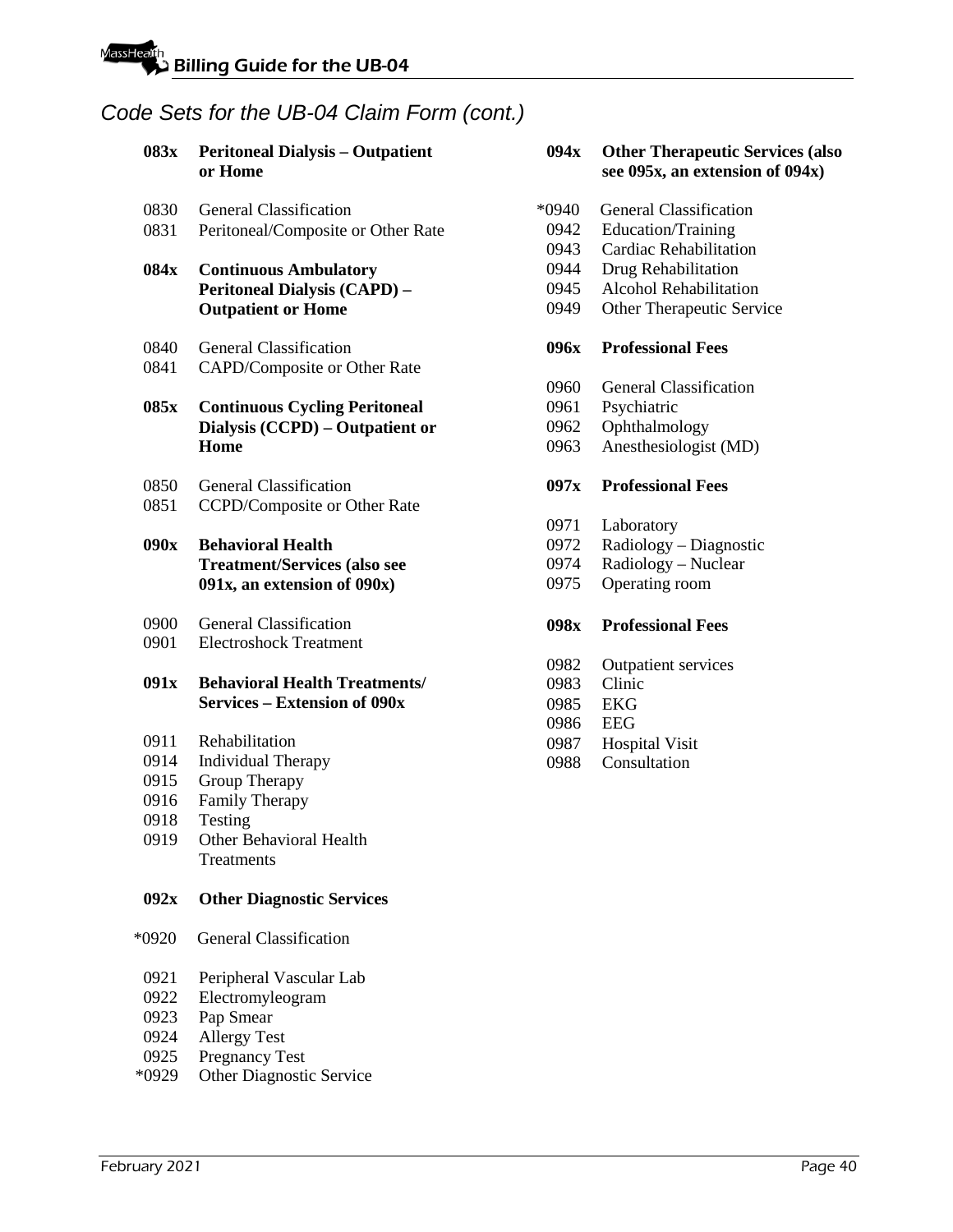<span id="page-42-0"></span>*Revenue Codes for Community Health Centers (for Home Health Services Only)*

<span id="page-42-1"></span>

| 0001                                 | <b>Total Charge</b>                                                                                                                                                            | 055x         | <b>Skilled Nursing</b>                                                                                              |  |
|--------------------------------------|--------------------------------------------------------------------------------------------------------------------------------------------------------------------------------|--------------|---------------------------------------------------------------------------------------------------------------------|--|
| 042x                                 | <b>Physical Therapy</b>                                                                                                                                                        | 0551         | Visit                                                                                                               |  |
| $*0421$                              | Visit                                                                                                                                                                          | 0552         | Hour                                                                                                                |  |
| 043x                                 | <b>Occupational Therapy</b>                                                                                                                                                    | 057x         | Home Health (HH) Aide                                                                                               |  |
| $*0431$                              | Visit                                                                                                                                                                          | 0570<br>0572 | <b>General Classification</b><br>Hour                                                                               |  |
| 044x                                 | <b>Speech Therapy – Language</b><br><b>Pathology</b>                                                                                                                           |              |                                                                                                                     |  |
| $*0441$                              | Visit                                                                                                                                                                          |              |                                                                                                                     |  |
|                                      | Revenue Codes for Home Health Agencies                                                                                                                                         |              |                                                                                                                     |  |
| 0001                                 | <b>Total Charge</b>                                                                                                                                                            | 055x         | <b>Skilled Nursing</b>                                                                                              |  |
| 042x                                 | <b>Physical Therapy</b>                                                                                                                                                        | 0551<br>0552 | Visit<br>Hour                                                                                                       |  |
| $*0421$                              | Visit                                                                                                                                                                          |              |                                                                                                                     |  |
| 043x                                 | <b>Occupational Therapy</b>                                                                                                                                                    | 057x         | Home Health (HH) Aide                                                                                               |  |
| Visit<br>$*0431$                     |                                                                                                                                                                                | 0572         | Hour                                                                                                                |  |
| 044x                                 | <b>Speech Therapy – Language</b><br>Pathology                                                                                                                                  |              |                                                                                                                     |  |
| $*0441$                              | Visit                                                                                                                                                                          |              |                                                                                                                     |  |
|                                      | <b>Revenue Codes for Hospice Providers</b>                                                                                                                                     |              |                                                                                                                     |  |
| 0001                                 | <b>Total Charge</b>                                                                                                                                                            | 018x         | <b>Leave of Absence</b>                                                                                             |  |
| 065x                                 | <b>Hospice Service</b>                                                                                                                                                         | 0183         | Therapeutic Leave (Total of non-                                                                                    |  |
| 0651<br>0652<br>0655<br>0656<br>0658 | Routine Home Care<br><b>Continuous Home Care</b><br><b>Inpatient Respite Care</b><br>General Inpatient Care Non-Respite<br>Hospice Room and Board -<br><b>Nursing Facility</b> | 0185         | medical-leave-of-absence days)<br>Nursing Home (for Hospitalization)<br>(Total of medical-leave-of-absence<br>days) |  |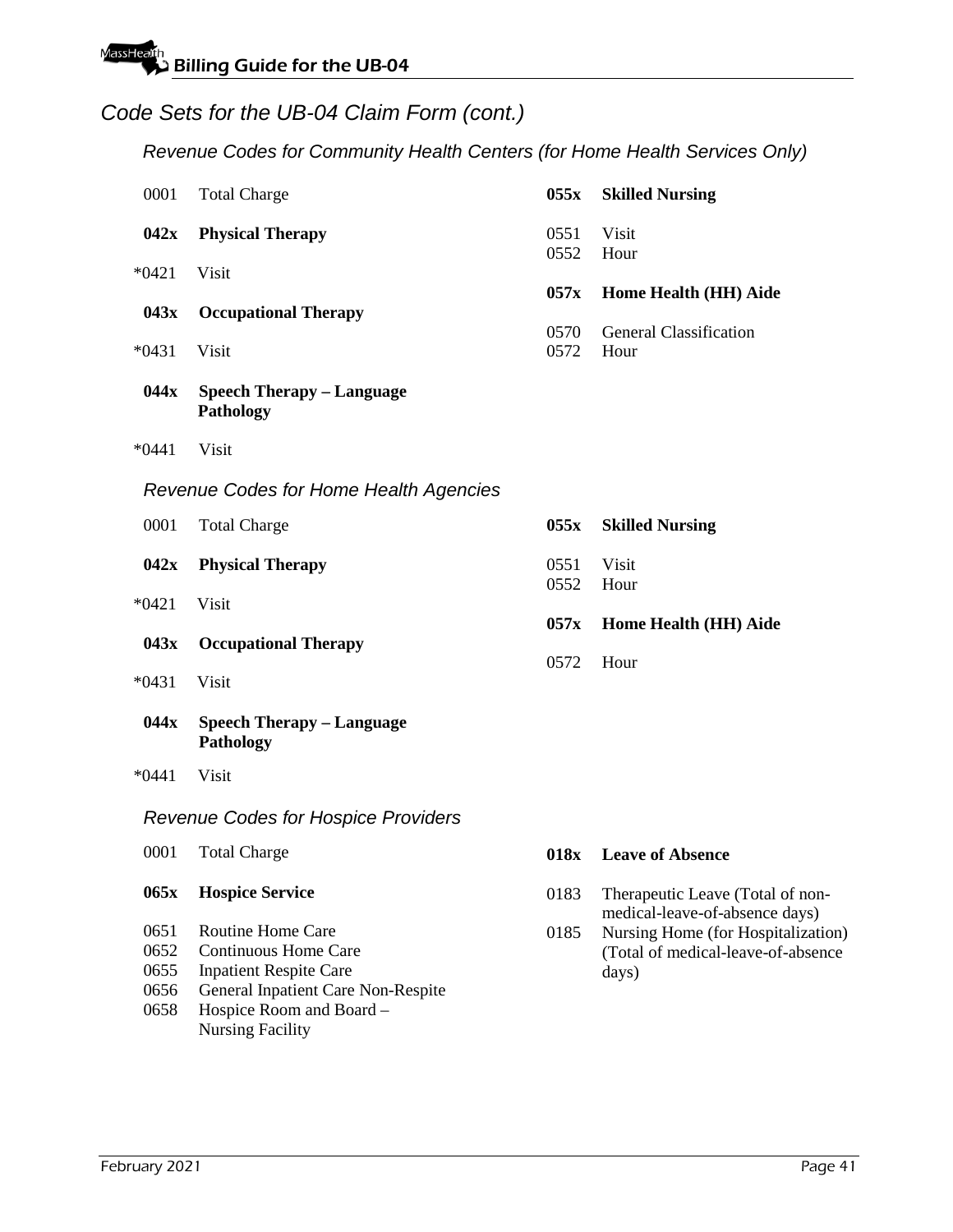<span id="page-43-0"></span>*Revenue Codes for Nursing Facilities*

0001 Total Charge

### **010x All-Inclusive Rate**

\*0100 All-inclusive room and board plus ancillary

### **018x Leave of Absence**

- 0183 Therapeutic Leave (Total of non-medical leave of absence days)
- 0185 Nursing Home (for Hospitalization) (Total of medical-leave-of-absence days)

### *Revenue Codes for Psychiatric Inpatient Hospitals*

0001 Total Charge

### **012x Room and Board – Semi-private (Two Beds)**

- \*0120 General Classification
- \*0124 Psychiatric
- \*0126 Detoxification

### *Revenue Codes for Psychiatric Outpatient Hospitals*

- 0001 Total Charge
- **090x Behavioral Health Treatment/ Services (also see 091x, an extension of 090x)**
- 0900 General Classification
- 0901 Electroshock Treatment
- 0902 Milieu Therapy<br>0903 Play Therapy
- Play Therapy
- 0904 Activity Therapy
- 0905 Intensive Outpatient Services Psychiatric
- 0906 Intensive Outpatient Services Chemical Dependency
- 0907 Community Behavioral Health Program (Day Treatment)

### <span id="page-43-2"></span><span id="page-43-1"></span>**091x Behavioral Health Treatment/ Services – Extension of 090x**

- 0911 Rehabilitation
- 0912 Partial Hospitalization Less Intensive
- 0913 Partial Hospitalization Intensive
- 0914 Individual Therapy
- 0915 Group Therapy
- 0916 Family Therapy<br>0917 Biofeedback
- **Biofeedback**
- 0918 Testing
- 0919 Other Behavioral Health **Treatments**

\* Requires the entry of the number of units in Field 46.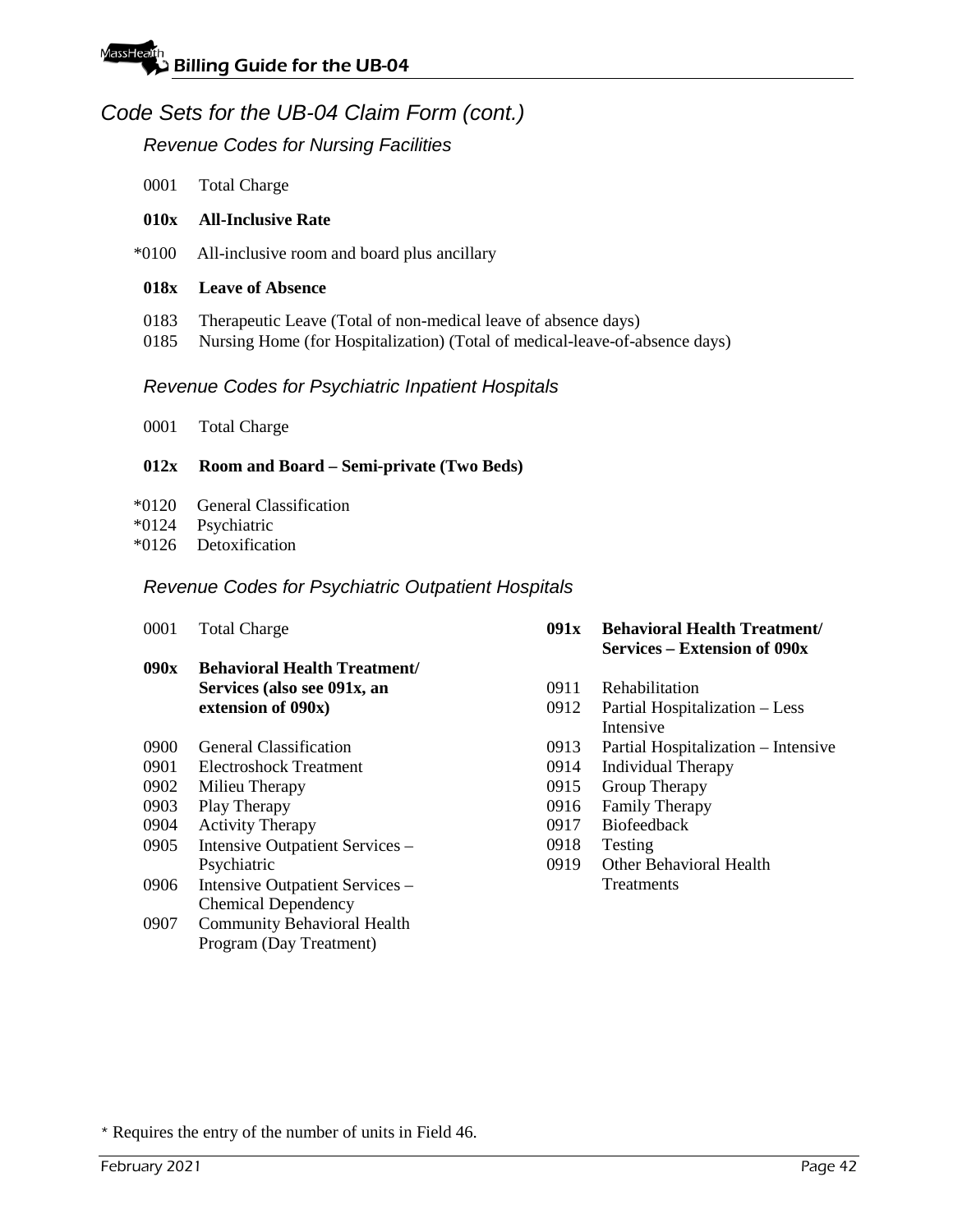*Revenue Codes for Substance Use Disorder Treatment Inpatient Hospitals*

- 0001 Total Charge
- **012x Room and Board – Semi-private (Two Beds)**
- \*0120 General Classification
- \*0124 Psychiatric
- \*0126 Detoxification

### *Revenue Codes for Substance Use Disorder Treatment Outpatient Hospitals*

- 0001 Total Charge
- **090x Behavioral Health Treatment/ Services (also see 091x, an extension of 090x)**
- 0900 General Classification
- 0901 Electroshock Treatment
- 0902 Milieu Therapy
- 0903 Play Therapy
- 0904 Activity Therapy
- 0905 Intensive Outpatient Services Psychiatric
- 0906 Intensive Outpatient Services Chemical Dependency
- 0907 Community Behavioral Health Program (Day Treatment)

### <span id="page-44-0"></span>**091x Behavioral Health Treatment/Services – Extension of 090x**

- 0911 Rehabilitation
- 0912 Partial Hospitalization Less Intensive
- 0913 Partial Hospitalization Intensive
- 0914 Individual Therapy
- 0915 Group Therapy
- 0916 Family Therapy
- 0917 Biofeedback<br>0918 Testing
- Testing
- 0919 Other Behavioral Health **Treatments**

#### **094x Other Therapeutic Services**

- 0944 Drug Rehabilitation<br>0945 Alcohol Rehabilitati
- Alcohol Rehabilitation

### **095x Other Therapeutic Services – Extension of 094x**

0953 Chemical Dependency (Drug and Alcohol

<sup>\*</sup> Requires the entry of the number of units in Field 46.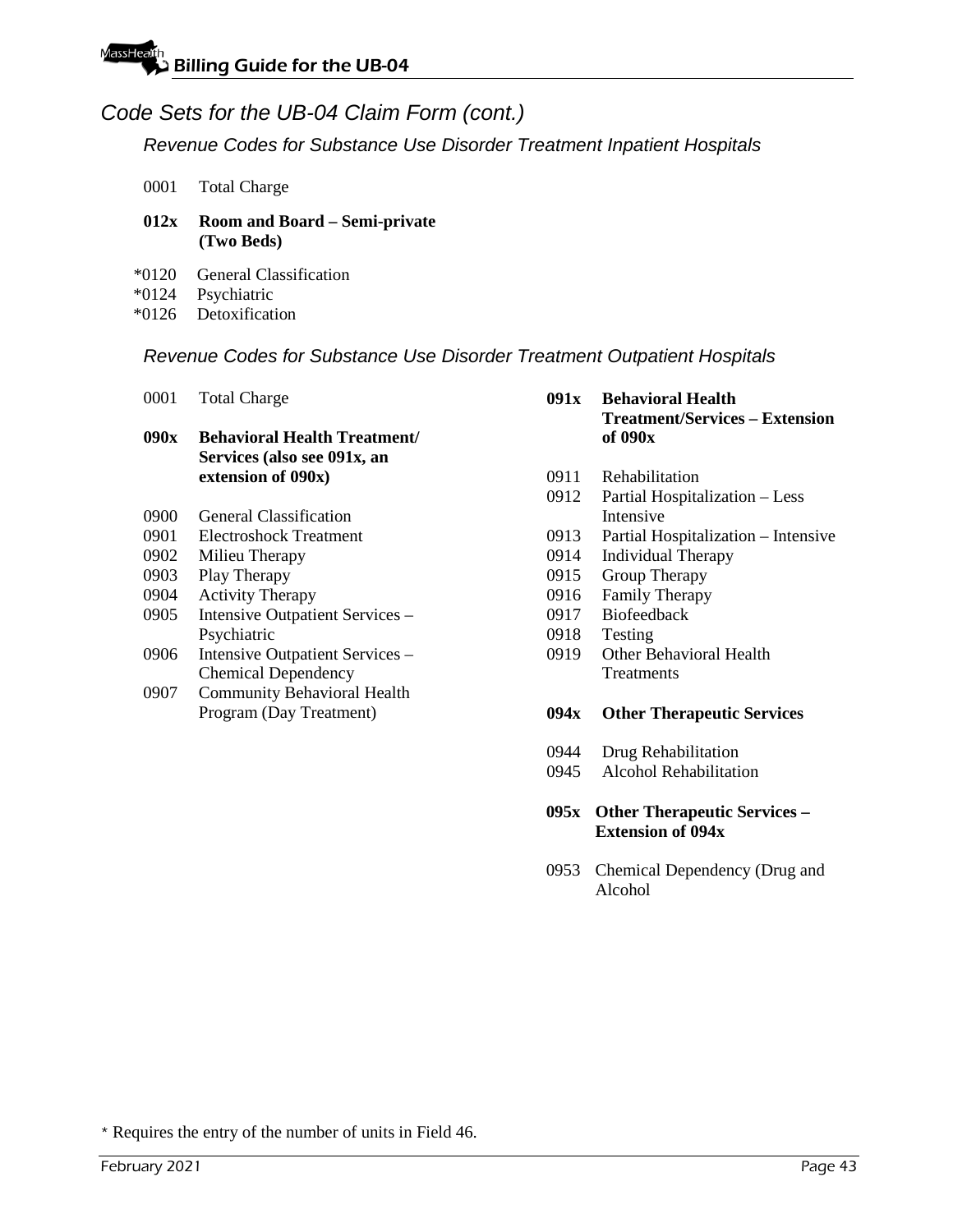### *Provider Types and Type of Bill Codes*

**Acute Inpatient Hospitals, Chronic Disease and Rehabilitation Inpatient Hospitals, Non-RFA Inpatient Hospitals (Semi-Acute), Psychiatric Inpatient Hospitals, and Intensive Residential Treatment Programs**

### **011x Hospital Inpatient (including Medicare Part A)**

- 0110 Nonpayment/Zero
- 0111 Admit through Discharge Claim
- 0112 Interim First Claim
- 0113 Interim Continuing Claim
- 0114 Interim Last Claim
- 0115 Late Charges Only
- 0117 Replacement<br>0118 Void
- $0118$

### **Acute Outpatient Hospitals, Chronic Outpatient Hospitals, Non-RFA Outpatient Hospitals, and Psychiatric Outpatient Hospitals**

### **013x Hospital Outpatient**

- 0130 Nonpayment/Zero
- 0131 Admit through Discharge Claim<br>0132 Interim First Claim
- Interim First Claim
- 0133 Interim Continuing Claim
- 0134 Interim Last Claim
- 0135 Late Charges Only
- 0137 Replacement
- 0138 Void

### **Home Health Agencies and Community Health Centers (Home Health Services Only)**

### **032x Home Health Services under a Plan of Treatment**

- 0320 Nonpayment/Zero
- 0321 Admit through Discharge Claim
- 0322 Interim First Claim<br>0323 Interim Continuing
- Interim Continuing Claim
- 0324 Interim Last Claim
- 0325 Late Charges Only
- 0327 Replacement
- 0328 Void

### **034x Home Health Services not under a Plan of Treatment**

- 0340 Nonpayment/Zero
- 0341 Admit through Discharge Claim
- 0342 Interim First Claim
- 0343 Interim Continuing Claim
- 0344 Interim Last Claim<br>0345 Late Charges Only
- Late Charges Only
- 0347 Replacement
- 0348 Void

### **Hospice**

### **081x Special Facility – Hospice (nonhospital based)**

- 0810 Nonpayment/Zero
- 0811 Admit through Discharge Claim
- 0812 Interim First Claim
- 0813 Interim Continuing Claim
- 0814 Interim Last Claim
- 0815 Late Charges Only
- 0817 Replacement
- 0818 Void

\* Requires the entry of the number of units in Field 46.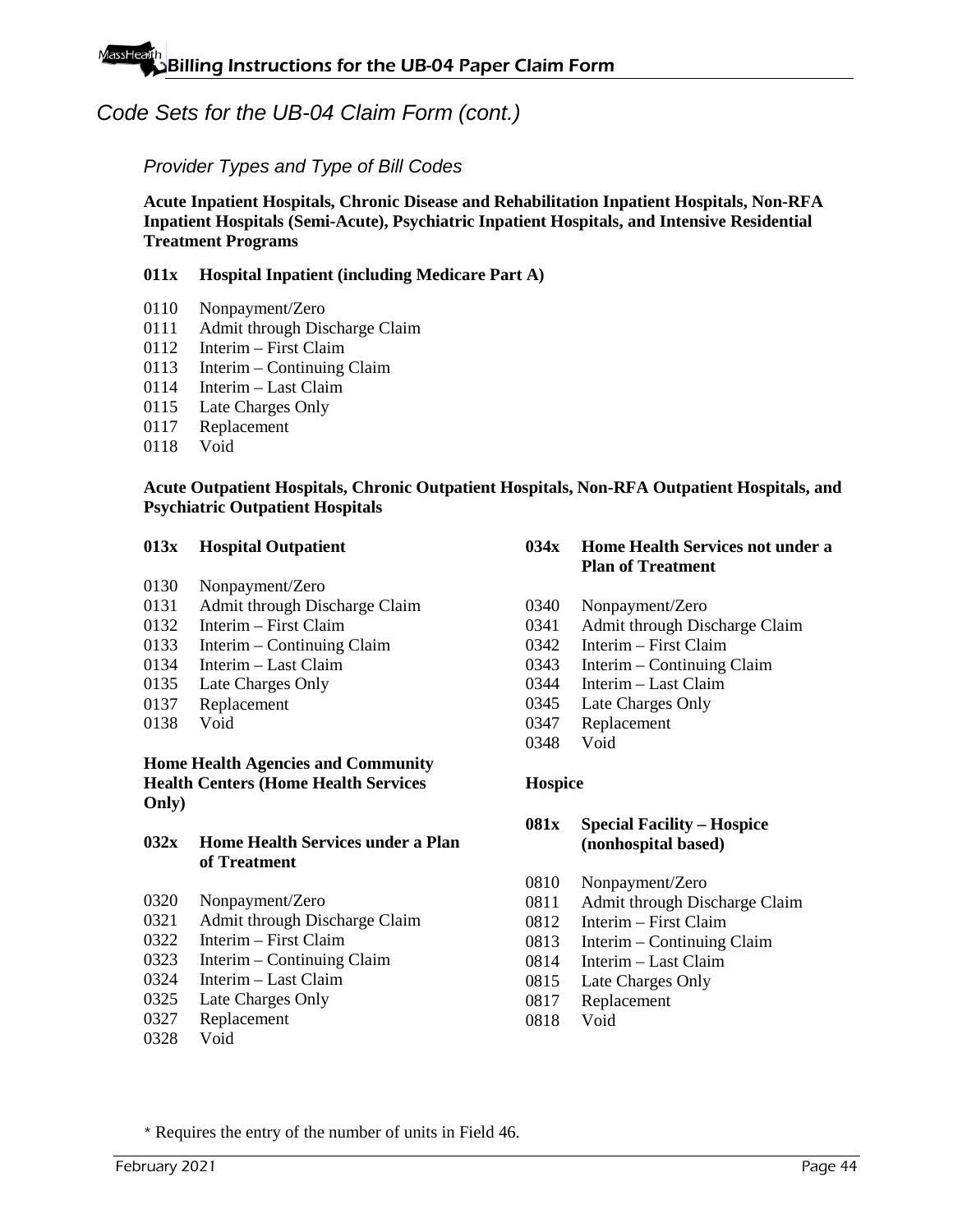### **082x Special Facility – Hospice (hospital based)**

- 0820 Nonpayment/Zero
- 0821 Admit through Discharge Claim
- 0822 Interim First Claim<br>0823 Interim Continuing
- Interim Continuing Claim
- 0824 Interim Last Claim
- 0825 Late Charges Only
- 0827 Replacement
- 0828 Void

### **Nursing Facilities**

### **021x Skilled Nursing – Inpatient (including Medicare Part A)**

- 0210 Nonpayment/Zero
- 0211 Admit through Discharge Claim
- 0212 Interim First Claim
- 0213 Interim Continuing Claim
- 0214 Interim Last Claim
- 0215 Late Charges Only
- 0217 Replacement
- 0218 Void

### **Nursing Facilities with Level IV Beds (Rest Home Level)**

### **086x Special Facility – Residential Only**

- 0860 Nonpayment/Zero
- 0861 Admit through Discharge Claim
- 0862 Interim First Claim
- 0863 Interim Continuing Claim
- 0864 Interim Last Claim
- 0865 Late Charges Only
- 0867 Replacement
- 0868 Void

<sup>\*</sup> Requires the entry of the number of units in Field 46.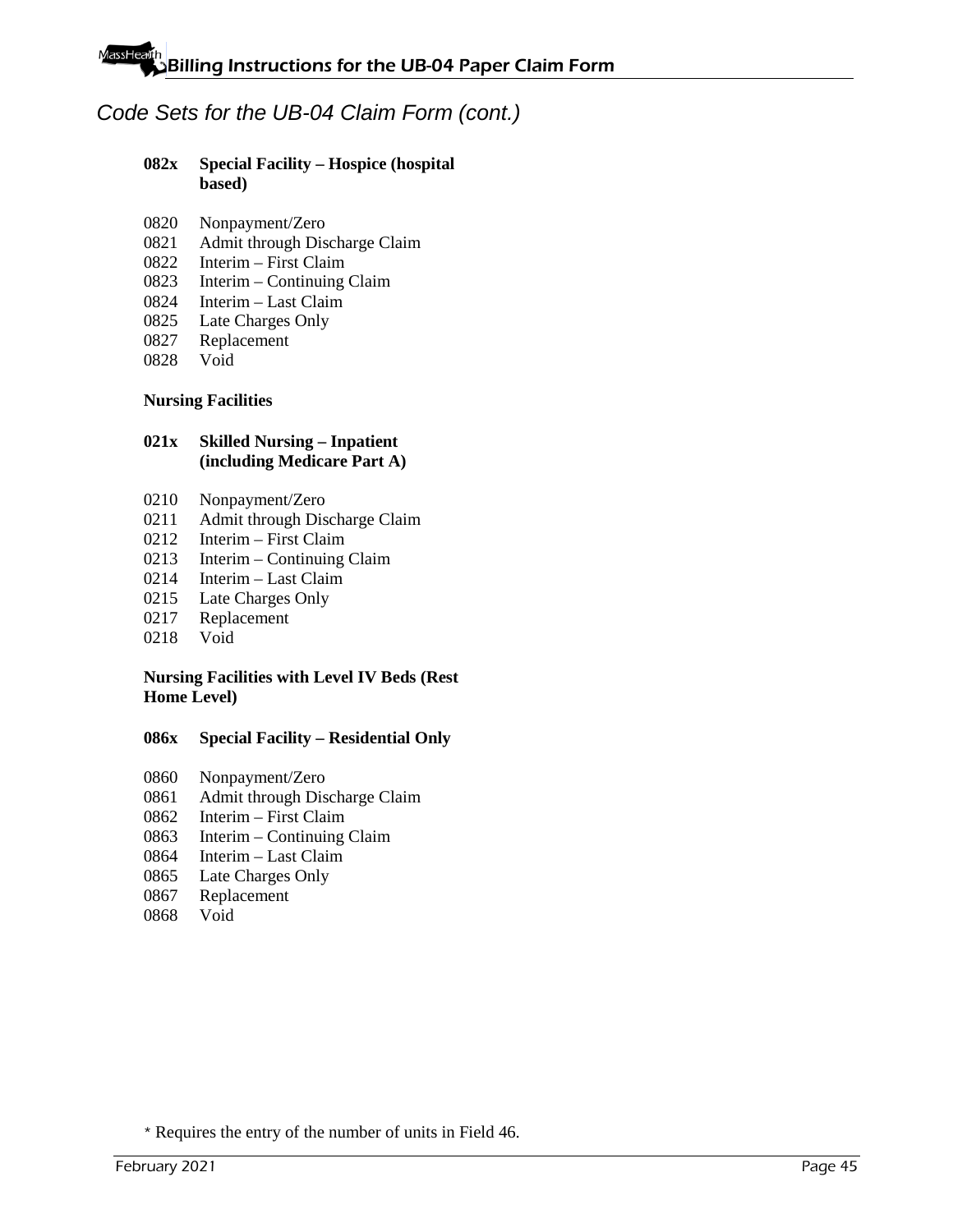## <span id="page-47-0"></span>*Appendix A: Third Party Liability (TPL) Supplemental Instructions for Submitting Claims on the UB-04 for Members with Other Health Insurance*

The following fields must be completed on the UB-04 for all MassHealth claims for members who have additional insurance, including Medicare and/or commercial insurance. The third party liability (TPL) fields on the UB-04 allow for primary, secondary, and tertiary payers. MassHealth will always be the secondary or tertiary payer, depending on the number of other insurance plans that the member has.

In each case, unless otherwise noted, enter the information in the following order.

- 1. Primary Payer Line A
- 2. Secondary Payer Line B
- 3. Tertiary Payer Line C

| Field No. | <b>Field Name</b>     | <b>TPL Required Information</b>                                                                                                              |
|-----------|-----------------------|----------------------------------------------------------------------------------------------------------------------------------------------|
| 50 A-C    | Payer name            | Name of the health plan that may make<br>payment toward services                                                                             |
| 51 A-C    | Health Plan ID        | 7-digit MassHealth TPL carrier code                                                                                                          |
| 53 A-C    | Asg. Ben.             | Assignment of benefits code indicating<br>whether the provider has signed a form<br>authorizing the third-party payer to pay the<br>provider |
| 54 A-C    | <b>Prior Payments</b> | Amount paid by the other insurance                                                                                                           |
| 58 A-C    | Insured's Name        | Name of the individual in whose name the<br>insurance benefit noted in Field 50 is<br>carried (policyholder)                                 |
| 59        | P. Rel                | Relationship of the patient to the insured<br>noted in Field 58                                                                              |
| $60A-C$   | Insured's Unique ID   | Unique number assigned to the patient by<br>the health plan noted in Field 50                                                                |
| 61 A-C    | Group Name            | Name of the group or plan providing<br>insurance to the insured                                                                              |